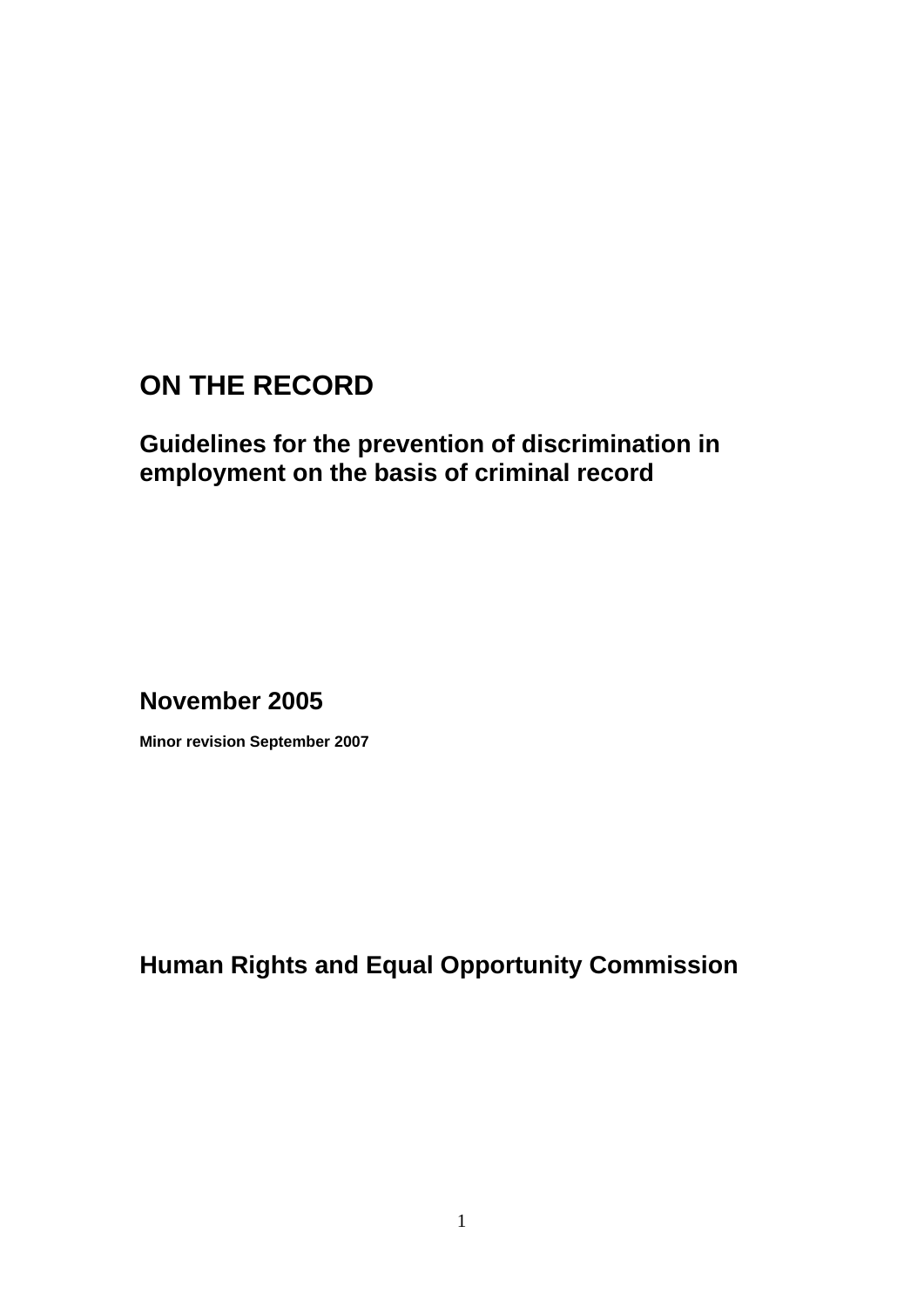Copyright © Commonwealth of Australia 2005

Copying is permissible provided acknowledgement is made to the Human Rights and Equal Opportunity Commission.

ISBN 0 642 26995 5

On the Record: Guidelines for the prevention of discrimination in employment on the basis of criminal record

Human Rights and Equal Opportunity Commission, Sydney, November, 2005

Cover design and desktop publishing: Jo Clark

Printed by: Bloxham & Chambers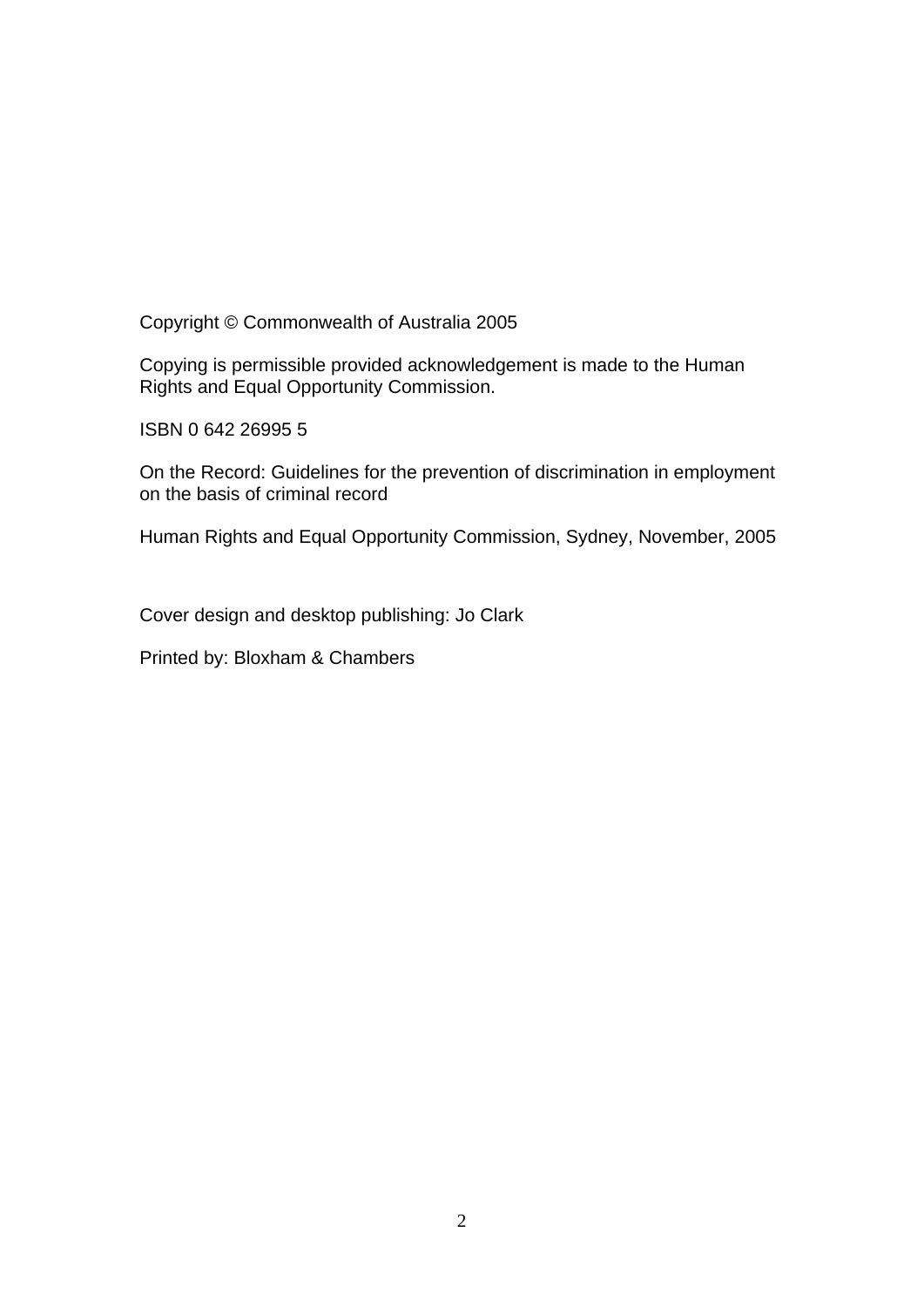# **Contents**

| Guidelines for the prevention of discrimination in employment on the basis of                                                                                                                                                                                                                                                                                                                                    |
|------------------------------------------------------------------------------------------------------------------------------------------------------------------------------------------------------------------------------------------------------------------------------------------------------------------------------------------------------------------------------------------------------------------|
| $\mathbf 1$                                                                                                                                                                                                                                                                                                                                                                                                      |
| Discrimination in employment on the basis of criminal record under the<br>2<br>2.1<br>Definition of 'criminal record' under the HREOC Act 11<br>2.2<br>2.3<br>Who is covered by the HREOC Act (for criminal record                                                                                                                                                                                               |
| What employment areas does the HREOC Act apply to (for criminal<br>2.4<br>What is not discrimination on the basis of criminal record under the<br>2.5                                                                                                                                                                                                                                                            |
| 3 <sup>7</sup><br>What other relevant laws do employers have to comply with? 14<br>3.1<br>3.2<br>3.3<br>3.4<br>Laws requiring employers to check criminal records  19<br>3.5                                                                                                                                                                                                                                     |
| $\overline{4}$<br>When should an employer determine the inherent requirements of<br>4.1<br>the job?<br>How do you decide whether a criminal record is relevant to the<br>4.2<br>Some key principles in case law for assessing inherent requirements<br>4.3<br>Can occupational health and safety be considered part of the<br>4.4<br>Can it be an inherent requirement of a job that employees be of good<br>4.5 |
| 4.6<br>5                                                                                                                                                                                                                                                                                                                                                                                                         |
| Can an employer ask for criminal record details from a job applicant?<br>5.1<br>Do job applicants have to disclose their criminal record? 32<br>5.2<br>How much is a job applicant required to disclose?34<br>5.3<br>5.4                                                                                                                                                                                         |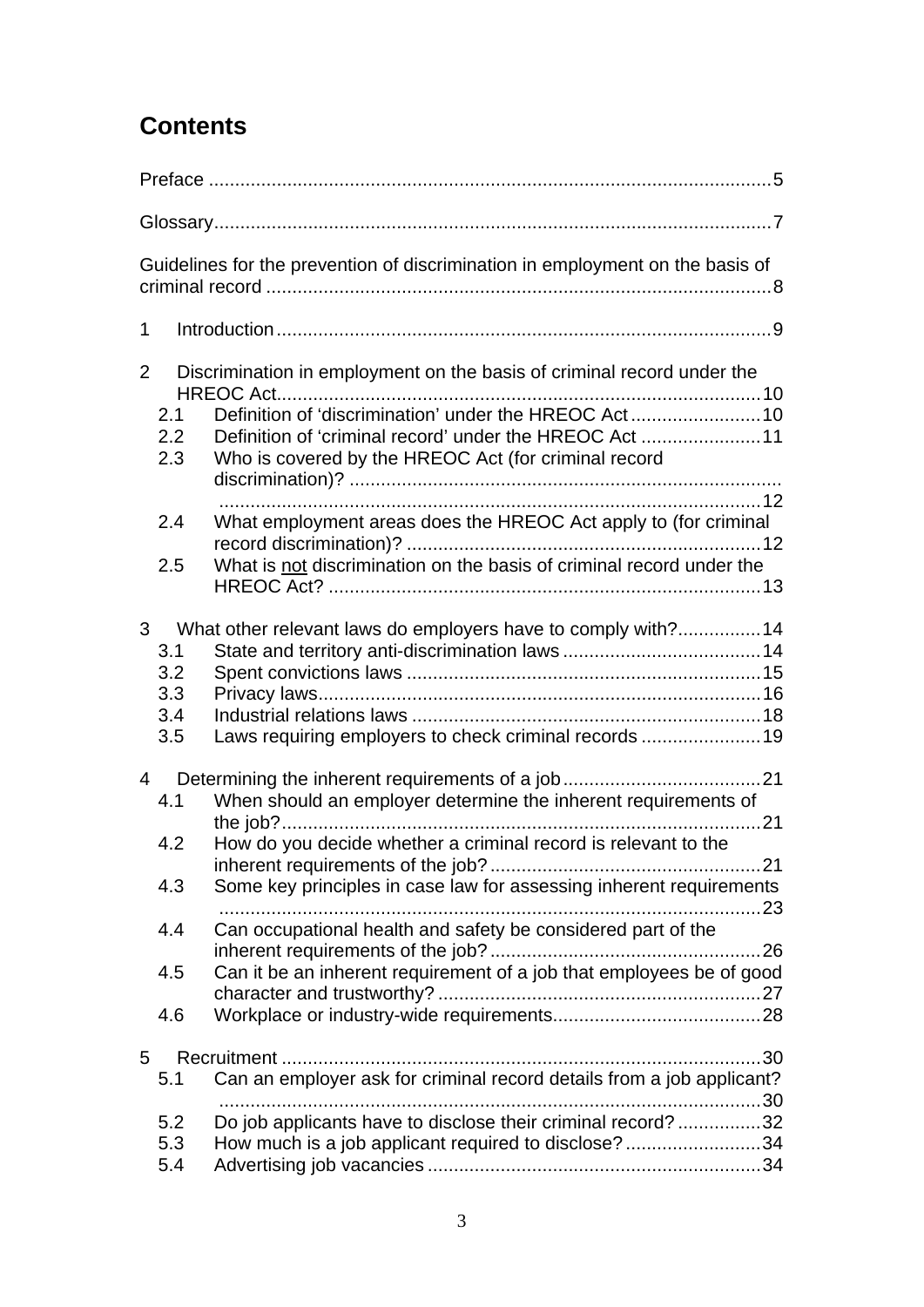|                                                                          | 5.5<br>5.6 |                                                                          |  |  |  |
|--------------------------------------------------------------------------|------------|--------------------------------------------------------------------------|--|--|--|
|                                                                          | 5.7        | Requesting information about a person's criminal record prior to a       |  |  |  |
|                                                                          | 5.8        |                                                                          |  |  |  |
|                                                                          | 5.9        | Assessing a job applicant's criminal record against the inherent         |  |  |  |
|                                                                          | 5.10       | Feedback to job applicants on recruitment decisions  44                  |  |  |  |
| $6\overline{6}$                                                          |            |                                                                          |  |  |  |
|                                                                          | 6.1        | Conditions of employment and discrimination on the basis of criminal     |  |  |  |
|                                                                          | 6.2        | Requesting criminal record information from current employees46          |  |  |  |
|                                                                          | 6.3        | What happens if an employee failed to disclose their criminal record     |  |  |  |
| $\overline{7}$                                                           |            |                                                                          |  |  |  |
|                                                                          |            |                                                                          |  |  |  |
|                                                                          | 8.1<br>8.2 |                                                                          |  |  |  |
| 9                                                                        | 9.1        | Policies and procedures for preventing criminal record discrimination 52 |  |  |  |
|                                                                          | 9.2<br>9.3 |                                                                          |  |  |  |
|                                                                          |            |                                                                          |  |  |  |
| Appendix 1 - The Human Rights and Equal Opportunity Commission           |            |                                                                          |  |  |  |
| Appendix 2 - Summary of National Privacy Principles relevant to criminal |            |                                                                          |  |  |  |
|                                                                          |            |                                                                          |  |  |  |
|                                                                          |            |                                                                          |  |  |  |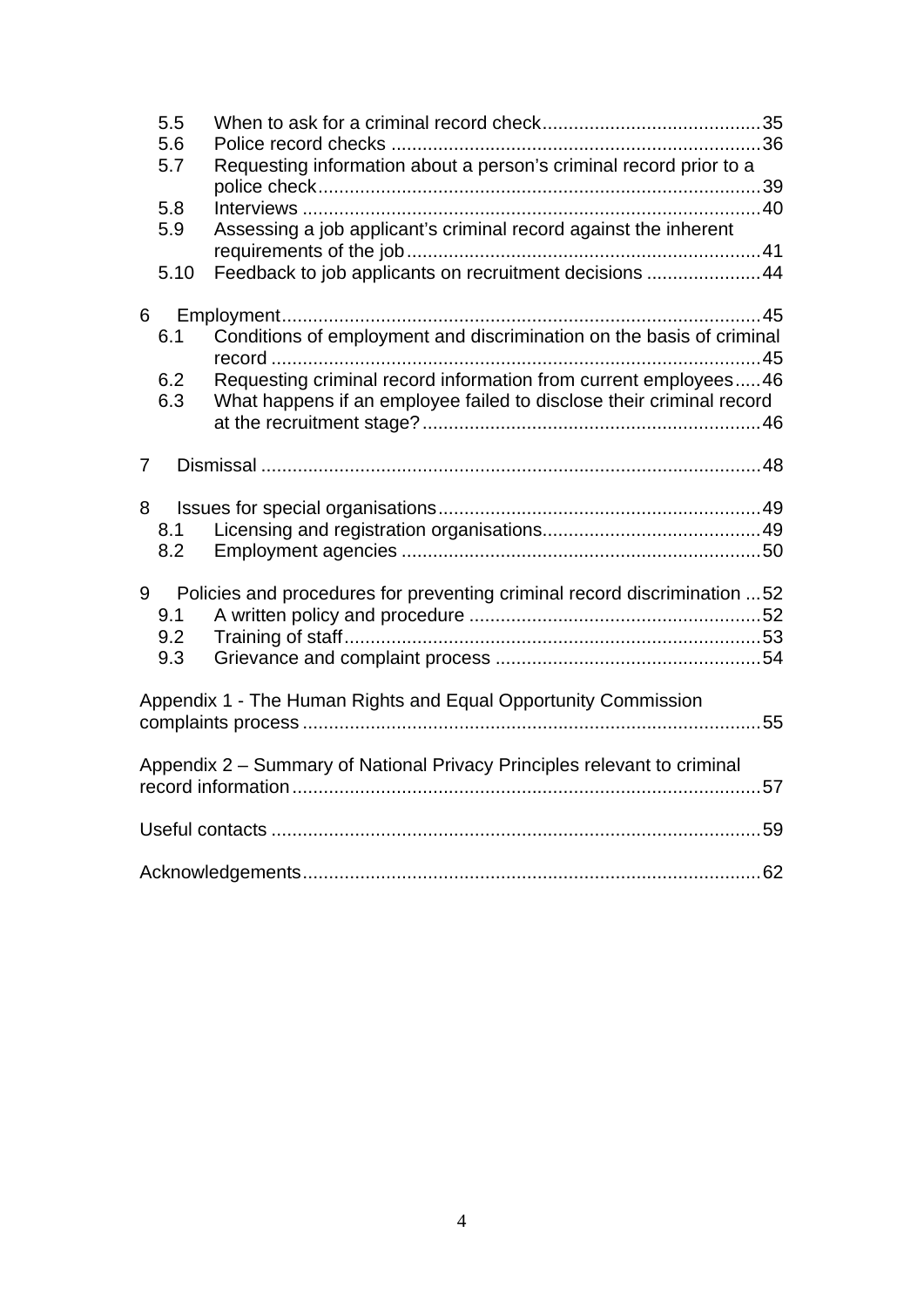## <span id="page-4-0"></span>**Preface**

Every employer has the right to employ someone of their own choosing, based on a person's suitability for a job. Employers best understand the main requirements of that job and what qualities are needed in an employee to meet those requirements. Yet it is also in employers' interests to treat job applicants and employees fairly and in accordance with legal obligations.

Some employers are unaware that discrimination in employment on the ground of criminal record can be a basis for a complaint of discrimination under the *Human Rights and Equal Opportunity Commission Act 1986* and may also be unlawful under state and territory anti-discrimination laws. Others are aware of these responsibilities but are unsure of their practical application. These Guidelines aim to assist employers and others to eliminate discrimination against people with criminal records and assist employers meet their obligations under anti-discrimination law.

There are a number of reasons why discrimination on the basis of criminal record is an issue for employers to address.

Firstly, there are a sizeable number of people with criminal records in our community, many of them seeking, or in, employment. At least 30,000 adult offenders are being returned to the Australian community from prison each year. However, the real number of people with a criminal record will be even higher than this, since many people with a criminal record have never been to prison.

Secondly, more and more employers are asking job applicants to undergo criminal record checks. While in some cases it is crucial that appropriate selection procedures are used to screen out people with certain criminal records, some employers automatically bar from employment anyone with a criminal record, regardless of the offence or the type of job.

This wastes human resources at a time when skill and labour shortages are becoming a key feature of the Australian workplace. It also means that people with criminal records are increasingly vulnerable to prejudice, which locks them out of the workforce.

The introduction of anti-discrimination and spent convictions laws are ways in which legislators have tried to protect people from discrimination when looking for a job. These laws provide a proper balance between the legitimate concerns of employers and people with a criminal record.

A basic principle of these laws is to enable an employer to refuse to employ someone if their criminal record is genuinely relevant to the essential requirements of the job. However, if a person's criminal record doesn't impact on the inherent requirements of the job, and that person is the best candidate for the job in every other way, these laws are designed to protect a person from being denied equal opportunity because of their criminal record. I hope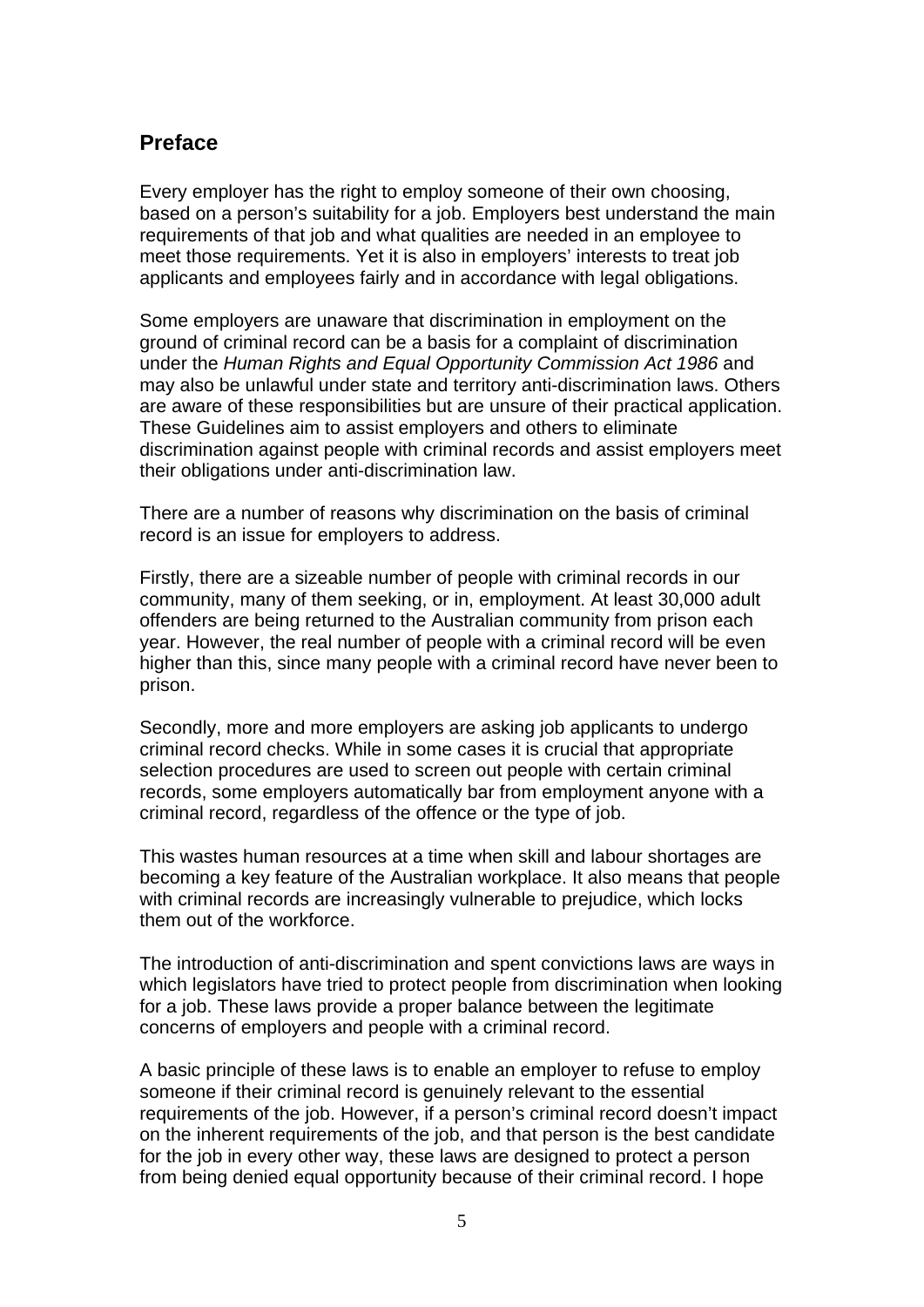that these Guidelines will assist employers to apply these principles in their own workplaces.

Dr Sev Ozdowski OAM **Human Rights Commissioner**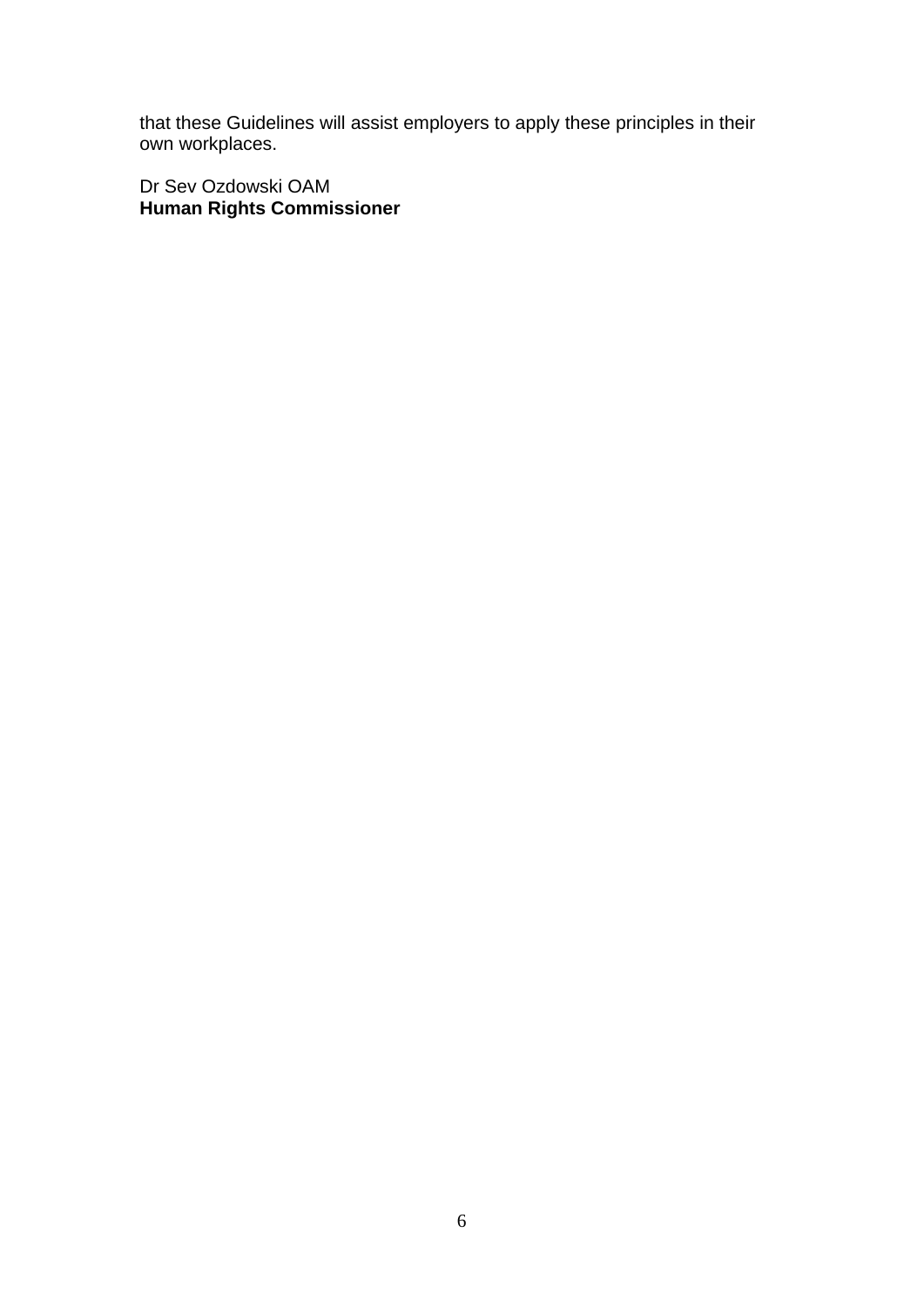# <span id="page-6-0"></span>**Glossary**

| <b>AIRC</b>           | <b>Australian Industrial Relations Commission</b>                                                                                                                                                                                                                                                                                        |
|-----------------------|------------------------------------------------------------------------------------------------------------------------------------------------------------------------------------------------------------------------------------------------------------------------------------------------------------------------------------------|
| Commission            | Human Rights and Equal Opportunity Commission                                                                                                                                                                                                                                                                                            |
| conviction            | a conviction of an offence by a court of law                                                                                                                                                                                                                                                                                             |
| CrimTrac              | Commonwealth agency which provides information<br>and investigative tools for policing services across<br>Australia, including police record checking services                                                                                                                                                                           |
| <b>HREOC Act</b>      | Human Rights and Equal Opportunity Commission<br>Act 1986 (Cth)                                                                                                                                                                                                                                                                          |
| <b>ILO 111</b>        | International Labour Organisation Discrimination<br>(Employment and Occupation) Convention 1958                                                                                                                                                                                                                                          |
| inherent requirements | the essential requirements of a particular job or<br>position                                                                                                                                                                                                                                                                            |
|                       | National Police Certificate an official police record listing a person's criminal<br>history                                                                                                                                                                                                                                             |
| police check          | the check undertaken by police services resulting<br>in the issue of a police certificate                                                                                                                                                                                                                                                |
| spent convictions     | old convictions determined to be 'spent' under<br>spent conviction and offender rehabilitation laws<br>and schemes                                                                                                                                                                                                                       |
| unfair dismissal laws | industrial relations laws which provide protection<br>against unfair dismissal from employment                                                                                                                                                                                                                                           |
| unrecorded conviction | a finding of guilt by a court of law where no<br>conviction was recorded, usually an indication that<br>the offence was not considered serious enough to<br>record a conviction, taking into account the nature<br>of the offence and the likely impact of the recorded<br>conviction on the offender's economic or social<br>well-being |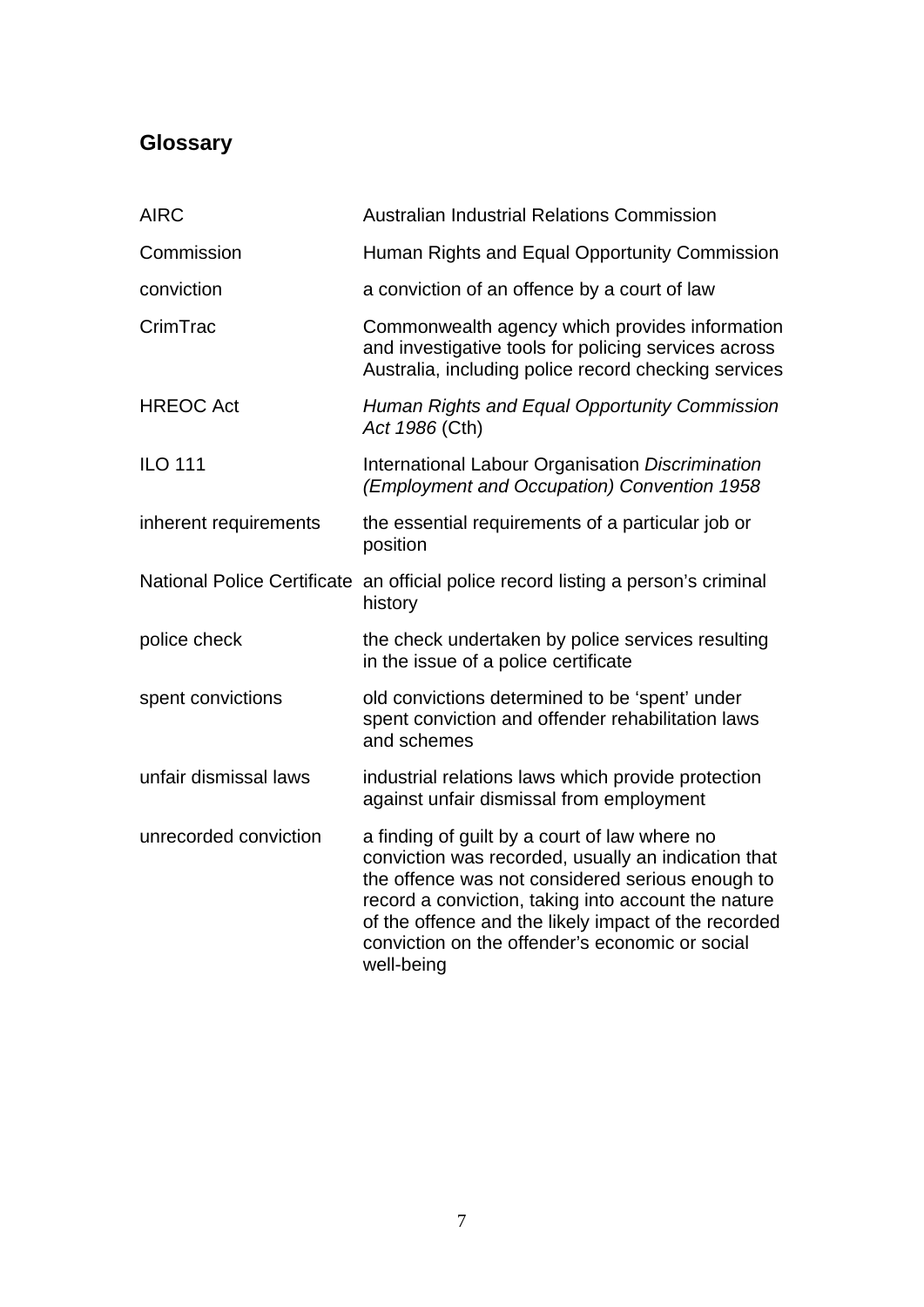# <span id="page-7-0"></span>**Guidelines for the prevention of discrimination in employment on the basis of criminal record**

The following Guidelines form the basis for best practice workplace policy and practice on employing people with a criminal record. They are described in more detail in *On the Record – Guidelines for the prevention of discrimination in employment on the basis of criminal record.*

#### **Guidelines for the prevention of discrimination in employment on the basis of criminal record**

1. Employers should create an environment which will encourage an open and honest exchange of criminal record information between an employer and job applicant or employee.

2. Employers should only ask job applicants and employees to disclose specific criminal record information if they have identified that certain criminal convictions or offences are relevant to the inherent requirements of the job.

3. Oral and written questions during the recruitment process should not require a job applicant or employee to disclose spent convictions unless exemptions to spent conviction laws apply.

4. Advertisements and job information for a vacant position should clearly state whether a criminal record check is a requirement of the position. If so, the material should also state that people with criminal records will not be automatically barred from applying (unless there is a particular requirement under law).

5. Criminal record checks should only be conducted with the written consent of the job applicant or current employee.

6. Information about a person's criminal record should always be stored in a private and confidential manner and used only for the purpose for which it is intended.

7. The relevance of a job applicant's or employee's criminal record should be assessed on a caseby-case basis against the inherent requirements of the work he or she would be required to do and the circumstances in which it has to be carried out. A criminal record should not generally be an absolute bar to employment of a person.

8. If an employer takes a criminal record into account in making an employment decision, in most cases the employer should give the job applicant or employee a chance to provide further information about their criminal record including, if they wish, details of the conviction or offence, the circumstances surrounding the offence, character references or other information, before determining the appropriate outcome in each case.

9. If criminal record information is considered relevant, an employer should have a written policy and procedure for the employment of people with a criminal record which can be incorporated into any existing equal opportunity employment policy, covering recruitment, employment and termination.

10. If criminal record information is considered relevant, an employer should train all staff involved in recruitment and selection on the workplace policy and procedure when employing someone with a criminal record, including information on relevant anti-discrimination laws.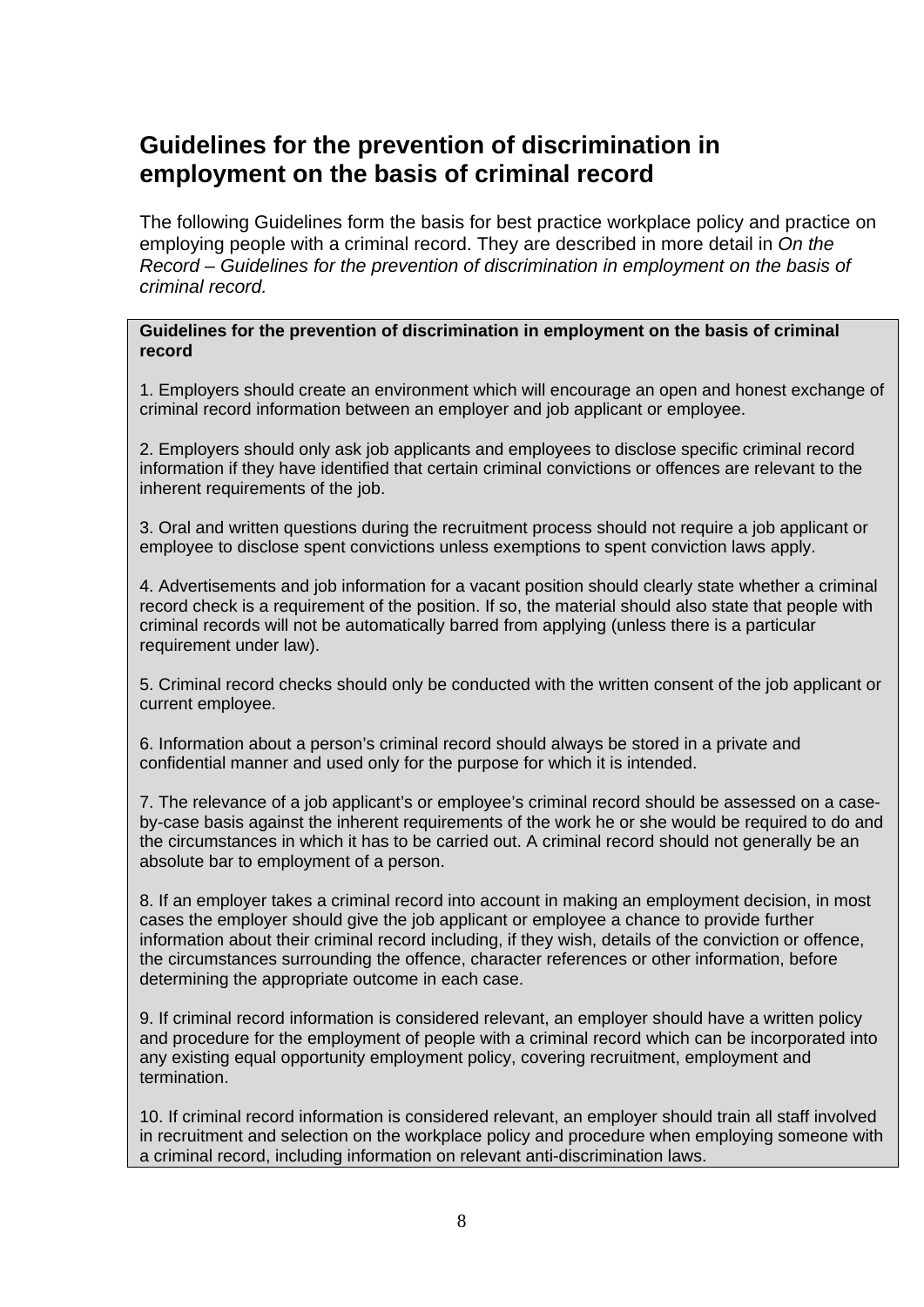# <span id="page-8-0"></span>**1 Introduction**

Under the *Human Rights and Equal Opportunity Commission Act 1986* (Cth) (the HREOC Act), the Human Rights and Equal Opportunity Commission (the Commission) has various functions aimed at fostering equality of opportunity in employment, including preparing and publishing guidelines to prevent discrimination in employment.<sup>[1](#page-8-1)</sup>

In recent years there have been a significant number of complaints to the Commission from people alleging discrimination in employment on the basis of criminal record. The complaints indicate that there is a great deal of misunderstanding by employers and people with criminal records about discrimination on the basis of criminal record.

As a result, in August 2004 the Human Rights Commissioner on behalf of the Commission commenced a research project to examine more closely the extent and nature of this discrimination, to clarify the rights and responsibilities of employers and employees, and to consider measures which may be taken to protect people from this form of discrimination. In December 2004 the Commissioner issued a *Discussion Paper on Discrimination in Employment on the basis of Criminal Record*, calling for submissions. These submissions, together with a series of consultations on the issue of criminal record discrimination, highlighted further the need for practical guidance for employers and employees in this area. These Guidelines are a result of this research and consultation process.

These Guidelines are not legally binding. They are not intended to be (and should not be) relied on for legal advice. The Guidelines provide practical guidance on the rights and responsibilities relating to discrimination in employment on the basis of criminal record that arise under the HREOC Act.

These Guidelines also cover some areas of workplace practice and policy which at first sight do not appear to be directly related to discrimination on the basis of criminal record under the HREOC Act. However, Commission research shows that there are a complex set of intersecting laws with a direct impact on criminal record discrimination. For example, misunderstandings and incorrect application of spent convictions laws by employers and employees can lead to complaints of discrimination. As a result, these Guidelines provide some limited information and guidance on spent convictions laws, privacy laws, industrial laws and police record policies in order to assist employers avoid the pitfalls of discrimination.

The Commission has also published a short document outlining some *Key Points* from these Guidelines, for ease of reference.

<span id="page-8-1"></span><sup>1</sup> <sup>1</sup> *Human Rights and Equal Opportunity Commission Act 1986 (Cth)* (HREOC Act), s31(h).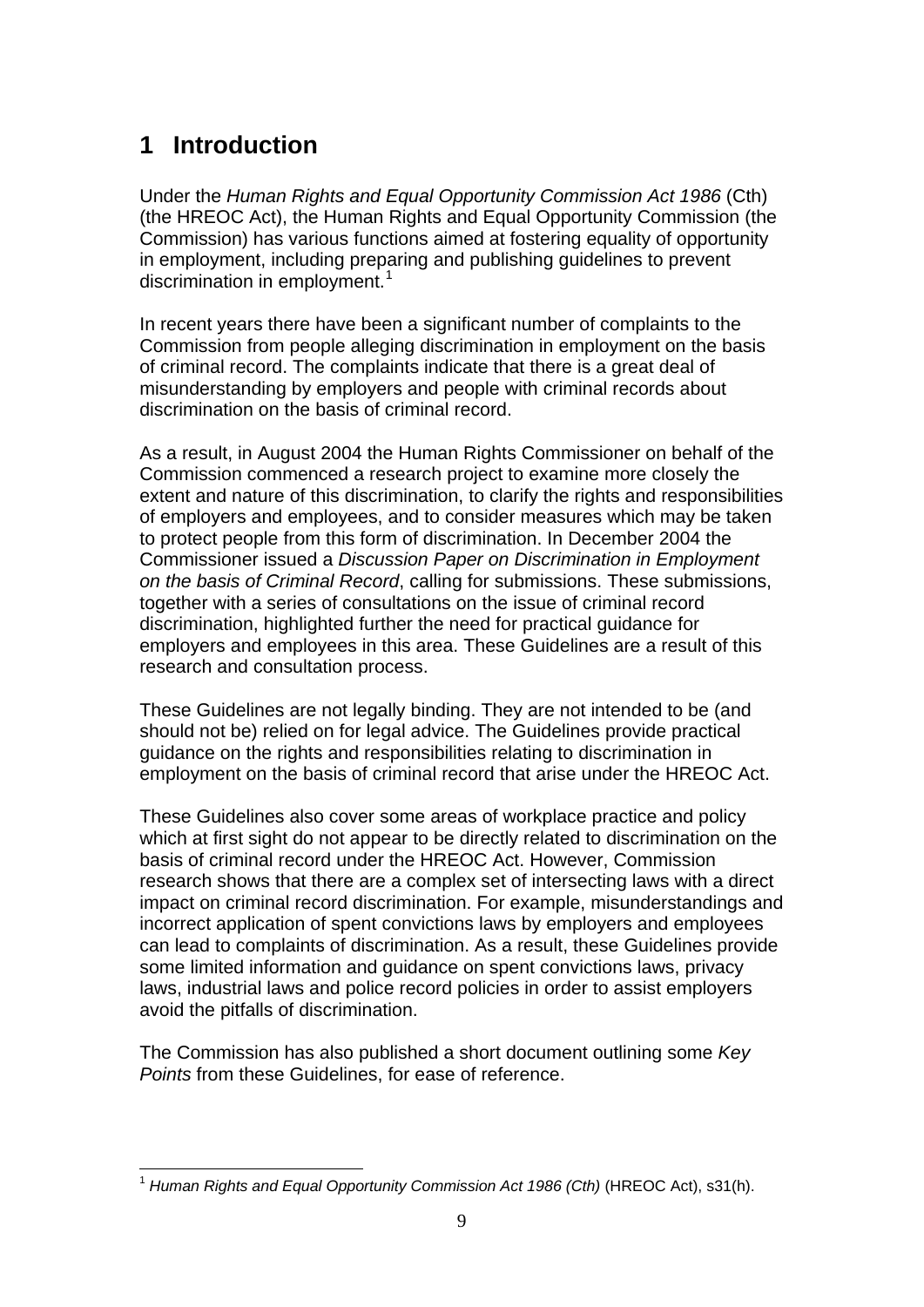# <span id="page-9-0"></span>**2 Discrimination in employment on the basis of criminal record under the HREOC Act**

Under the HREOC Act, the Commission can handle complaints about discrimination in employment or occupation on the basis of criminal record.

The Commission's powers and functions in relation to discrimination in employment on the ground of criminal record are contained in Part II – Division 4 (sections 30, 31 and 32) of the HREOC Act and the *Human Rights and Equal Opportunity Commission Regulations 1989* (Cth) reg 4.

The Commission's jurisdiction to handle these complaints is underpinned by the International Labour Organisation *Discrimination (Employment and Occupation) Convention 1958* (ILO111), which Australia has ratified, and which is scheduled to the HREOC Act.

Under section 31 of the HREOC Act the Commission has the authority to 'investigate any act or practice, including any systemic practice that may constitute discrimination and where appropriate try to resolve the complaint of discrimination by conciliation.' A summary of the Commission's complaints process is set out in Appendix 1 of these Guidelines.

Although the Commission may find that certain conduct is discriminatory, if the complaint is unable to be conciliated, then the Commission's actions are limited to preparing a report with recommendations to the Attorney-General, for tabling in federal Parliament. The Commission does not have the authority to implement its recommendations or make respondents to a complaint comply with them. $2$ 

# *2.1 Definition of 'discrimination' under the HREOC Act*

Discrimination is defined in Section 3 of the HREOC Act as follows:

- *(a) any distinction, exclusion or preference made on the basis of race, colour, sex, religion, political opinion, national extraction or social origin that has the effect of nullifying or impairing equality of opportunity or treatment in employment or occupation; and*
- *(b) any other distinction, exclusion or preference that:*

1

<span id="page-9-1"></span> $2$  There have been two cases where the Commission has made a finding of discrimination on the basis of criminal record. In both cases the recommendations made by the Commission were not followed by the employer. Human Rights and Equal Opportunity Commission, Reports of inquiries into complaints of discrimination in employment on the basis of criminal record, *Mr Mark Hall v NSW Thoroughbred Racing Board*, HREOC Report No. 19 (Hall's Case) and *Ms Renai Christensen v Adelaide Casino Pty Ltd*, HREOC Report No. 20 (Christensen's Case), 2002.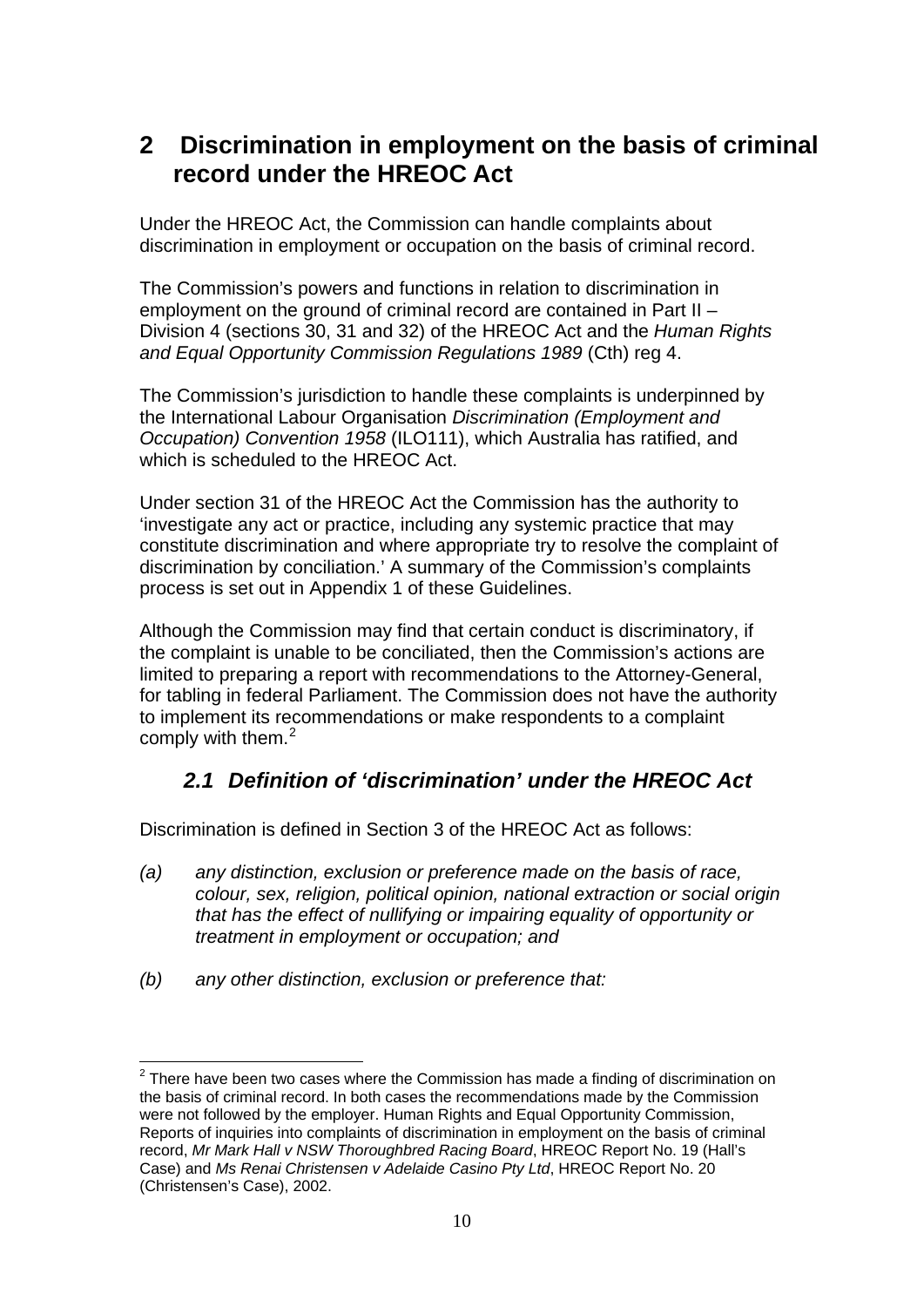- <span id="page-10-0"></span>*(i) has the effect of nullifying or impairing equality of opportunity or treatment in employment or occupation; and*
- *(ii) has been declared by the regulations to constitute discrimination for the purposes of this Act;*

Examples of such 'distinction, exclusion or preference' which may nullify or impair equality include rejection of job applications, termination from employment, lack of promotion, harassment in the workplace and lack of training for employment or promotion purposes.

Although not specifically defined, indirect discrimination is also discrimination under the HREOC Act. Indirect discrimination occurs when an apparently neutral condition, required of everyone, has a disproportionately harsh impact on a person with an attribute such as criminal record.<sup>[3](#page-10-1)</sup> An intention to discriminate is not necessary for a finding of discrimination.

# *2.2 Definition of 'criminal record' under the HREOC Act*

Under the HREOC Act, there is no definition of what constitutes 'criminal record'. However, it has been interpreted broadly to include not only what actually exists on a police record, but also the circumstances of the conviction<sup>[4](#page-10-2)</sup>

This means that a complaint of discrimination under the HREOC Act is not limited to an allegation of discrimination based on what appears on a police record check only. A criminal record for the purposes of the HREOC Act can include charges which were not proven, investigations, findings of guilt with non-conviction and convictions which were later quashed or pardoned. It also includes imputed criminal record. For example, if a person is denied a job because the employer thinks that they have a criminal record, even if this is not the case, a person may make a complaint to the Commission.

The HREOC Act does not specifically protect someone against discrimination on the basis of a criminal record held by association, for example against a family member or friend. However, if a person was imputed to have a criminal record simply because a family member or friend had a criminal record, they may be protected under the HREOC Act.

The interpretation of 'criminal record' under the HREOC Act does not mirror the meaning of criminal record when discussing police checks in various police jurisdictions. Criminal record in this context refers to what is recorded and what is released on official police records. However, this can differ by state and territory, and according to who the information is released to. The information contained in police records is discussed in Section 5.6.

<span id="page-10-1"></span> 3 International Labour Conference, Equality in Employment and Occupation: General Survey by the Committee of Experts on the Application of Conventions and Recommendations ILO, Geneva, 1988.

<span id="page-10-2"></span><sup>4</sup> Hall's Case, p20.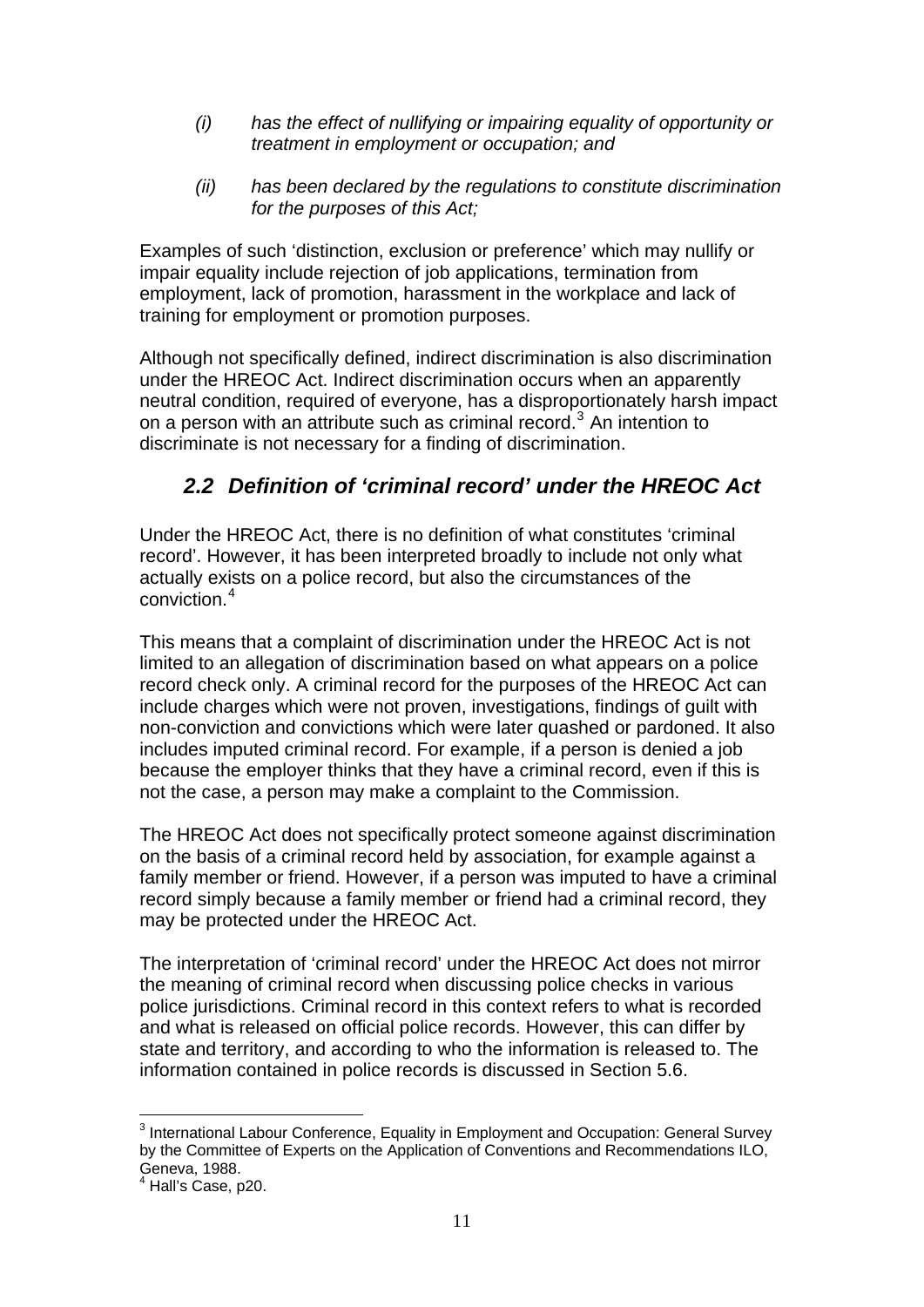# <span id="page-11-0"></span>*2.3 Who is covered by the HREOC Act (for criminal record discrimination)?*

The HREOC Act covers employers and employees in all states and territories. This includes Commonwealth government employers, state and territory government employers, private sector employers, non-government community sector employers and employment agencies, as well as authorities for the licensing and registration of employees. Small business employers are also covered under the HREOC Act.

The HREOC Act includes all types of employees and prospective employees: temporary, casual, full-time and part-time workers, apprentices and trainees.

Volunteers are not covered unless the voluntary work is related to training or work experience leading directly to employment, or pursuing a particular occupation. For example, the HREOC Act may provide some protection from discrimination if a social work student was denied the opportunity to participate in a community placement because of their criminal record.

## *2.4 What employment areas does the HREOC Act apply to (for criminal record discrimination)?*

The HREOC Act defines 'employment' and 'occupation' to include:

*… access to vocational training, access to employment and to particular occupations, and terms and conditions of employment.* 

As a result, the Commission has investigated allegations of discrimination on the basis of criminal record in relation to:

- recruitment
- vocational training
- promotion
- conditions at work
- termination
- employment-related licensing or registration.

Most complaints received by the Commission have been in relation to the recruitment process. This category is closely followed by terminations of employment.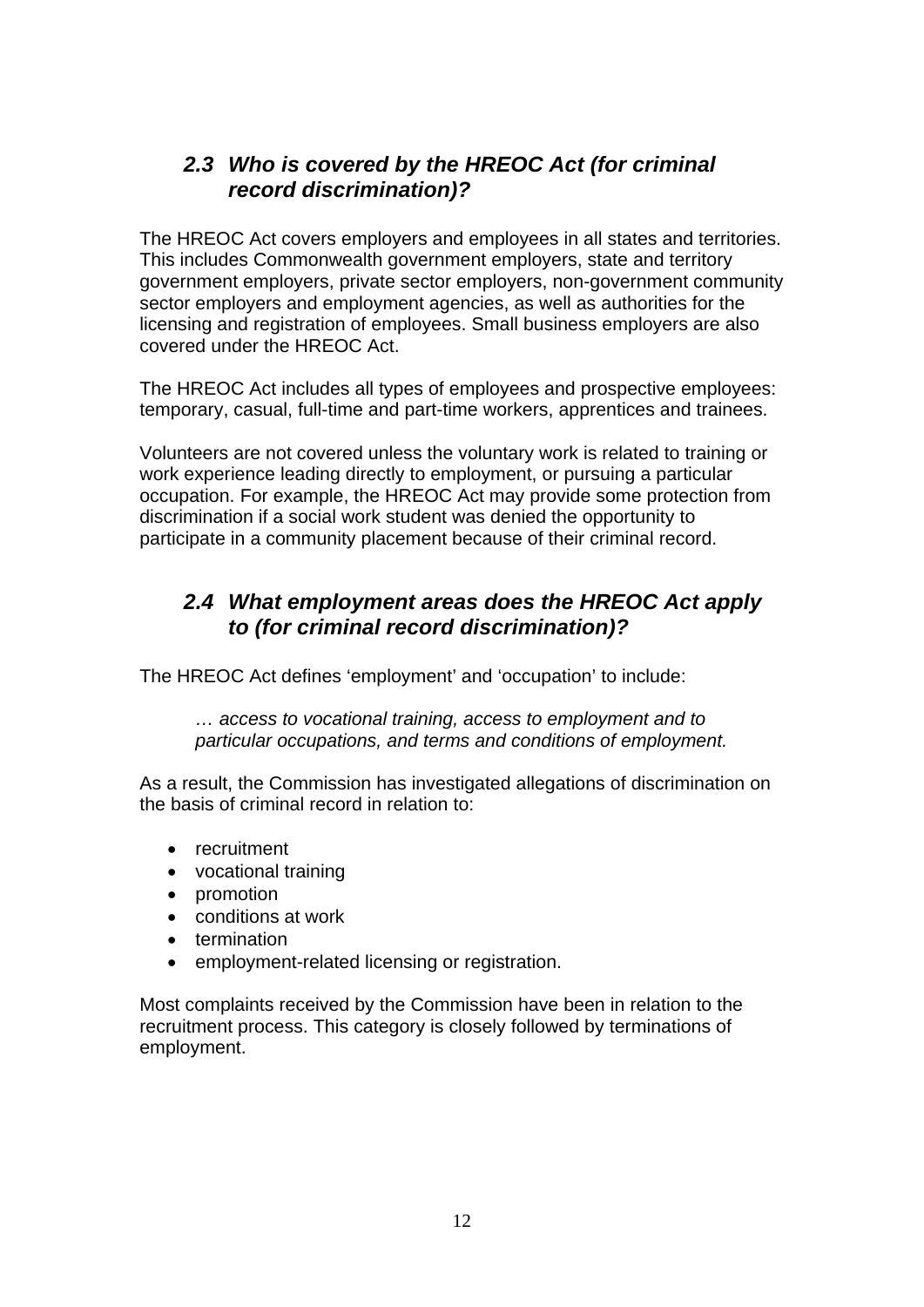# <span id="page-12-0"></span>*2.5 What is not discrimination on the basis of criminal record under the HREOC Act?*

The HREOC Act provides a general exception to discrimination in employment, known as the *inherent requirements* exception.

*It is not discrimination if the person's criminal record means that he or she is unable to perform the inherent requirements of the particular job.*[5](#page-12-1)

The anti-discrimination legislation in Tasmania and the Northern Territory uses the words 'irrelevant criminal record' to express the same concept.

The HREOC Act does not define what is meant by 'inherent requirements', however in case law it is generally understood that there is no discrimination if an applicant does not get a job or promotion because they cannot fulfil the *essential aspects* of a particular job.

'Inherent requirement' is discussed in greater detail in Section 4 – Determining the inherent requirements of the job.

The HREOC Act also provides an exception for any distinction, exclusion or preference that is in connection with employment in a religious institution, as long as it is made in good faith in order to avoid injury to religious beliefs.  $6$ 

Further, if an employer is carrying out their obligations in direct compliance with a law, it is likely that the Commission will discontinue its inquiry into the complaint. However, the Commission can examine a Commonwealth law for its discriminatory aspects and recommend its amendment to the federal Parliament.

<u>.</u>

<span id="page-12-1"></span><sup>5</sup> Section 3, HREOC Act.

<span id="page-12-2"></span><sup>6</sup> Section 3, HREOC Act.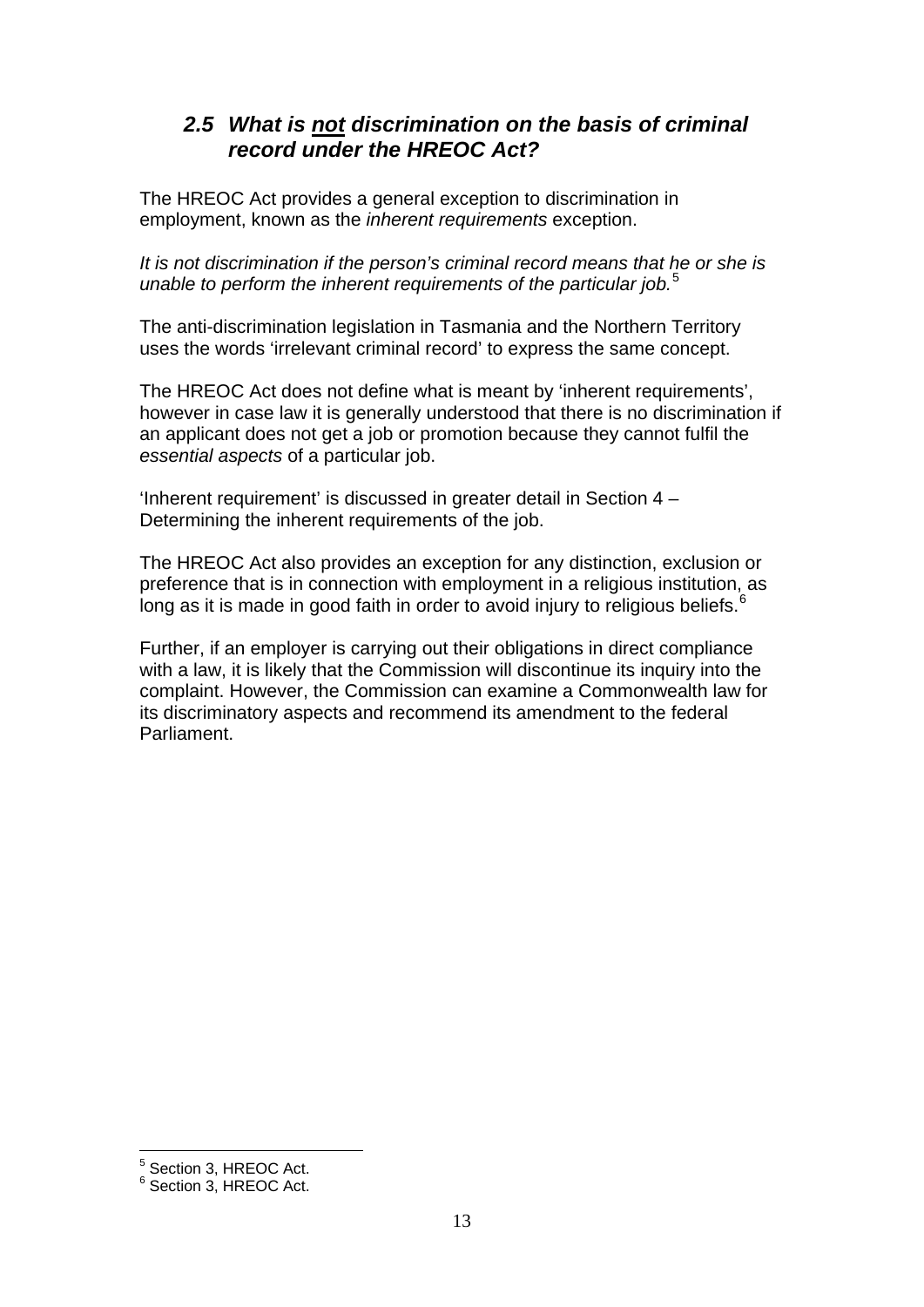# <span id="page-13-0"></span>**3 What other relevant laws do employers have to comply with?**

## *3.1 State and territory anti-discrimination laws*

Tasmania and the Northern Territory have laws that specifically prohibit discrimination on the basis of criminal record. The laws cover discrimination in other areas as well as employment, including the provision of goods and services, education and accommodation.

Under the **Northern Territory's** *Anti-Discrimination Act 1992*, it is unlawful to discriminate against a person on the grounds of 'irrelevant criminal record'. The legislation also includes an exemption to discrimination where the work principally involves the care, instruction or supervision of vulnerable persons, including children.<sup>[8](#page-13-2)</sup> It also prohibits asking another person to supply information on which unlawful discrimination could be based.<sup>[9](#page-13-3)</sup>

The **Tasmanian** *Anti-Discrimination Act 1998* has very similar provisions to the Northern Territory's legislation. A person must not discriminate against another person on the basis of 'irrelevant criminal record' and there is a specific exemption for discrimination in relation to the education, training or care of children.<sup>[10](#page-13-4)</sup>

In both the Northern Territory and Tasmania a variety of legal remedies are available if a finding of discrimination is made. The court can order an employer not to repeat or continue the prohibited conduct, to pay compensation or to take specific action, including re-employing a person.<sup>[11](#page-13-5)</sup>

Persons in the Northern Territory and Tasmania may choose to make a complaint under the HREOC Act instead.

No other state or territory anti-discrimination laws provide specific protection against discrimination on the basis of criminal record. However, in Western Australia and the Australian Capital Territory, there are provisions that make discrimination on the basis of *spent convictions* unlawful.[12](#page-13-6)

 $\frac{1}{7}$  Section 4.

<span id="page-13-1"></span><sup>&</sup>lt;sup>8</sup> Section 37.

<span id="page-13-3"></span><span id="page-13-2"></span><sup>&</sup>lt;sup>9</sup> Section 26,NT Anti-Discrimination Act 2004. It does not apply if the person proves on the balance of probabilities that the information was reasonably required for a purpose that did not involve discrimination. It also does not apply to a request that is necessary to comply with a law of the Territory or Commonwealth, order of a court, provision of an order of court or tribunal having the power to fix minimum wages and other terms of employment, a provision of an industrial agreement, an order of the Commissioner. <sup>10</sup> Section 50.

<span id="page-13-5"></span><span id="page-13-4"></span><sup>11</sup> *Anti-Discrimination Act 1992* (NT), section 88; *Anti-Discrimination Act 1998* (Tas), section 89.

<span id="page-13-6"></span><sup>12</sup> *Spent Convictions Act 1988 (WA); Equal Opportunity Act 1984 (WA); Discrimination Act 1991 (ACT)*, s7*; Spent Convictions Act 2000 (ACT).*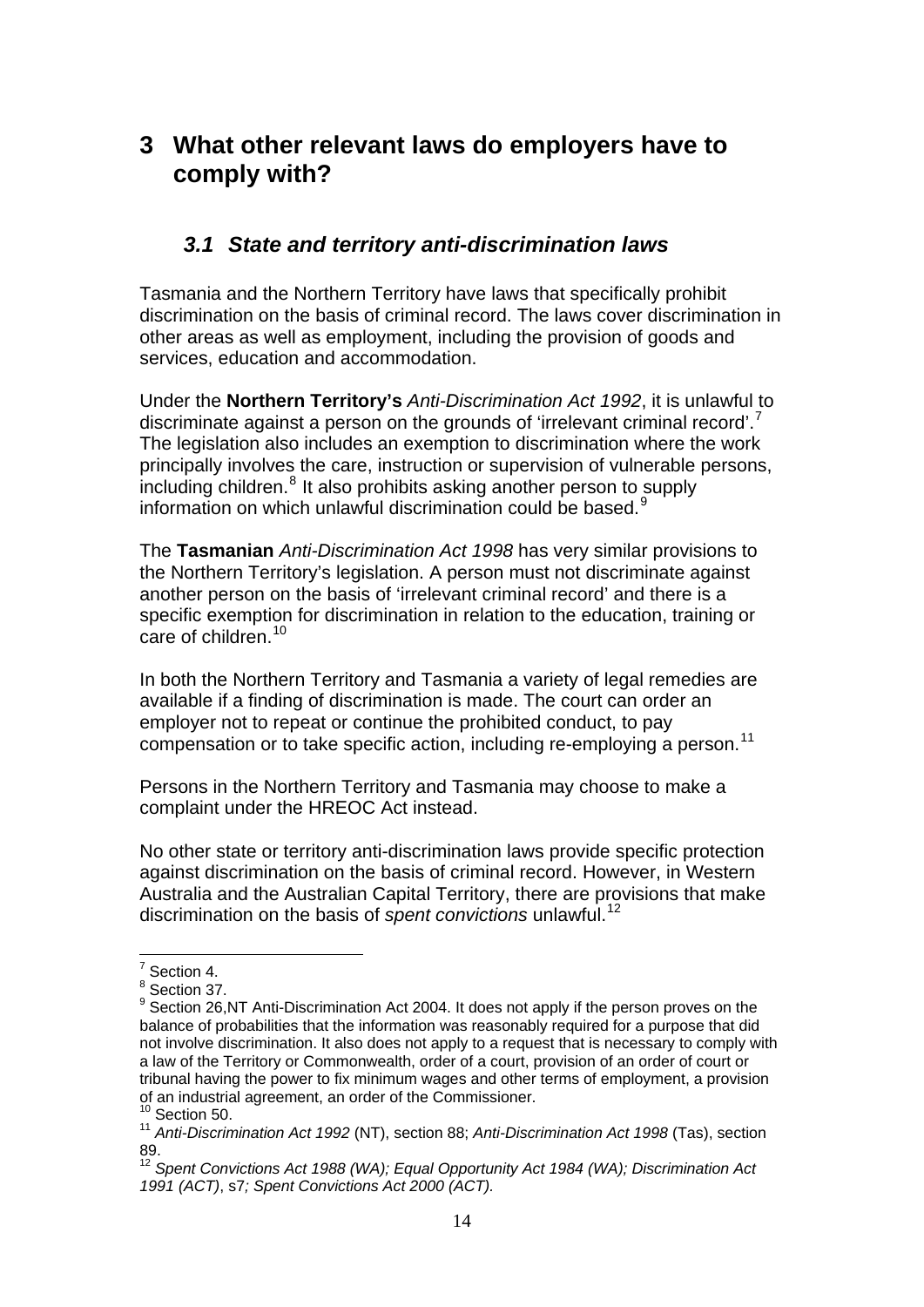<span id="page-14-0"></span>In other states and territories, persons who wish to complain of discrimination on the grounds of criminal record must rely on the HREOC Act only.

# *3.2 Spent convictions laws*

## **Purpose and application of spent convictions laws**

Spent convictions laws allow the criminal records of offenders to be amended after a certain period of time, usually subject to no future convictions. The idea behind spent convictions schemes is to allow people with a criminal record to 'wipe the slate clean' after a certain period of time. They assist people with a criminal record rehabilitate by providing them with a legally sanctioned means of 'moving on' with their lives and putting their past behind them.

Spent convictions schemes usually apply to certain convictions only, mostly offences with short custodial sentences or lesser penalties. The schemes exclude people sentenced for more serious crimes or for long periods of imprisonment. There are exemptions from the requirements of the law for certain categories of employment and certain offences. For example, sex and violence offences are usually required to be disclosed to the employer when the work involves working with children.

Most states and territories, and the Commonwealth, have statutory spent convictions schemes, although they differ considerably.<sup>[13](#page-14-1)</sup> Victoria and South Australia are the only two jurisdictions without spent convictions laws, although they have schemes based on police policy.

## **Employer responsibilities under spent convictions laws**

There are distinct differences between the spent convictions laws in each jurisdiction and any applicable anti-discrimination laws, so employers should be aware of which laws apply to them and the main requirements of those laws.

Under spent convictions laws, employees or job applicants are not required to disclose information about their spent convictions to anyone, even if asked about it, unless there is a special exemption or requirement under another law.

Police will not release information to an employer about a spent conviction on a criminal record check unless there is a special exemption for that particular occupation. Generally each police jurisdiction applies the rules governing its own scheme in deciding whether to release information to police in other jurisdictions about spent convictions.

<span id="page-14-1"></span><sup>1</sup> <sup>13</sup> Crimes Act 1914 (Cth); Criminal Records Act 1991 (NSW); Criminal Law (Rehabilitation of *Offenders) Act 1986 (QLD); Spent Convictions Act 2000 (ACT); Criminal Records (Spent Convictions) Act 1992 (NT); Spent Convictions Act 1988 (WA); Anulled Convictions Act 2003 (TAS)*.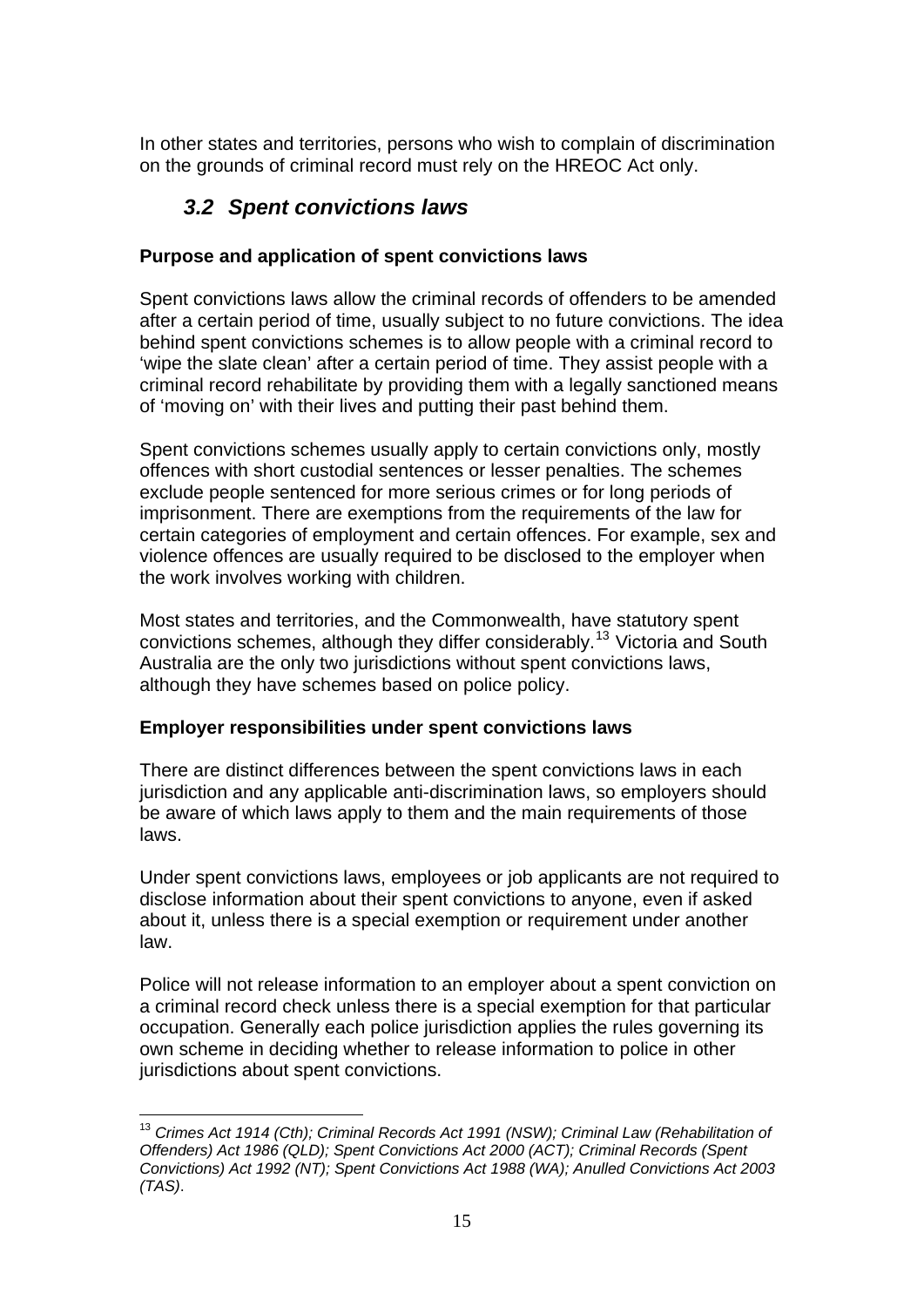<span id="page-15-0"></span>Even if an employer finds out about a spent conviction by other means, for example word-of-mouth, the employer is prohibited from taking that spent conviction into account in making an employment decision.

Because of confusion over the different laws, some job applicants and employees may either mistakenly disclose a spent conviction because they do not understand the provisions of the specific law, or fail to disclose convictions to employers because they believe their conviction to be spent. These types of misunderstandings can result in complaints of discrimination if the employer takes action to the detriment of the employee on the basis of what is revealed.

# *3.3 Privacy laws*

Under privacy laws, a person's criminal record is treated as sensitive personal information. An employer should respect the privacy of job applicants and employees with criminal records.

Although exemption from privacy laws may apply to some private sector employers and to some criminal record information, it is best practice for employers to follow privacy principles as closely as possible. Breaches of privacy in relation to criminal record can end up complicating relations between an employee and employer, and may lead to claims of discrimination and breaches of the *Privacy Act 1988 (Cth)* (the Privacy Act).

Employers may also face a potential claim under common law for breaches of privacy and wrongful disclosure of confidential information.

## **Who is covered by Commonwealth privacy laws?**

In an employment context, the Privacy Act protects the privacy of personal information of Commonwealth and ACT public sector employees and certain private sector employees.

In certain cases, individual job applicants and employees may complain of a breach of privacy to the Privacy Commissioner who can investigate the complaint, conciliate the complaint and make recommendations should the complaint prove unable to be resolved by conciliation. These recommendations can be enforced by the federal courts.

However, the private sector provisions only apply to organisations (including not-for-profit organisations) with an annual turnover of more than \$3 million, with certain limited exceptions (see http:/[/www.privacy.gov.au/publications/IS12\\_01.html](http://www.privacy.gov.au/publications/IS12_01.html)).

States and territories also have privacy laws and administrative schemes which operate to the extent that they are not indirectly inconsistent with the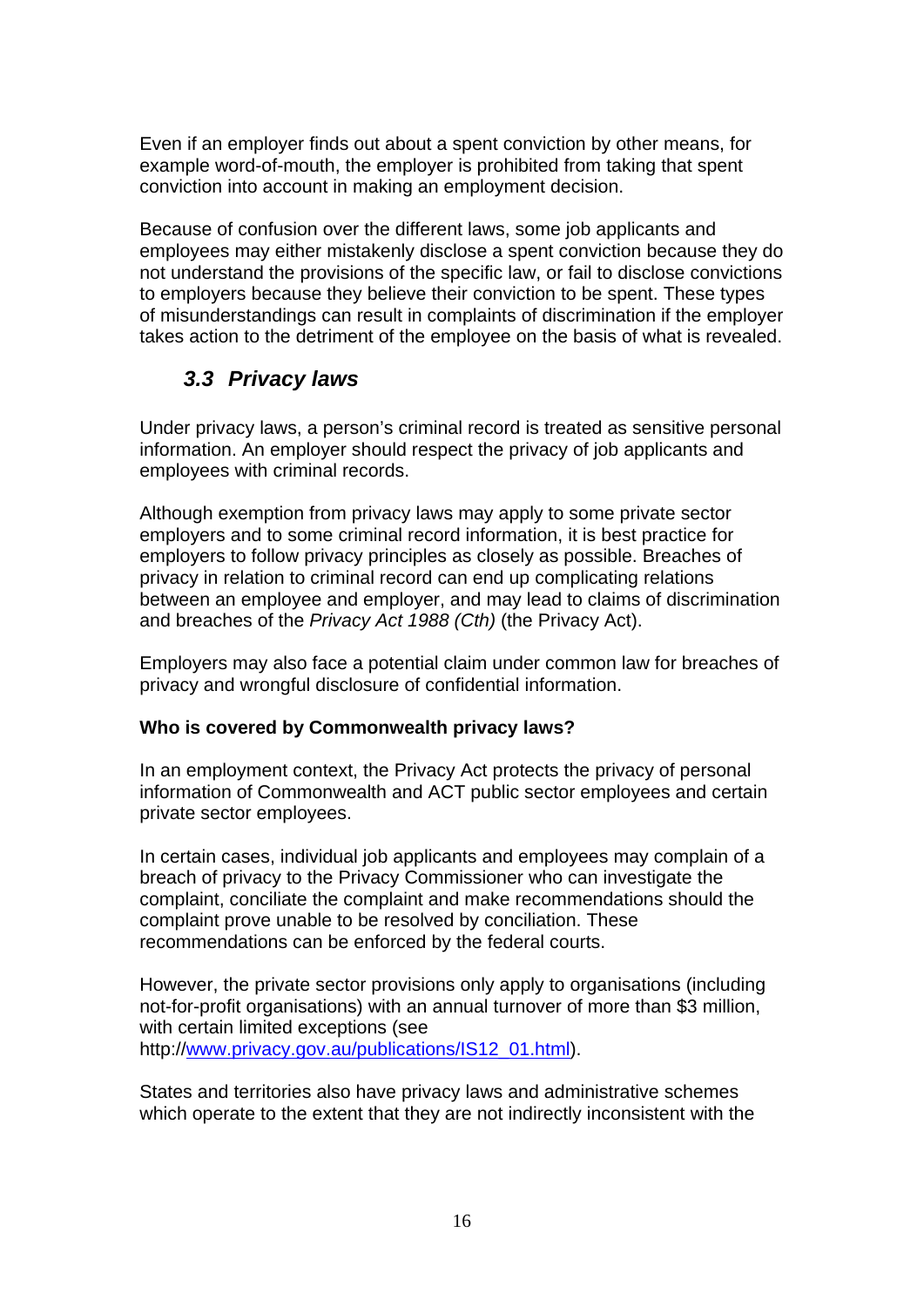Privacy Act.<sup>[14](#page-16-0)</sup> These vary in content and coverage, especially in regard to private sector coverage. State and territory public sector employees are covered by these laws and schemes. However, the coverage is inconsistent. Information on these schemes can also be found on the Privacy Commission's website at http:/[/www.privacy.gov.au/privacy\\_rights/laws/index.html#5.](http://www.privacy.gov.au/privacy_rights/laws/index.html#5)

## **Are employee records covered by the Privacy Act?**

The private sector provisions of the Privacy Act, where they apply, allow for an exemption for employee records in some circumstances.[15](#page-16-1) Criminal record information that relates directly to the employment relationship between an employer and current or former employee, and is held by the employer in an employee record, is exempt from the operation of the privacy principles.

However, this exemption *does not cover future employment relationships.*  This means that an employer that is covered by the Privacy Act (eg. with an annual turnover of more than \$3 million) must comply with the Privacy Act when it collects, uses, stores and disposes of criminal record information from *job applicants.* If the job applicant eventually becomes an employee, then the exemption applies. If not, then the information must be treated according to privacy principles.

More information on the employee records exemption can be found at http:/[/www.privacy.gov.au/publications/IS12\\_01.html](http://www.privacy.gov.au/publications/IS12_01.html).

## **What are the privacy principles of the Privacy Act?**

1

The key provisions of the *Privacy Act* which relate to private sector employers and employees are called the National Privacy Principles (NPPs). When handling criminal record information from job applicants and employees, private sector employers are reminded to follow the NPPs.

A summary of the National Privacy Principles obligations under the Privacy Act, relevant to criminal record information, is included in Appendix 2.

Commonwealth and ACT public sector employers and employees are required to comply with the Information Privacy Principles (IPPs), which differ slightly from the NPPS.

The NPPs and IPPs can be found at http:/[/www.privacy.gov.au/publications/npps01.html](http://www.privacy.gov.au/publications/npps01.html) and http:/[/www.privacy.gov.au/publications/ipps.html.](http://www.privacy.gov.au/publications/ipps.html) Advisory information on the

<span id="page-16-0"></span><sup>14</sup> State and Territory privacy laws are: *Privacy and Personal Information Protection Act 1998 (NSW); Information Privacy Act 2000 (VIC); Personal Information Protection Act 2004 (TAS); Northern Territory Information Act 2002 (NT).* The Commonwealth *Privacy Act 1988* applies to the ACT.

<span id="page-16-1"></span> $15$  At the time of writing, the scope of this exemption is currently under review by the federal Department of Employment and Workplace Relations and Attorney-General's Department.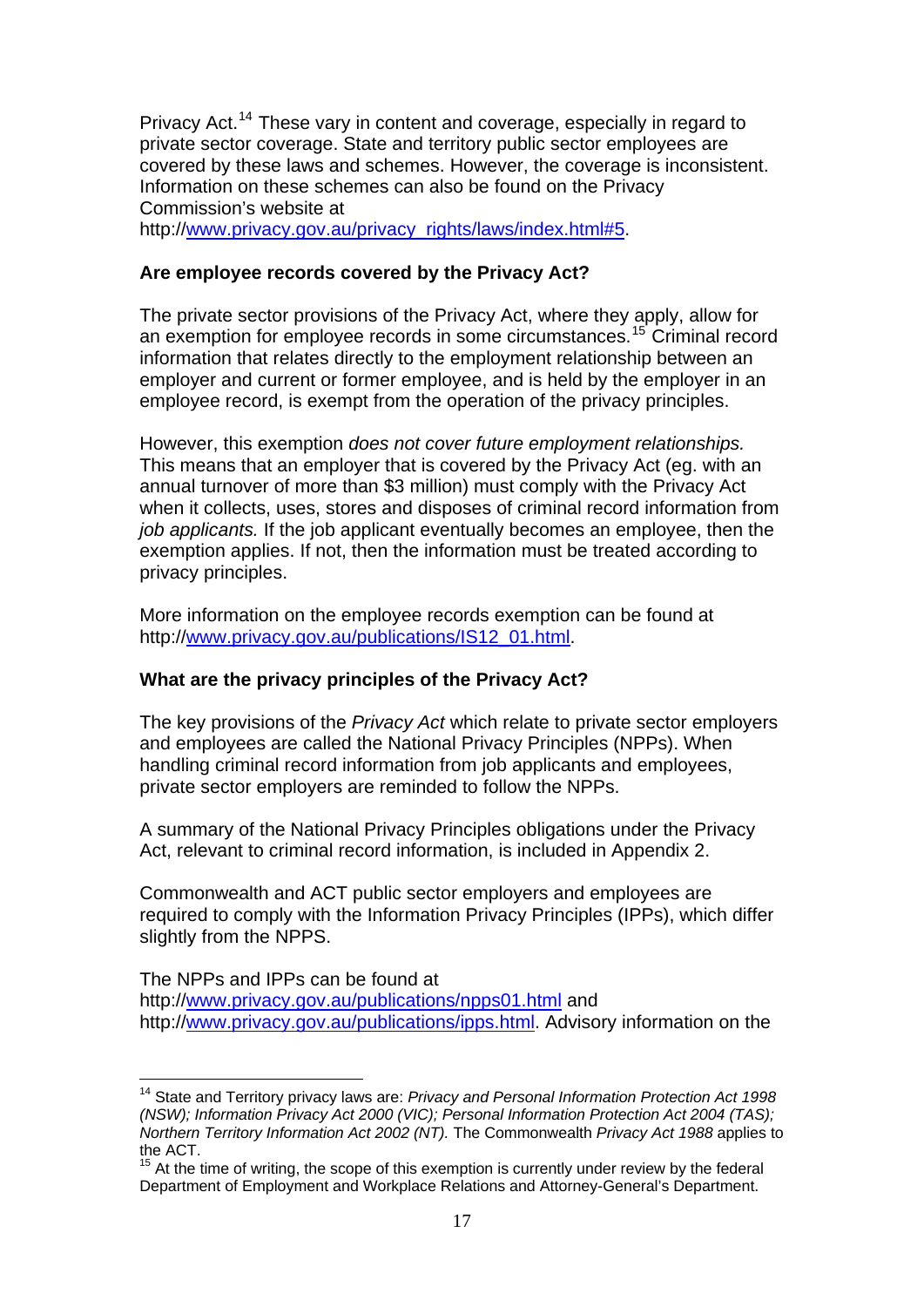<span id="page-17-0"></span>application of the principles can be found at http:/[/www.privacy.gov.au/act/guidelines](http://www.privacy.gov.au/act/guidelines).

# *3.4 Industrial relations laws*

State and federal industrial laws may also protect people with a criminal record from unfair treatment at work, specifically from unfair dismissal.

Some employees covered by the federal industrial relations regime<sup>[16](#page-17-1)</sup> can lodge a complaint of unfair dismissal with the Australian Industrial Relations Commission (AIRC) under the *Workplace Relations Act 1996* (Cth) (WRA).

The unfair dismissal provisions of the WRA cover dismissals and demotions involving significant reductions in remuneration or duties, but do not cover recruitment. The AIRC determines whether a dismissal was 'harsh, unjust or unreasonable'. There have been a number of decisions handed down by the AIRC in circumstances where the alleged unfair dismissal was the direct result of an employer finding out about an employee's past criminal record.

Many employees are excluded from lodging an unfair dismissal application under the WRA, including:<sup>[17](#page-17-2)</sup>

- those in workplaces of less than 100 employees
- those who are serving a qualifying period of employment (six months) or a probationary period (three months, or longer if reasonable in all the circumstances)
- casual employees who have not worked at least 12 months on a regular systematic basis
- trainees

<u>.</u>

- fixed term or fixed project employees
- employees engaged on a seasonal basis
- non-award employees who earn in excess of a 'specified rate' (\$94,900 per annum as at 2006)
- employees terminated where termination was for a reason including 'operational reasons'.

Each of the states (other than Victoria) also have unfair dismissal jurisdictions which are accessible to some employees who are not covered by the WRA.<sup>[18](#page-17-3)</sup>

<span id="page-17-1"></span> $16$  In broad terms, the federal industrial relations regime covers Commonwealth employees, employees working for trading and financial corporations and certain other types of employees, such as those working as flight crew or as maritime or waterside workers: see ss<br>5 and 6 of the Workplace Relations Act 1996 (Cth).

<span id="page-17-3"></span><span id="page-17-2"></span><sup>17</sup> See Workplace Relations Act 1996 (Cth), ss 638, 642(6), (8), (10).<br><sup>18</sup> NSW Industrial Relations Act 1996 (NSW); Industrial Relations Act 1999 (QLD); Industrial *Relations Act 1984* (TAS); *Industrial and Employee Relations Act 1994* (SA); *Industrial Relations Act 1979* (WA).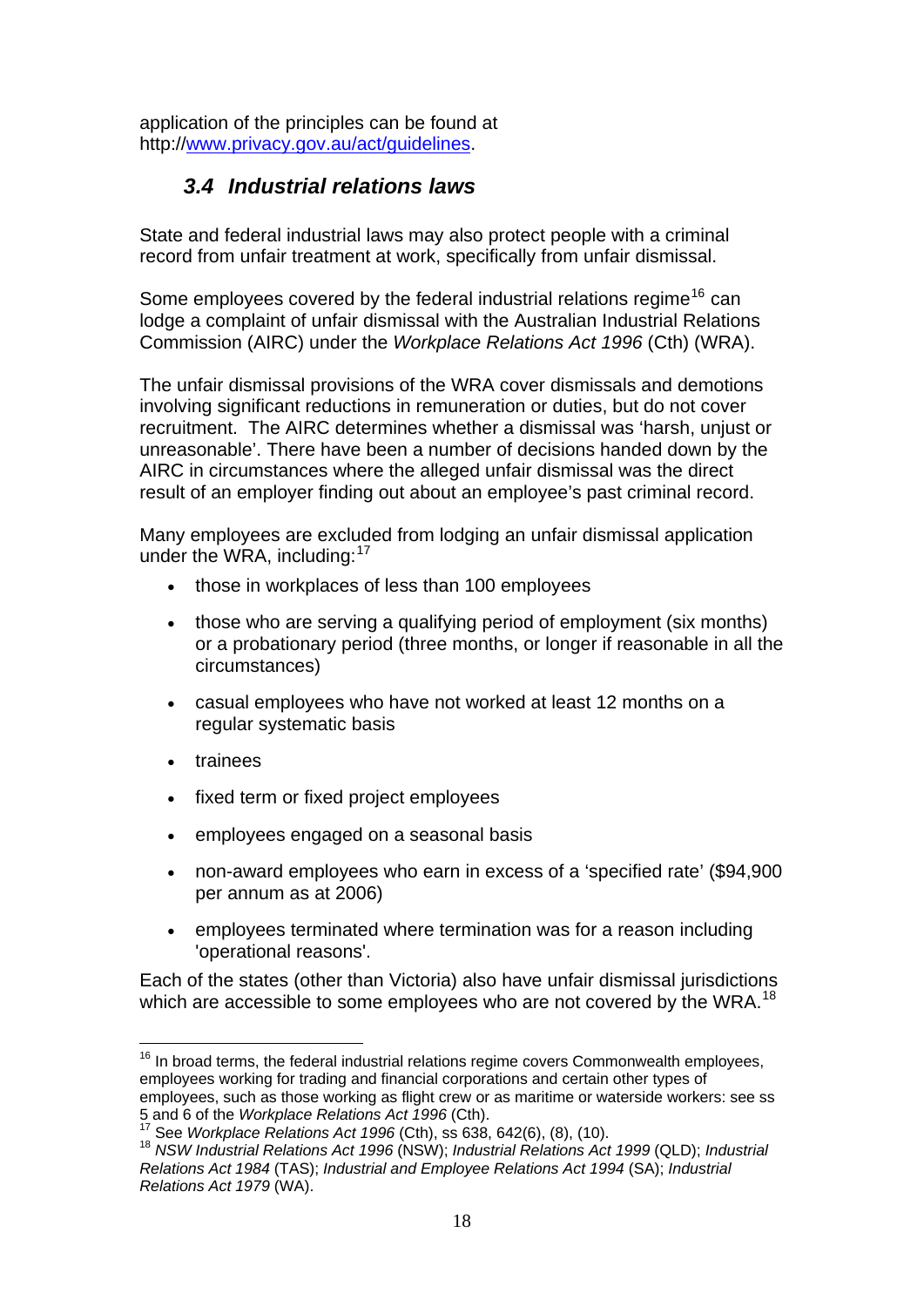# <span id="page-18-0"></span>*3.5 Laws requiring employers to check criminal records*

Some employers, licensing and registration bodies are legally required to screen employees and job applicants for their criminal record, and to take that record into account in employment decisions.

### **Example of legal requirements for criminal record checks: working with children laws**

All jurisdictions in Australia have made a policy decision that the protection of children is so important that persons working with children should be closely scrutinised for a relevant criminal record.

In some states there are legislative requirements for criminal record checks and in other states there are policy guidelines recommending such checks.

Both NSW and Queensland have schemes of mandatory criminal record checks for all persons wishing to work with children. Certain convictions, for instance convictions relating to child sex offences, will generally result in automatic disqualification. However, both schemes permit an individual to make submissions regarding their ability to ensure the safety of children despite their specific criminal record.<sup>1</sup>

Some examples of occupations and industries which are regulated in some instances to screen and restrict employment of people with criminal records at the federal and state levels include:

- teaching
- gaming and racing
- nursing
- police
- transport operators
- security officers

<span id="page-18-1"></span><sup>&</sup>lt;u>.</u> <sup>19</sup> *Child Protection (Prohibited Employment) Act 1998* (NSW); *Commission for Children and Young People Act 1998* (NSW); New South Wales Commission for Children and Young People, *The Working With Children Check* Guidelines, April 2004;

http://[www.kids.nsw.gov.au;](http://www.kids.nsw.gov.au/) *Commission for Children and Young People Act 2000* (Qld); http://[www.childcomm.qld.gov.au](http://www.childcomm.qld.gov.au/). Also, similar laws have been enacted in WA and Victoria.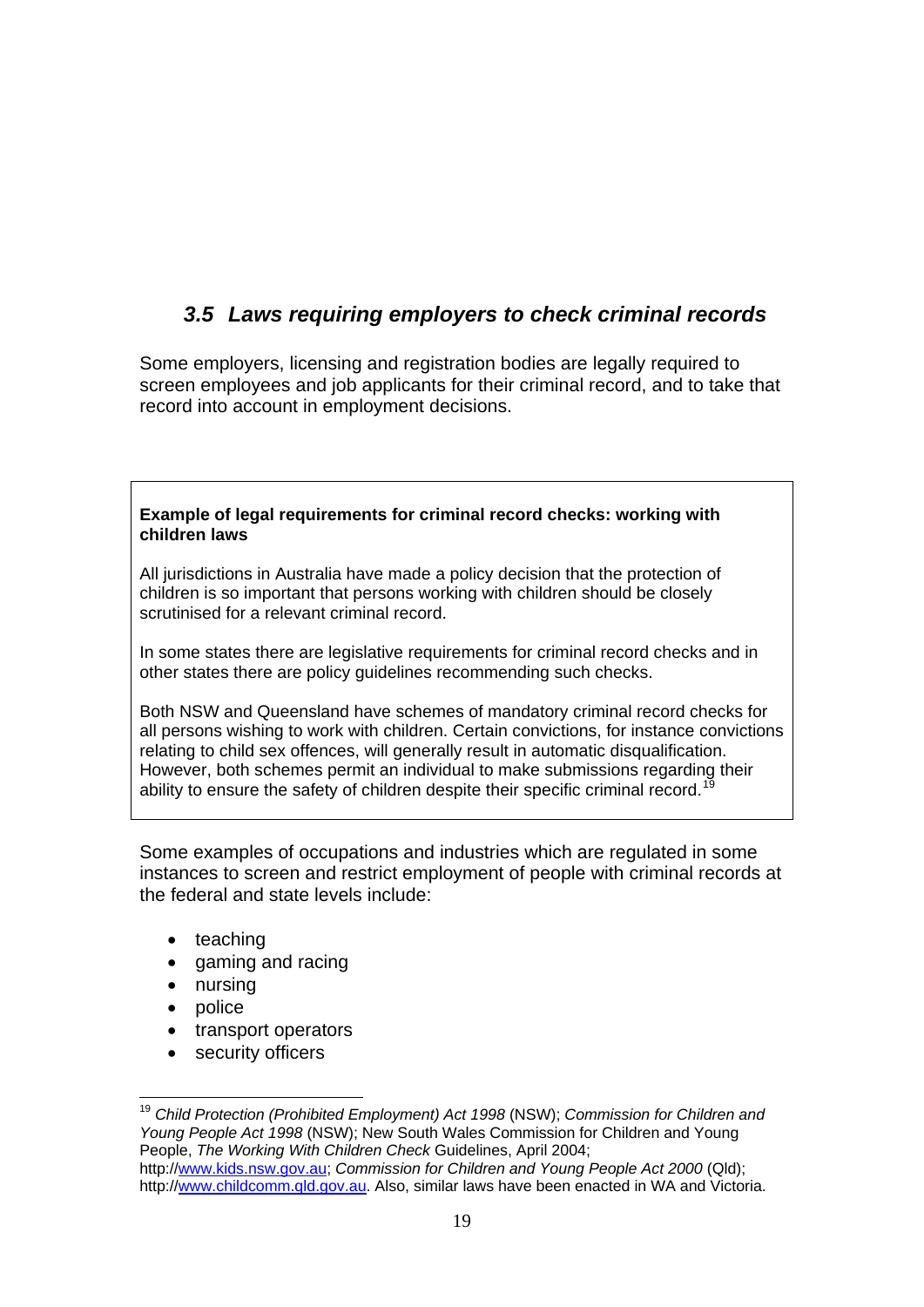- taxi driving
- correctional services
- legal profession
- second-hand dealers and pawnbrokers.

Employers, licensing and registration bodies must meet the requirements of these laws. However, employers should be aware of the exact requirements of their legislation, as it may not be immediately clear whether a person can be excluded on the basis of criminal record.

Licensing and registration is discussed in Section 8.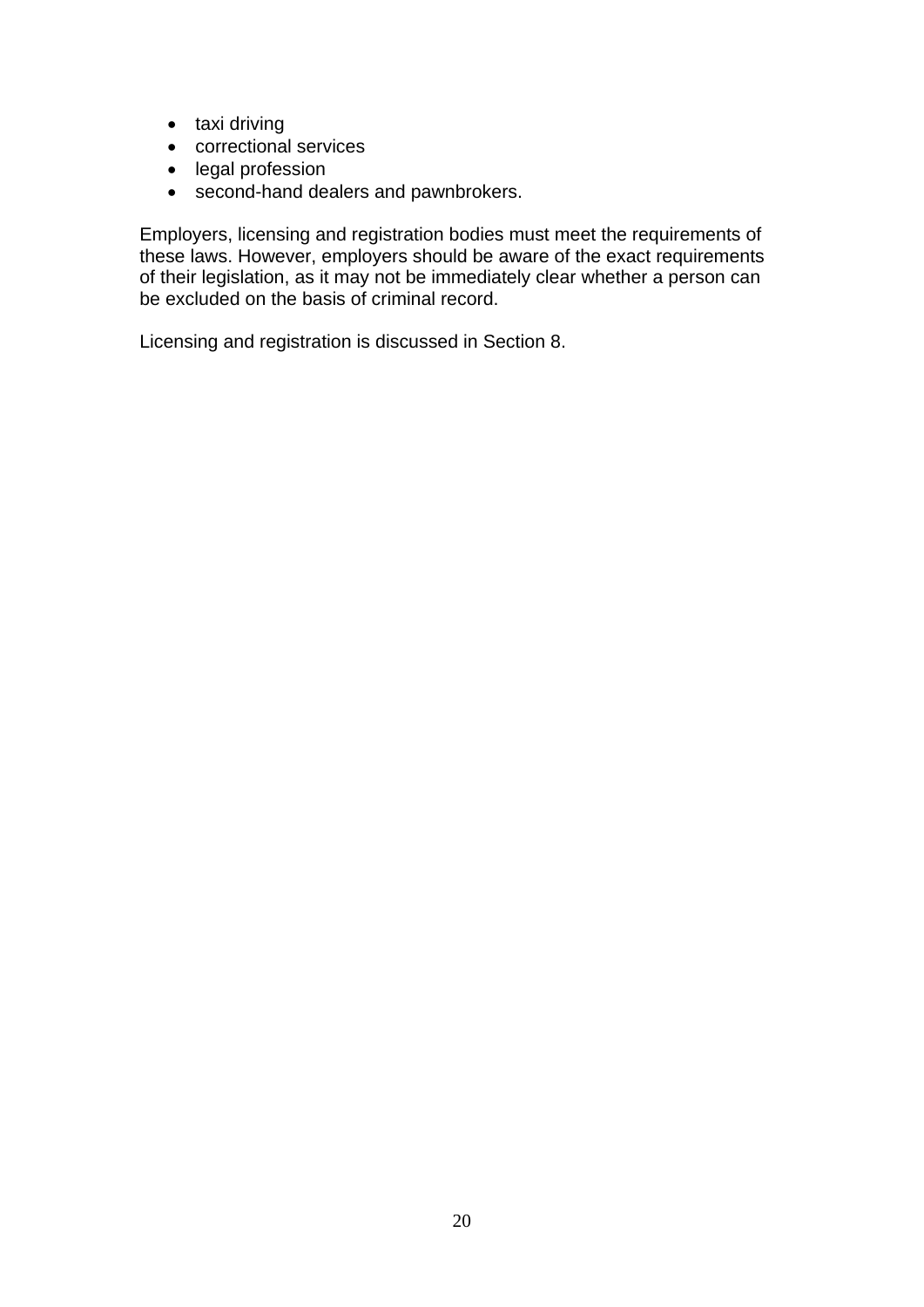# <span id="page-20-0"></span>**4 Determining the inherent requirements of a job**

Under the HREOC Act, an employer can make a distinction against someone with a criminal record if the person's particular criminal record means that they are unable to fulfil the inherent requirements of the job. Another way of putting this is that an employer can make a distinction against someone if the criminal record is relevant to the job. This conduct does not constitute discrimination under the HREOC Act.

The burden of deciding what is an inherent requirement of the job falls on the employer, but it must be able to be justified objectively.

These Guidelines attempt to provide some assistance to employers in determining the inherent requirements. Employers should note, however, that case law in this area is relatively undeveloped. Also, any findings of discrimination rest greatly on the individual circumstances of the case.

# *4.1 When should an employer determine the inherent requirements of the job?*

Determining the inherent requirements of a job should be undertaken *prior* to advertising a job vacancy, as this will determine how a job is advertised and how the job application process will proceed. Deciding the essential or inherent requirements of the job at the start, rather than when a person with a criminal record applies for the job, will help the employer avoid problems and misunderstandings half-way through the recruitment process.

However, under the HREOC Act an employer needs to show not only that they have determined what are the inherent requirements of a job, but also that they have considered whether an *individual* job applicant or employee meets these requirements.

## *4.2 How do you decide whether a criminal record is relevant to the inherent requirements of the job?*

**Step One: Identify the essential tasks, circumstances and requirements of the job** 

A good starting point for identifying the inherent requirements of the job with regard to criminal record is to determine the tasks the employee will be required to perform, the circumstances in which the work is to be carried out and any organisational requirements of the job.

For example, for a job transporting valuable goods, the main task may be:

• Transporting goods from receiving dock to storage centre.

However, the job may also require the employee to: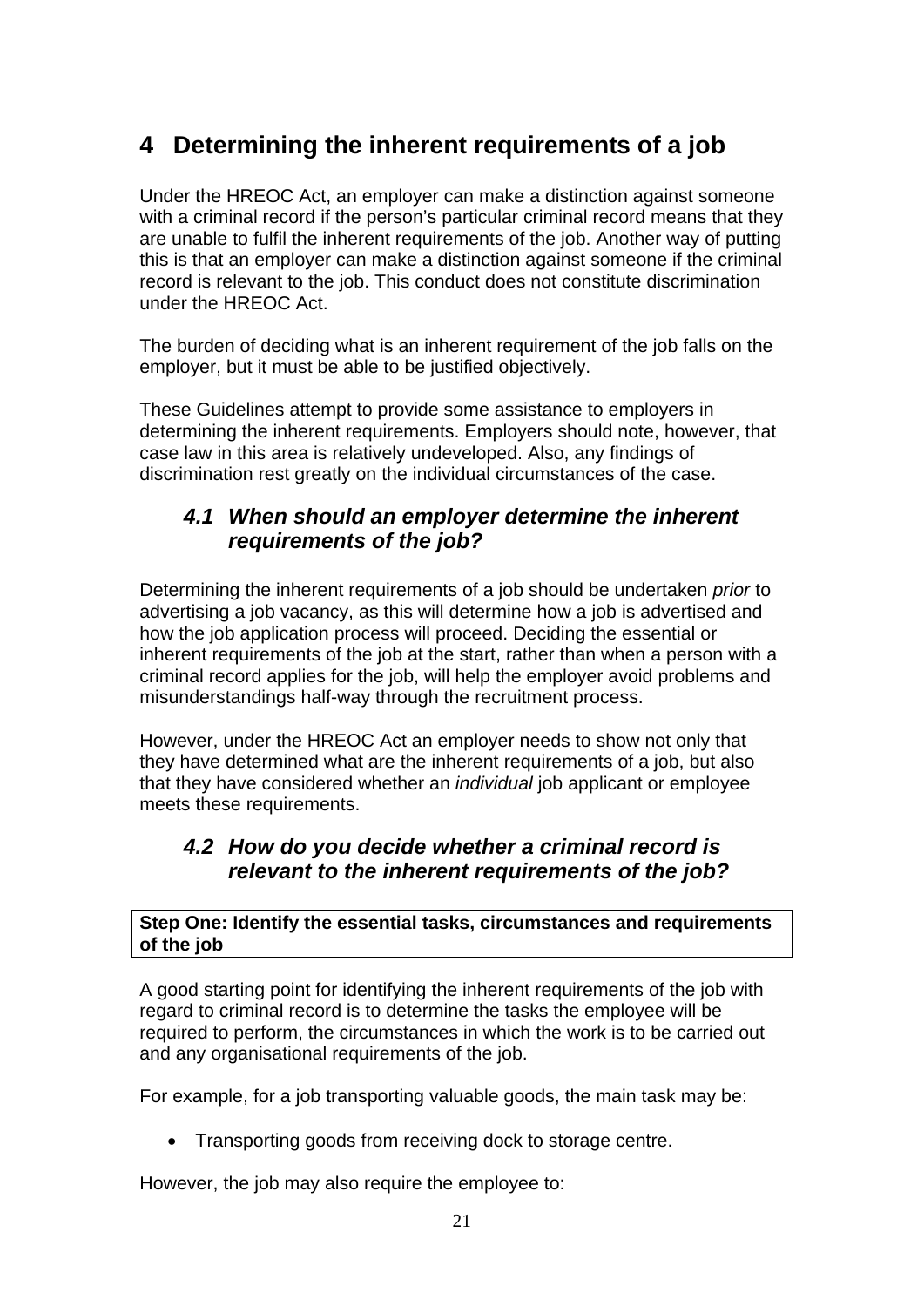Be eligible to hold a current security pass for the storage centre.

These may both be inherent requirements of the job although they may differ in relevance for criminal record. The first task will require skills which may have no connection to a criminal record, for example a truck driver's licence. The second aspect to the job does not require specific skills, but is also essential to the job as a security clearance must be obtained for all those entering the storage centre.

### **Step Two: Assess whether criminal records are relevant to these tasks and requirements**

The next step is to assess whether a certain criminal record may be relevant to the requirements of the job.

The following questions help employers to identify whether a certain criminal record may have an impact on the essential tasks of the job:

- Does legislation require the employer to ensure that the employee meets certain requirements with regard to criminal record? For example it may be illegal to employ people with a certain criminal record in some occupations, such as working with children.
- Is a licence or registration essential to the job? Is a criminal record a barrier to obtaining such a licence or registration?
- Does the job involve one-to-one contact with children or other vulnerable people, such as the mentally ill, as employees, customers or clients? How often?
- Does the job involve any direct responsibility for finance or items of significant value? If so, to what degree? Convictions for what offences would be relevant?

*Note: An employer may conclude that a criminal record is not relevant to the inherent requirements of the job. In that case, it is inappropriate for an employer to consider criminal record in their recruitment process and policies.* 

Alternatively, an employer may conclude that only certain types of offences are relevant to the job, and to structure any questions to reflect this.

If an employer decides that a criminal record may be relevant to the inherent requirements of the job, he or she should then follow best practice for conducting criminal checks outlined in Section 5.

The inherent requirements should be reflected in any selection criteria and job information for job applicants. An employer should be clear about what are the essential, as opposed to desirable, criteria and ensure that any essential elements are set out clearly for job applicants. See also the Commission's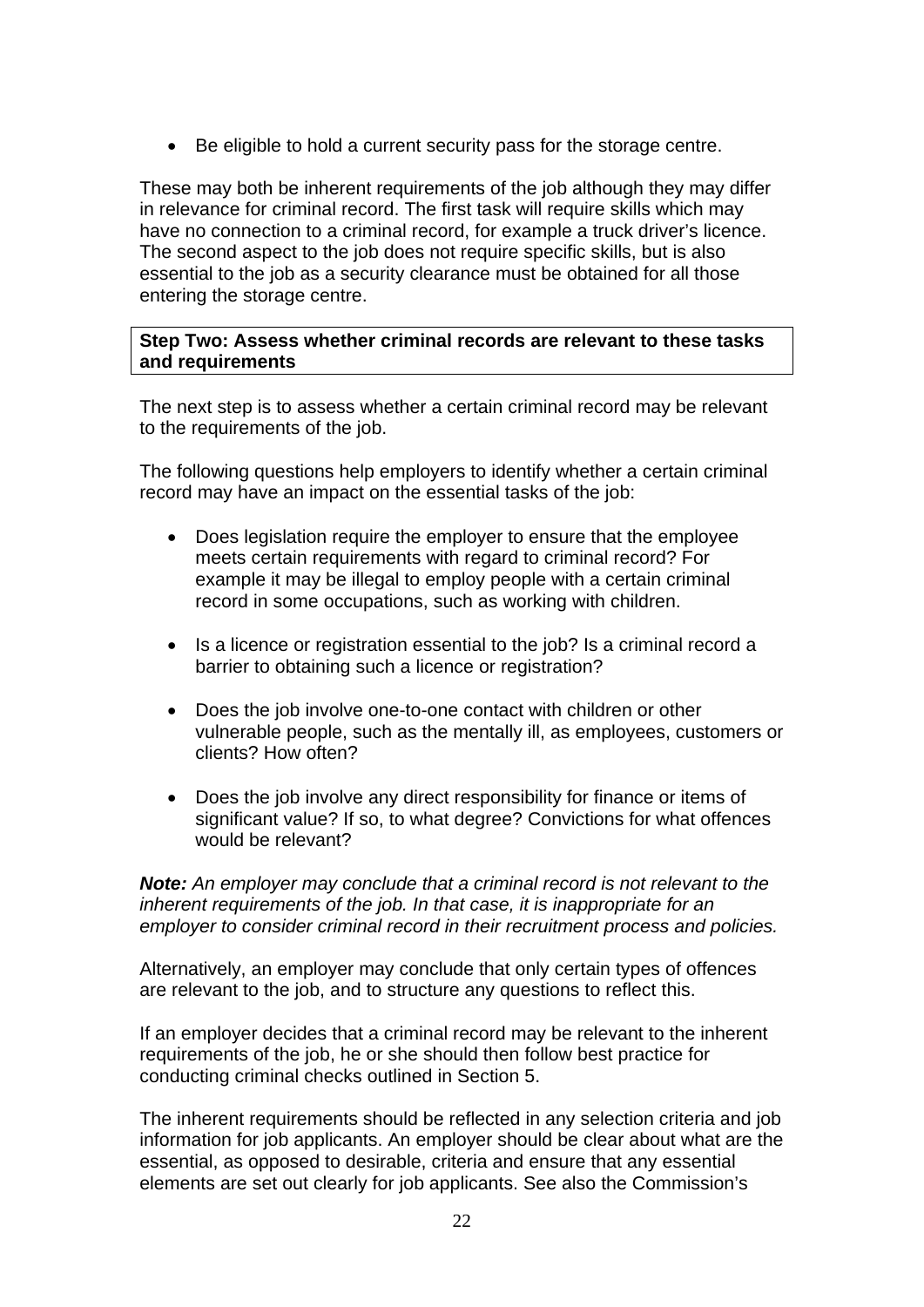<span id="page-22-0"></span>best practice guidelines for recruitment and selection of employees at http:/[/www.humanrights.gov.au/info\\_for\\_employers/best\\_practice/recruitment.](http://www.humanrights.gov.au/info_for_employers/best_practice/recruitment.html) [html.](http://www.humanrights.gov.au/info_for_employers/best_practice/recruitment.html)

### **Example of Commission complaint: inherent requirements**

**Summary of complaint:** The complainant alleged that he was dismissed from a position as a project officer with a community arts organisation due to his criminal record. He claimed that during the interview process for this position he was not asked about his criminal record nor asked to fill out a criminal record check. He did not disclose any convictions.

After about ten weeks of employment the complainant was told that one of his projects involved visiting detention centres and prisons, for which it was compulsory to obtain a security clearance from corrective services. When the security clearance was sought, the employer realised that the complainant had a criminal record and told him that his employment was to be terminated for this reason.

**Response:** The employer argued that, because visits to prisons are part of the project, passing a security clearance is an inherent requirement of the position. The employer also argued that the complainant was told about this aspect of the work in the interview and did not indicate that gaining a security clearance for visits to prisons would be a problem.

**Outcome:** The Commission declined the complaint on the basis that there had been no discrimination. The Commission found that passing the security clearance was an inherent requirement of the position.

**Step Three: Assess an individual criminal record against the inherent requirements of the job** 

If an employer has determined that a criminal record is relevant to the inherent requirements of the job, and has advertised accordingly, an employer needs to assess the applications from people with a criminal record on a case by case basis.

Each job applicant should be assessed firstly on their ability to do the job and then on the relevance of their criminal record to the job applied for. Only shortlisted applicants should be asked to disclose their criminal record.

How to assess a job applicant's or employees criminal record against the inherent requirements of the job is discussed more fully in Section 5.9.

## *4.3 Some key principles in case law for assessing inherent requirements*

Since each job and each person's criminal record is different, there is no steadfast rule in determining the inherent requirements of a particular job and whether a person cannot meet these requirements because of their criminal record. The inherent requirements exception has been considered by the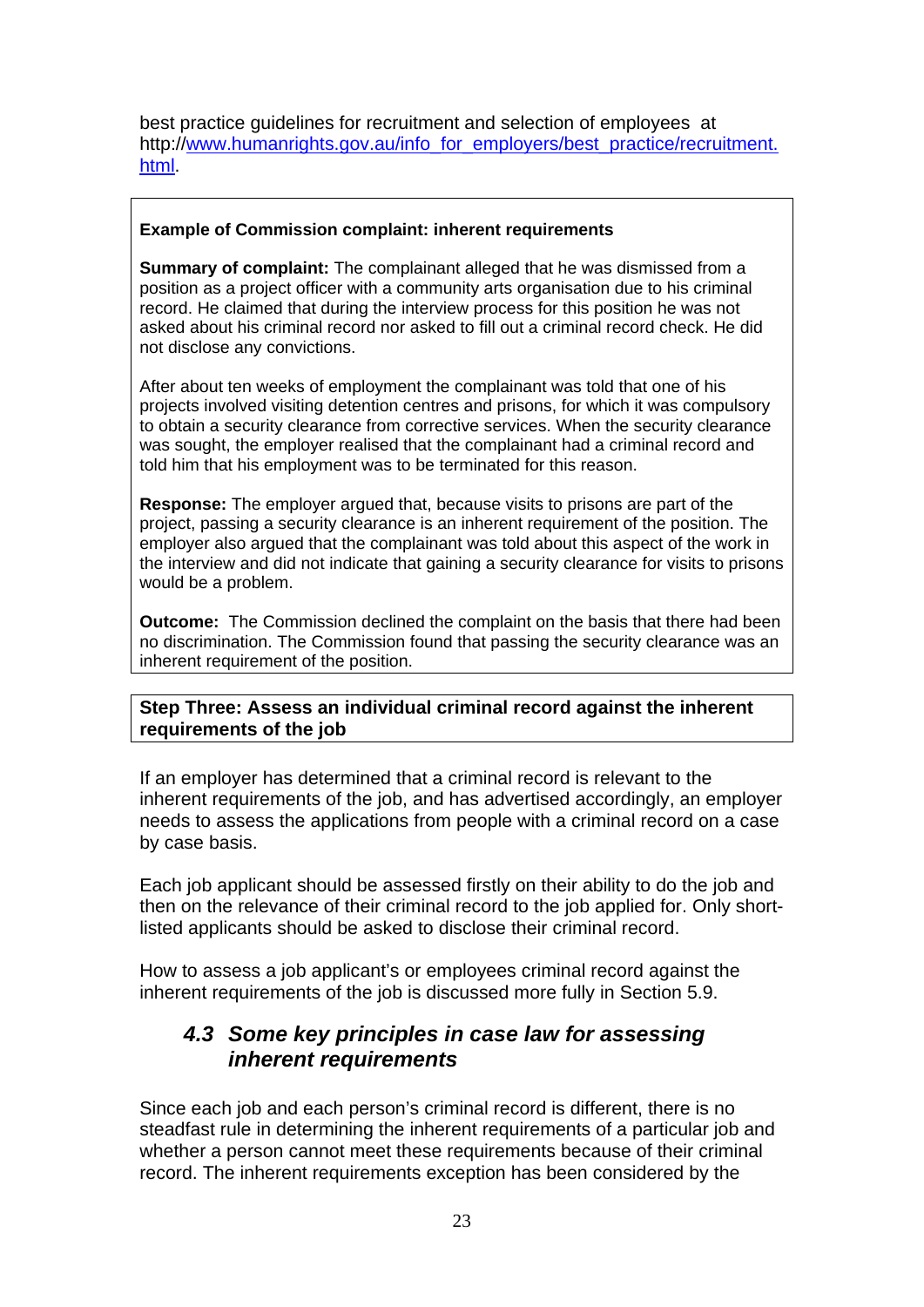International Labour Organisation, the Australian courts and by the Commission in its consideration of complaints. These cases are not necessarily about criminal record discrimination, as the inherent requirements exception is also relevant for a number of other grounds of discrimination. While the cases do not reveal any simple test, the following principles appear to represent the current state of the law:

## **1. An inherent requirement is something that is 'essential' to the position rather than incidental, peripheral or accidental.**[20](#page-23-0)

Justice Gaudron of the High Court has stated that

*[A] practical method of determining whether or not a requirement is an inherent requirement … is to ask whether the position would essentially be the same if that requirement were dispensed with.[21](#page-23-1)*

## **2. The burden is on the employer to determine the inherent requirements of the** *particular* **position and consider their application to the** *specific* **employee before the inherent requirements exception may be invoked.**[22](#page-23-2)

Broad general statements about a job's requirements are not clear enough to allow for an assessment of inherent requirements. Further, an employer needs to consider the application of inherent requirements to a specific employee on a case by case basis, rather than trying to draw a connection between the inherent requirements and any presumed characteristics of people with a criminal record.

## **Case example:** *Zraika v Commissioner of Police*[23](#page-23-3)

Mr Zraika's application to join the NSW Police was rejected because of his impaired vision in his left eye. Mr Zraika claimed he had been discriminated against on the grounds of disability, while the NSW Police argued that with his visual impairment he would be unable to carry out the duties of police officer with the necessary diligence and safety. However, the Tribunal found that

*The respondent has not satisfied us that at the time he rejected Mr Zraika's application that he (the respondent) had identified the inherent requirements of the position of a police officer. The only evidence concerning the respondent's determination of the inherent requirements of a police officer, as at 11 October 2002, was the entries on the medical professional suitability application form which have been reproduced at [16] and [17] above. Those entries are too broad and too general* 

<span id="page-23-0"></span><sup>&</sup>lt;u>.</u> 20 See for example *X v The Commonwealth* [1999] HCA 63 (2 December 1999) (X's Case), *Qantas Airways v Christie* (1998) 193 CLR 280 (Christie's Case) or Hall's Case p32, 34. 21 Christie's Case, Gaudron J.

<span id="page-23-2"></span><span id="page-23-1"></span> $22$  Hall's Case p36, S Selleck, 'Criminal Records Discrimination – When the Law Speaks with a Forked Tongue', paper presented to CSEPP consultants, 26 May 2004, p10 (S Selleck);<br>Zraika v Commissioner of Police, NSW Police (2004) NSW ADT 67.

<span id="page-23-3"></span><sup>&</sup>lt;sup>23</sup> This case illustrates inherent requirements principles, although it did not involve criminal record discrimination.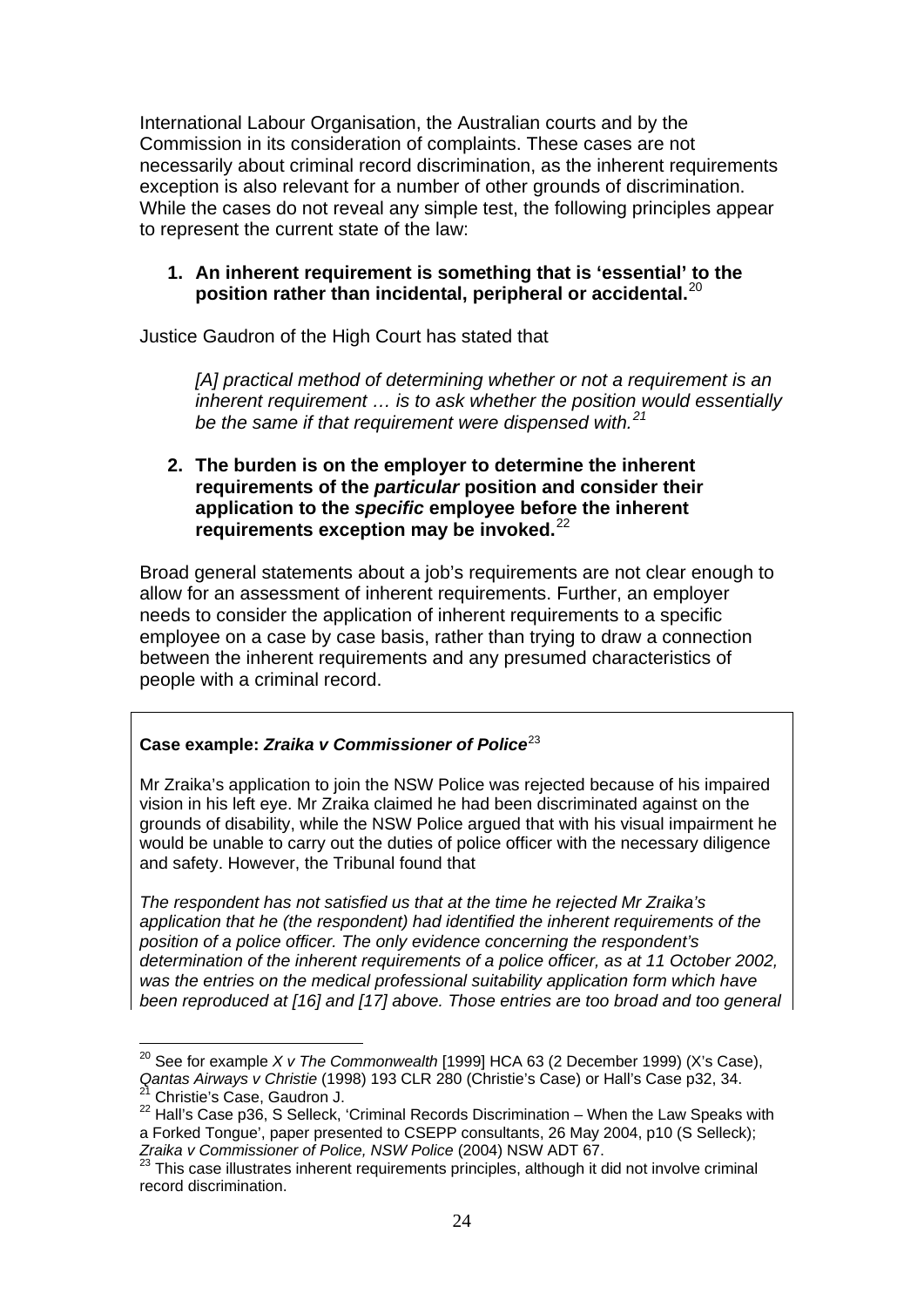*to be considered an adequate description of the inherent requirements of an operational police officer. They are not capable of being used as any sort of reasonable yardstick against which an applicant with some loss of visual function, such as Mr Zraika can be assessed.[24](#page-24-0)*

**3. The inherent requirements should be determined by reference to the specific job to be done and the surrounding context of the position, including the nature of the business and the manner in which the business is conducted.**[25](#page-24-1)

#### **Case example: Christie's Case**

Although the Christie case related to age discrimination, not criminal record discrimination, it established important principles on what are the 'inherent requirements' of a job. Mr Christie claimed he had been discriminated against on the basis of his age when he was terminated from his job as pilot with Qantas, on reaching 60 years of age. Due to international restrictions on the age of pilots, Mr Christie was not able to pilot international flights. The High Court found that Mr Christie could not meet the inherent requirements of the position of pilot because it was an inherent requirement of the job to be able to fly international routes. Although Mr Christie may have been able to perform the specific task of flying (and could do so for Qantas on domestic routes) he was not able to perform the inherent requirement of the 'position' to fly international routes. Hence the 'inherent requirements' included the surrounding context of the job, not merely his physical or mental capacity to perform the task.

**4. There must be a 'tight correlation' between the inherent requirements of the particular job and an individual's criminal record. There must be more than a 'logical link' between the job and a criminal record.**[26](#page-24-2)

#### **Case example: Christensen's Case**

Ms Christensen's application to work as bar attendant at the Adelaide Casino was rejected because of a conviction for stealing two bottles of alcohol from a shop when she was 15 years of age. She complained to the Commission of discrimination on the basis of criminal record. The Casino argued that it was an inherent requirement that bar staff be of good character and trustworthy and that her offence showed that she was not able to fulfil these requirements. The Commission found that there was not a sufficiently close connection between the requirement that the holder of the position of bar attendant be trustworthy and of good character and the rejection of her application based on her criminal record.

<sup>&</sup>lt;sup>24</sup> Zraika v Commissioner of Police, NSW Police (2004) NSW ADT 67, at 40.

<span id="page-24-2"></span><span id="page-24-1"></span><span id="page-24-0"></span> $^{25}$  X's Case at 208, Also Christie's Case, Hall's Case p33, S Selleck p10.<br><sup>26</sup> Hall's Case p35-36: S Selleck p13*:Commonwealth v Bradlev* (1999) 95 FCR at 237 per Black CJ. See also *Wall v NT Police Services*, Anti-Discrimination Commission, 14 March 2005 (Wall's Case). In this case the Anti-Discrimination Commissioner found that the NT Police had not demonstrated a 'tight correlation' between the purported inherent integrity requirement of the police service and the complainant's spent criminal record, 5.3.5.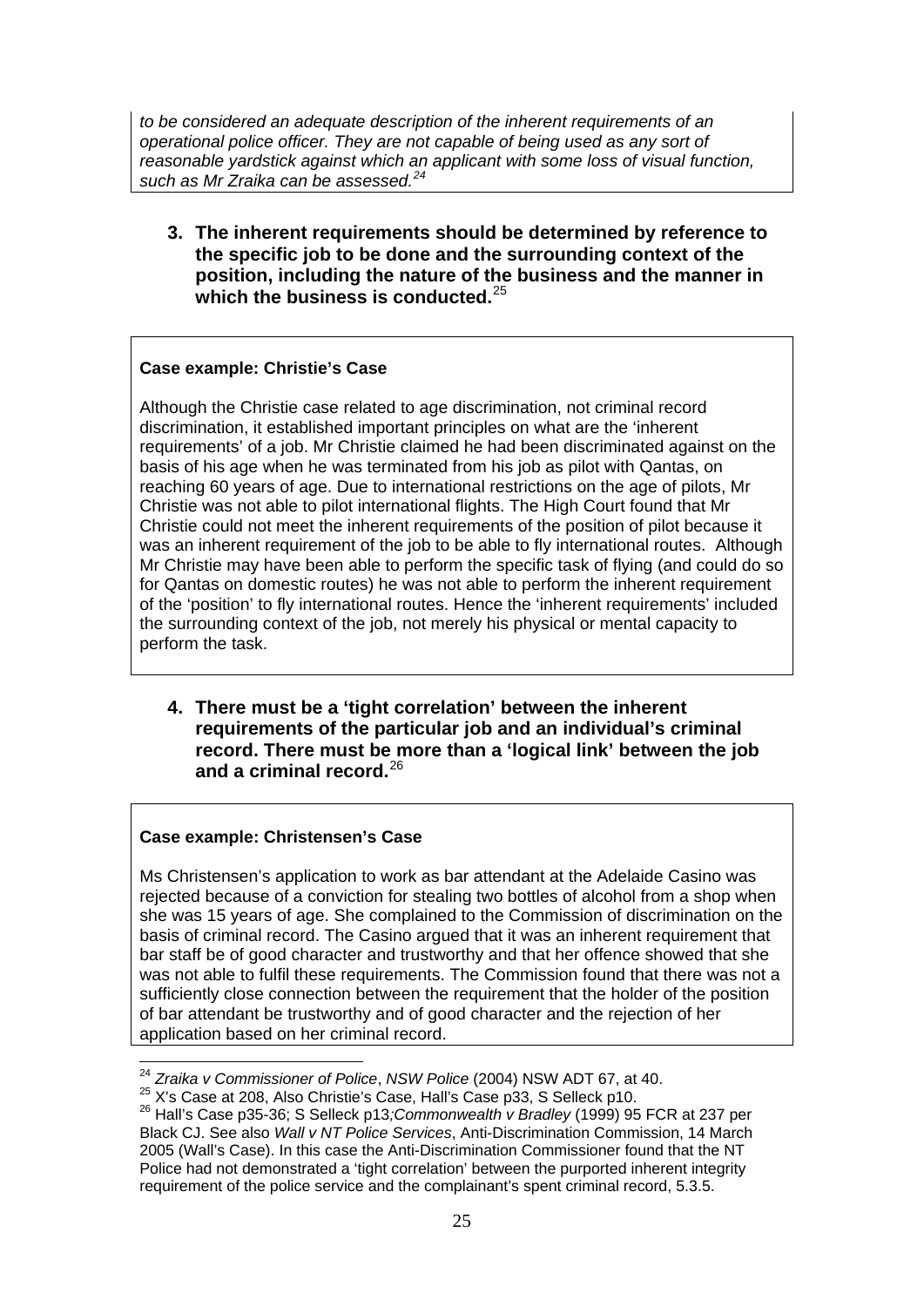<span id="page-25-0"></span>*There was information available to the respondent regarding Ms Christensen's trustworthiness and ability to perform the inherent requirements of the job. Ms Christensen's conviction occurred some seven or eight years before she made her application for employment with Adelaide Casino. She was about 15 years of age at the time of her conviction. I note there were factors the Casino didn't take into account that would to me seem far more relevant to, and probative of, the question of whether she was trustworthy and of good character, than her criminal record …there has been no suggestion that she has been anything but trustworthy and honest in these [other ] positions …I am of the view that in the circumstances of this complaint the connection between the rejection of Ms Christensen's application on the basis of her criminal record and the inherent requirements of trustworthiness and good character is not tight or close … '.*[27](#page-25-1)

## **5. The inherent requirements exception will be interpreted strictly so as not to defeat the purpose of the anti-discrimination provisions.**[28](#page-25-2)

The Full Federal Court of Australia described the purpose and operation of the HREOC Act as follows:

*Respect for human rights and the ideal of equality – including equality of opportunity in employment – requires that every person be treated according to his or her individual merit and not by reference to stereotypes ascribed by virtue of membership of a particular group… These considerations must be reflected in any construction of the definition of 'discrimination' … because, if they are not, and a construction is adopted that enables the ascription of negative stereotypes or the avoidance of individual assessment, the essential object of the [Human Rights and Equal Opportunity Commission] Act to promote equality of opportunity in employment will be frustrated.*[29](#page-25-3)

# *4.4 Can occupational health and safety be considered part of the inherent requirements of the job?*

It may be an inherent requirement of the job that a person not pose an unacceptable risk to the occupational health and safety of other workers, or to themselves. For example, a job applicant for a bus driver position with a number of serious traffic offences may pose an unacceptable risk to others working on the bus.

### **Case example: Inherent requirements and health and safety risk to others**

<u>.</u>

<span id="page-25-1"></span><sup>&</sup>lt;sup>27</sup> Christensen's Case, pp2o—21.<br><sup>28</sup> See also Hall's Case p34-5, S Selleck p10, Wall's Case, p18.<br><sup>29</sup> *Commonwealth v Bradlev* (1999) 95 FCR 218 at 235 per Black CJ. See also

<span id="page-25-3"></span><span id="page-25-2"></span>*Commonwealth v Human Rights and Equal Opportunity Commission and Ors* (1998) 158 ALR 468 at 482, per Wilcox J.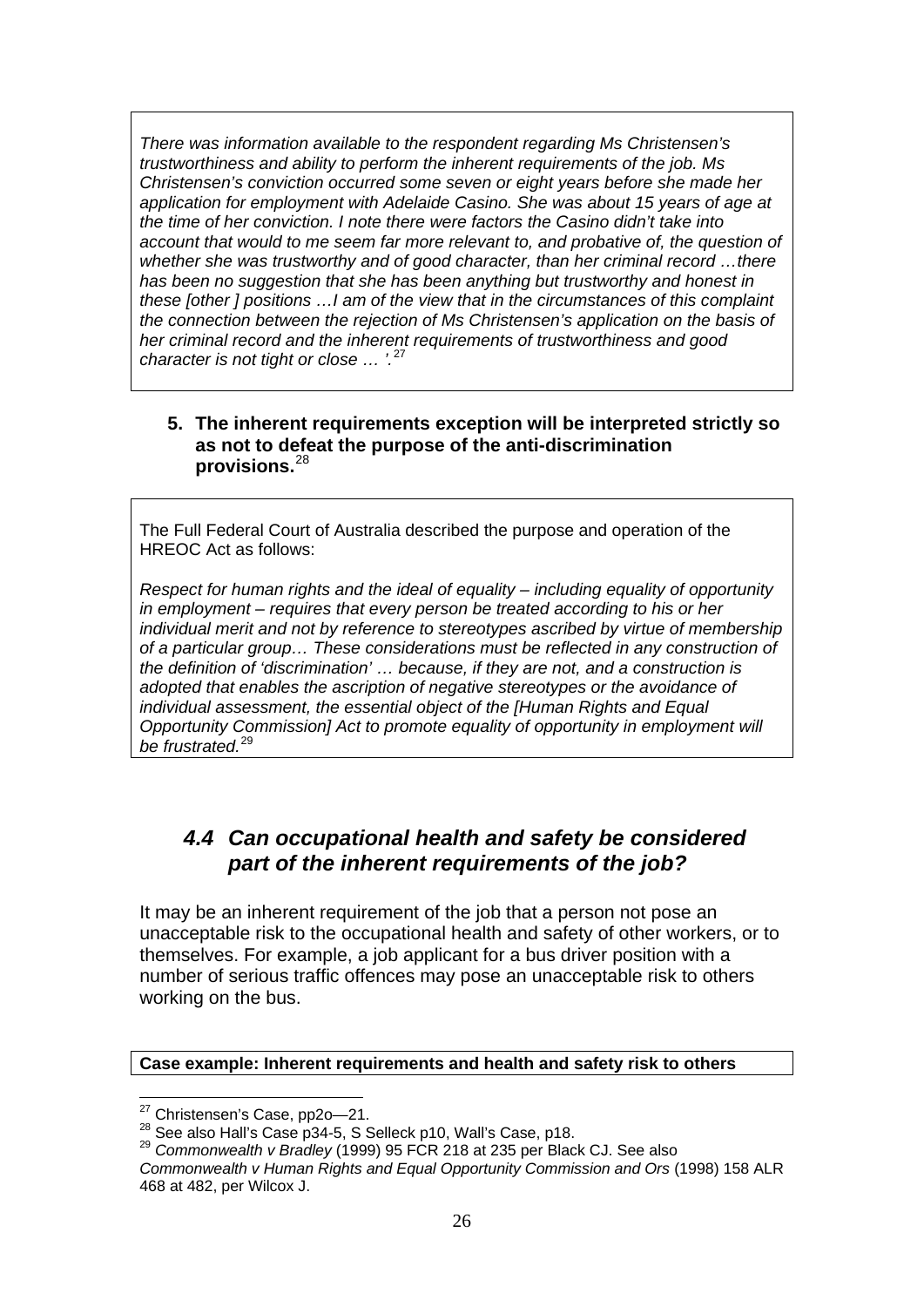<span id="page-26-0"></span>In *X v Commonwealth*<sup>[30](#page-26-1)</sup>, the High Court of Australia considered the meaning of inherent requirements with respect to health and safety. X initially made a complaint of disability discrimination to the Human Rights and Equal Opportunity Commission, whose finding was overturned by the Federal Court. The High Court dismissed an appeal by X.

X enlisted as a general enlistee with the army. After he had commenced recruitment training, a blood test revealed he was HIV positive, and as a result he was discharged in accordance with defence policy. The Commonwealth argued that he could not carry out the inherent requirements of the job, not because he was physically incapable, but rather that he posed a risk to other soldiers by reason of his HIV infection. The High Court found that it is permissible to have regard to the health and safety of others when considering the requirements of the employment. Certain issues will ordinarily have to be addressed in this assessment, such as the degree of risk to others, the consequences of the risk being realised, the employer's legal obligations to co-employees and others, the function which the employee performs and the organisation of the work.<sup>[31](#page-26-2)</sup>

However, an employer should be careful not to resort to stereotyping of people with certain types of criminal record. Individual assessment will still be necessary to assess whether or not a person can meet the inherent requirements of the job.

Further, an employer should not use occupational health and safety concerns as an excuse to exclude people with a certain criminal record when these health and safety concerns are peripheral to the job.

# *4.5 Can it be an inherent requirement of a job that employees be of good character and trustworthy?*

It can be an inherent requirement of a job that an employee be of 'good character' and 'trustworthy'. These requirements are common in public sector employment, industries with specific regulation such as racing or gaming, and in the licensing and registration of specific occupations such as nursing.

For example, in a complaint to the Commission (the Christensen's Case), the Commission found that trustworthiness and good character were inherent requirements of the job of bar attendant at the Adelaide Casino. However, the Commission found that the connection between the rejection of Ms Christensen's application on the basis of her criminal record and the inherent requirements of trustworthiness and good character was not tight or close in her case, and hence found that the casino had discriminated against her.

1

<span id="page-26-1"></span> $30$  X's Case. Although it illustrates inherent requirements principles, this case did not involve criminal record discrimination.

<span id="page-26-2"></span><sup>31</sup> X's Case, Gleeson C J at 43.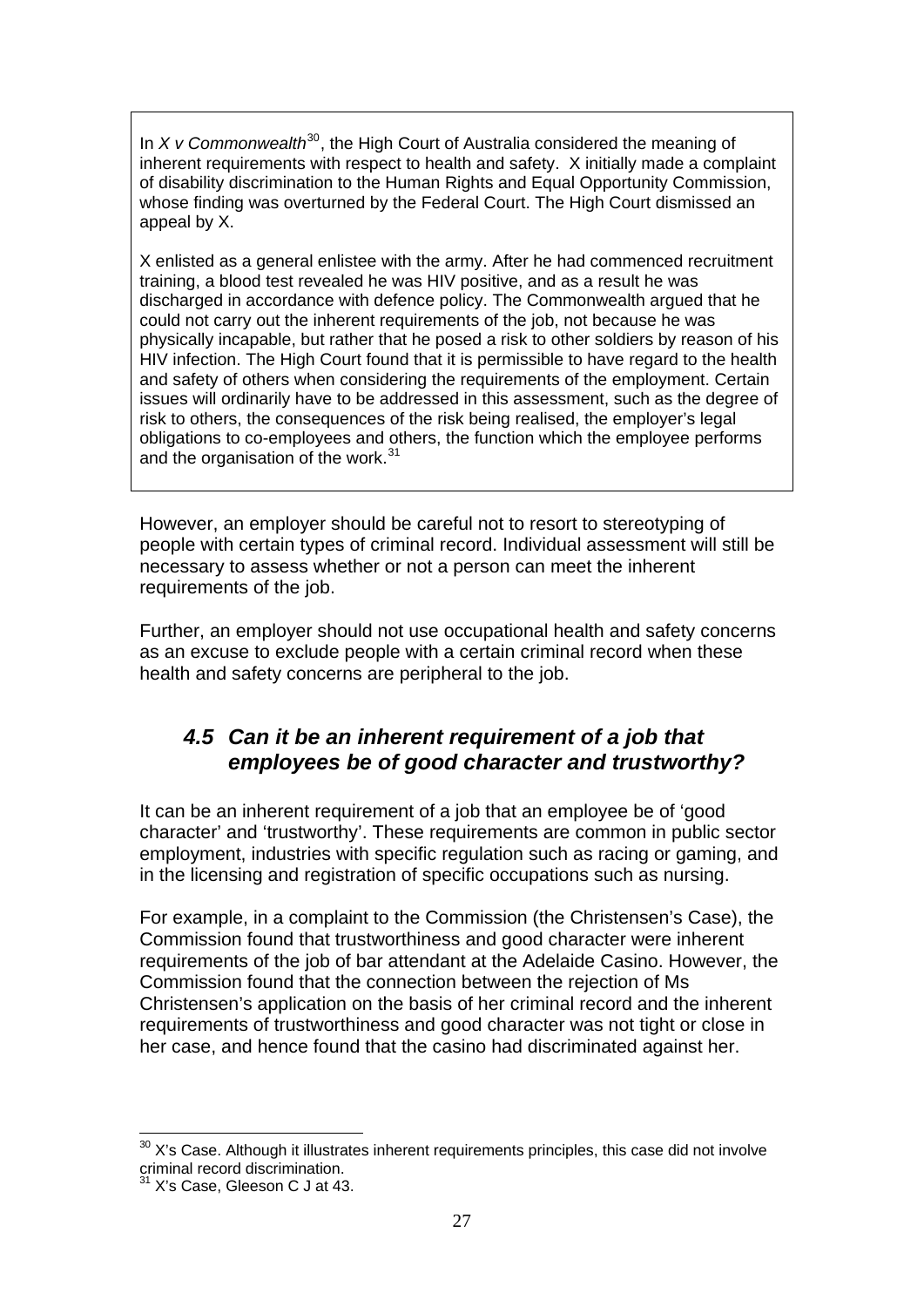<span id="page-27-0"></span>A similar requirement to 'good character' is the requirement to be 'a fit and proper person'.

### **Case example: Deciding whether a legal practitioner is a 'fit and proper' person[32](#page-27-1)**

In the High Court case, *A Solicitor v The Council of the Law Society of New South Wales,* a solicitor appealed against a decision of the Court of Appeal of New South Wales which found that he was guilty of professional misconduct and was not a fit and proper person to be a legal practitioner.

The solicitor was convicted in 1998 of aggravated indecent assault of two of his stepdaughters and informed the Law Society of those convictions. However, he failed to disclose to the Law Society of New South Wales that he had been convicted of further charges of aggravated indecent assault in 2000, at a time when the Law Society was considering whether disciplinary action should be taken against the solicitor in regard to the first convictions. The second set of convictions was eventually quashed.

The Court held that while the solicitor was guilty of professional misconduct due to his failure to disclose the second set of convictions, he remained a fit and proper person to be a legal practitioner.

The Court said that:

1

*The conduct of the appellant in committing the acts of indecency towards the two complainants in 1997 did not occur in the course of the practice of his profession, and it had no connection with such practice ... the nature of the trust and the circumstances of the breach, were so remote from anything to do with professional practice that the characterisation of the appellant's personal misconduct as professional misconduct was erroneous.*[33](#page-27-2)

An employer must be wary of making an unwarranted presumption that a person's criminal record determines their character. The case law states that the mere fact of a criminal record does not determine a person's character and that the passage of time can heal past wrongdoings.<sup>[34](#page-27-3)</sup>

## *4.6 Workplace or industry-wide requirements*

Some employers have identified similar inherent requirements for a number of different jobs across one workplace or industry. In those cases an employer may decide to follow a similar recruitment process. For example, a financial organisation may have a number of different jobs with responsibility for dealing with financial transactions. The employer may decide that offences of

<span id="page-27-1"></span><sup>32</sup> *A Solicitor v The Council of the Law Society of New South Wales* [2004] HCA 1 (4 February 2004).

<span id="page-27-2"></span><sup>&</sup>lt;sup>33</sup> A Solicitor v The Council of the Law Society of New South Wales (2004) HCA 1 (4 February 2004) at 32.

<span id="page-27-3"></span><sup>34</sup> For example, see *Z v Director General, Department of Transport* [2002] NSW ADT 67 at 30-32.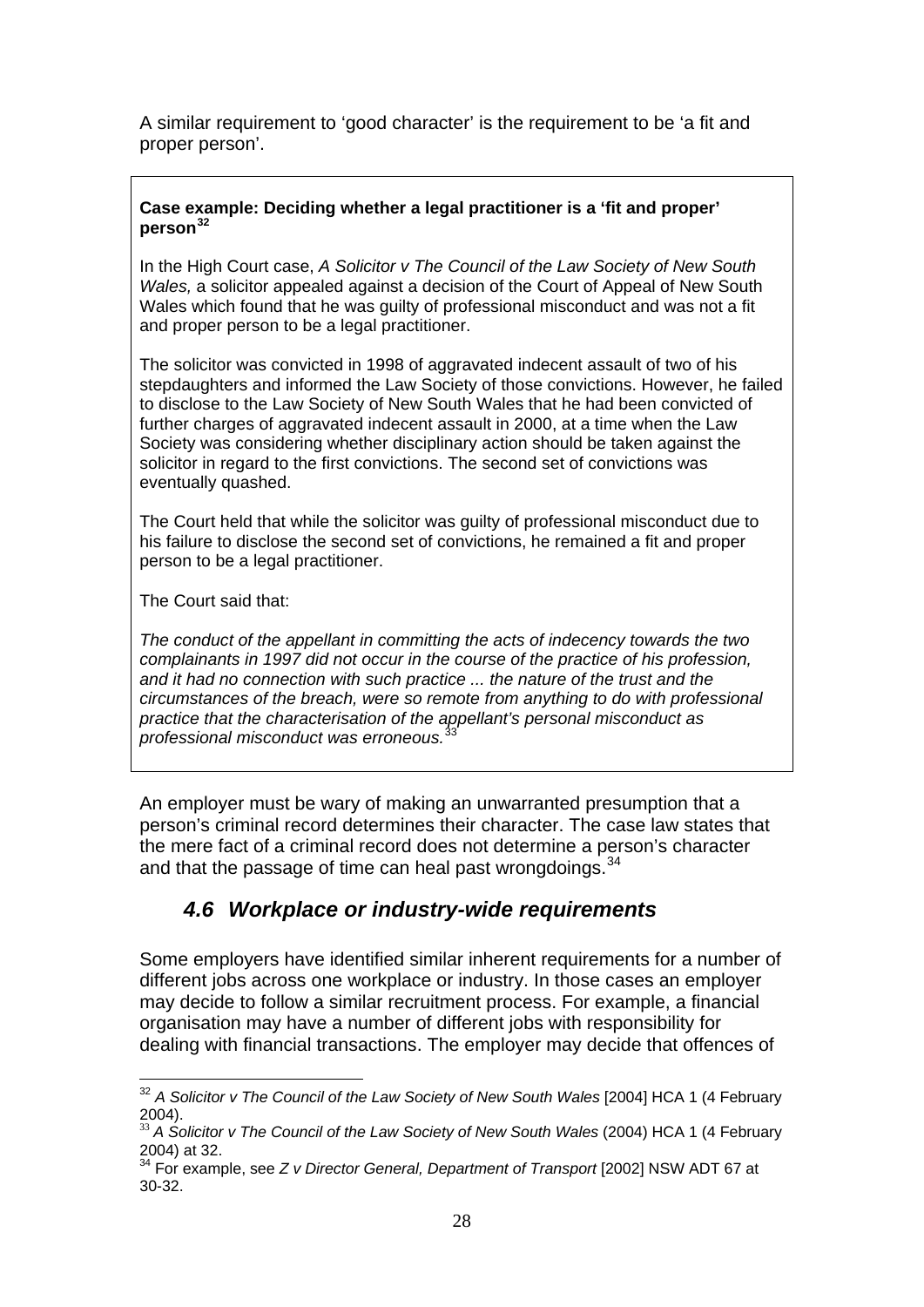dishonesty and theft are relevant to all these types of jobs within the organisation and advertise and apply a similar recruitment process with respect to criminal record checks.

Public service employment and licensing and registration bodies also often wish to apply a similar requirement across a range of occupations, such as the requirement to be of good character.

However, it is important to keep in mind that the inherent requirements principle still requires an assessment of a person's individual circumstances to be weighed up against the job being performed. If not, there is a danger that discrimination will occur.

#### **Example of Commission complaint: Applying for a licence as a stable hand (Hall's Case)**

Mr Hall was required to be licensed by the Thoroughbred Racing Board in order to work as a stable hand. When he made his licence application he failed to disclose his prior convictions, which included traffic offences and wilful and obscene exposure. When his record was discovered he was stood down from his job and was subsequently refused a licence by the Board.

The respondent argued to the Commission that it was an inherent requirement of a stable hand not to have a criminal record because public confidence is important to the racing industry, and the maintenance of public confidence depends in part upon the honesty and integrity of persons associated with that industry. However, the Commission found that this general statement was not sufficient to establish that a criminal record was relevant to the job of stable hand.

*Although it may establish that the inherent requirements of each particular job in the racing industry will include requirements that may be broadly labelled as 'fitness and propriety' requirements, the precise content of those inherent requirements must be considered in respect of each job.* 

*It is quite unsatisfactory to approach this issue in terms of 'industry wide' requirements. This is supported by the ILO Committee of Experts who have indicated that it is reluctant to apply the 'inherent requirement' exception to an entire profession*. [35](#page-28-0)

<u>.</u>

<span id="page-28-0"></span><sup>35</sup> International Labour Organisation, *Fundamental rights at work and international labour standards*, Geneva, International Labour Office, 2003. See also Hall's Case.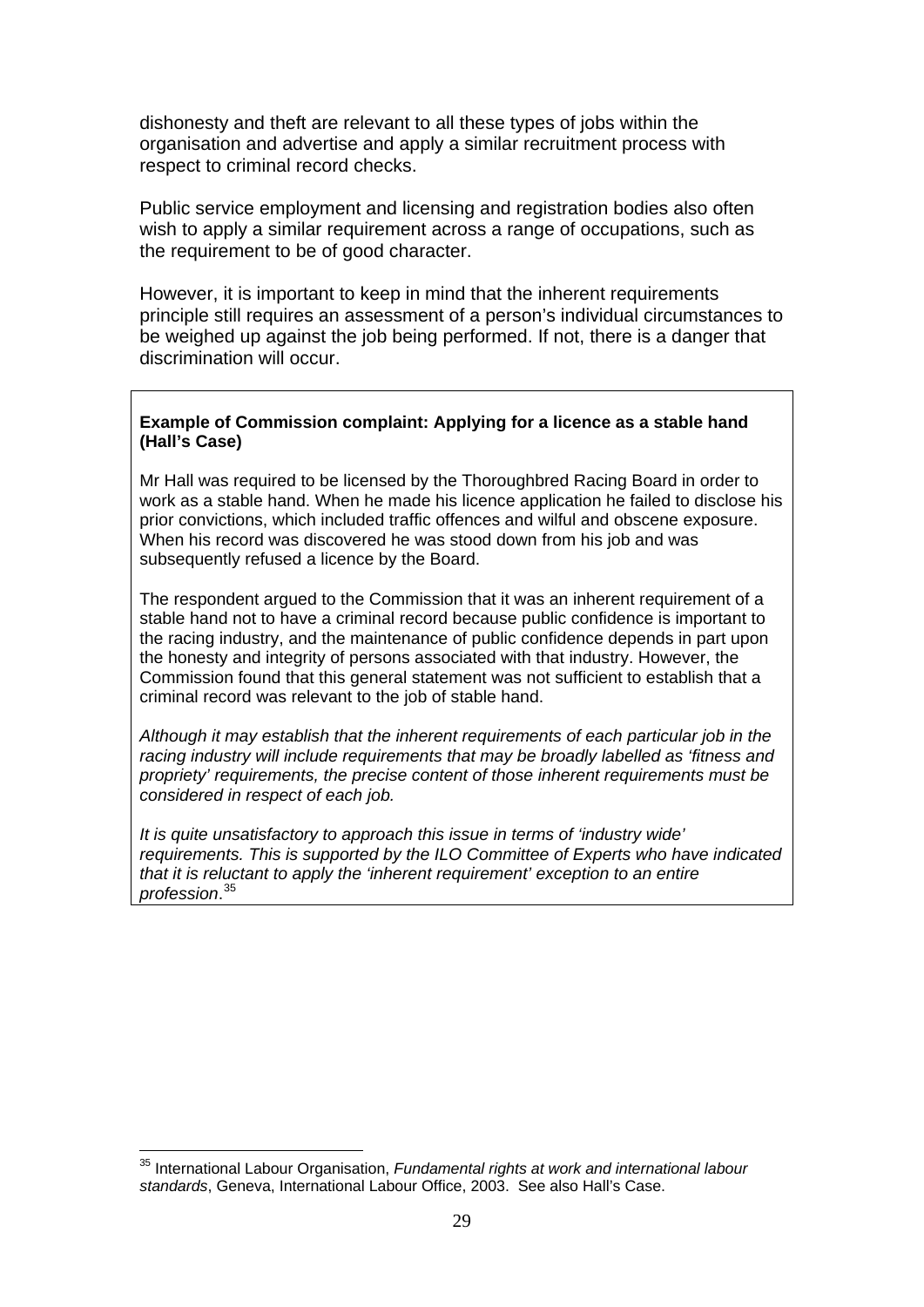# <span id="page-29-0"></span>**5 Recruitment**

If an employer has a fair and open process of dealing with the disclosure of criminal records at the outset, many complaints of discrimination can be avoided.

On the one hand, most employers feel that a job applicant has the responsibility to disclose their criminal record honestly in response to a request. On the other hand, people with criminal records are acutely aware that they may be judged adversely because of their criminal record, and not given a fair go. They may decide not to disclose for this reason. In such a sensitive area it prevents many problems if employers create an environment which will encourage an honest and open exchange of information.

It is important to remember that for some jobs, a criminal record will be an irrelevant consideration. An employer does not need to request criminal record information from job applicants if it is irrelevant to the inherent requirements of these jobs. Employers are therefore strongly encouraged to read and consider Section 4 on assessing the inherent requirements of the job before requesting information from job applicants.

## **Guideline 1**

Employers should create an environment which will encourage an open and honest exchange of information about a criminal record between an employer and job applicant or employee.

## *5.1 Can an employer ask for criminal record details from a job applicant?*

In some circumstances there is a clear legal requirement that an employee or job applicant should not have a certain criminal record. An employer may be obliged to ask a job applicant for criminal record details in these circumstances. Employers are, however, required to ask an employee to consent to a criminal record check.

See Section 5.5 on when to ask for a criminal record check.

Even where there is no external obligation on an employer to enquire about a person's criminal record, employers may still ask a person if he or she has a criminal record. *However, employers should only ask about a criminal record where there is a connection between the inherent requirements of a particular job and a criminal record.*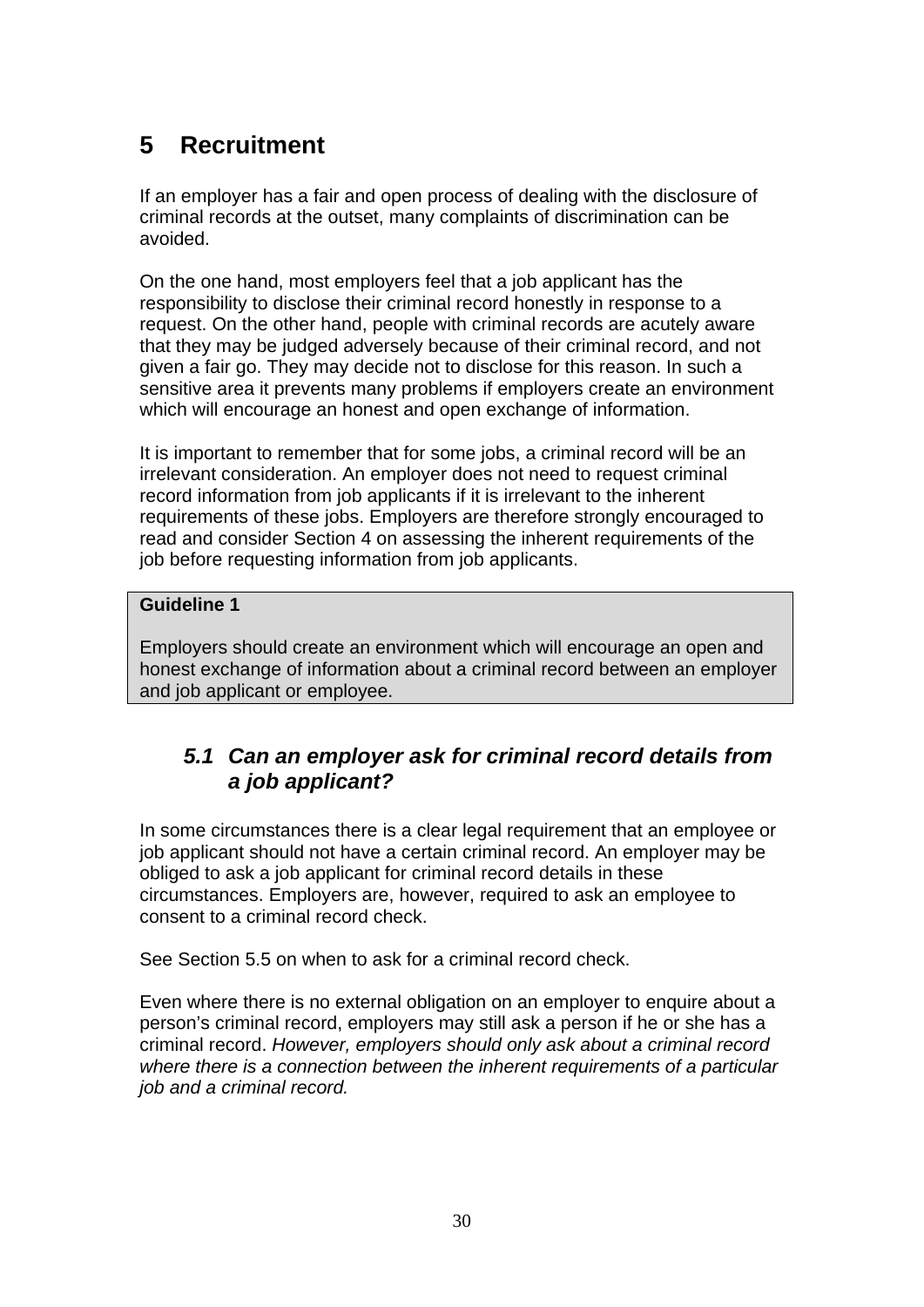This principle has been put into legislation in the Northern Territory where requesting information on which unlawful discrimination may be based is not permitted.[36](#page-30-0)

#### **Case example: Requesting information on which unlawful discrimination may be based**

In *Hosking v Fraser*, the Northern Territory Anti-Discrimination Commission found that an employment agency should not have sought criminal record information from all applicants for a nursing position because it was not relevant to the inherent requirements of the position.<sup>[37](#page-30-1)</sup>

The position was for a remote area nurse situated in an Aboriginal community. Ms Hosking claimed she was asked to consent to a police history check and that, if she did not, her application would not be put on the database of the agency to be forwarded to the employer. The recruitment agency claimed that it was their role to screen out the criminal, inept and incompetent elements so that they do not manage to gain positions of trust. They claimed that the information requested of applicants was essential in the context of Aboriginal customs and realities that these disadvantaged people face on a daily basis.

Although the agency did send the application on to the employer, the NT Commission found that the evidence presented by the agency that a police check was an inherent requirement of the position was 'unconvincing'.

The Commission stated:

*While Mr Fraser's wish to protect Aboriginal communities from unscrupulous persons is admirable, a general requirement for 'police checks' without any reference to the relevance of any check, the relevance of any criminal record and to such matters as spent convictions cannot be considered reasonable. Recruitment forms, and the information they elicit, must be relevant to the duties to be performed, couched in non-discriminatory terms, and based on non-discriminatory practices*.

As a result, the NT Commission found that the agency sought unnecessary information on which discrimination may be based, contrary to the NT Anti-Discrimination Act.

In addition, an employer should be aware that federal and state privacy laws specify that personal information may only be collected to the extent necessary for a purpose directly related to a function or activity of the collector. It may be that the collection of a person's entire criminal record is excessive for employment purposes. While there are exceptions to privacy laws, for example for small business, privacy laws generally prohibit the collection and use of personal information such as criminal records from job applicants in any unnecessary and excessive way. See Section 3.3 on privacy laws.

<sup>&</sup>lt;u>.</u>

<span id="page-30-1"></span><span id="page-30-0"></span><sup>&</sup>lt;sup>36</sup> Anti-Discrimination Act 1992 (NT), s26.<br><sup>37</sup> Hosking v Fraser Central Recruiting (1996) EOC 92-859.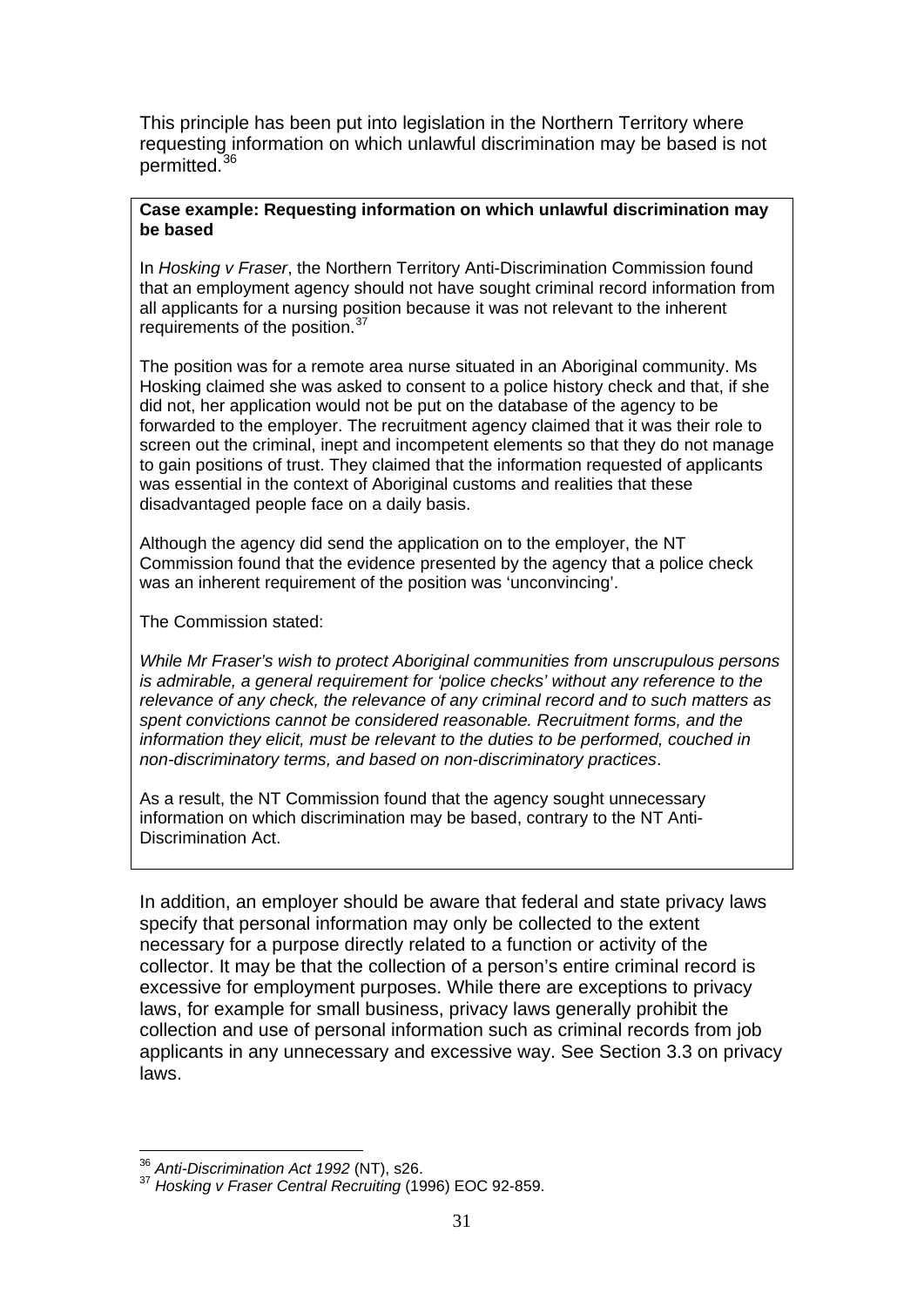<span id="page-31-0"></span>If an employer asks a job applicant personal questions which are irrelevant to the job, they run the risk of either breaching privacy and anti-discrimination laws, or setting in train misunderstandings which could lead to problems down the track.

## **Guideline 2**

1

Employers should only ask job applicants and employees to disclose specific criminal record information if they have identified that certain criminal convictions or offences are relevant to the inherent requirements of the job.

## *5.2 Do job applicants have to disclose their criminal record?*

There is no universal duty on a prospective employee to volunteer anything about his or her prior record, even if those facts are likely to affect the employer's willingness to employ him or her.<sup>[38](#page-31-1)</sup>

#### **Case example:** *Stock v Narrabri Nominees***, WA Industrial Relations Commission**

Mr Stock was employed as a tyre fitter in May 1990. He was not asked about his criminal record in his application. When launching the business the owner placed an advertisement in a local newspaper, including a photograph of the staff. The owner received several phone calls from people who had seen the advertisement and were concerned that he had employed Mr Stock who had been convicted of stealing, amongst other dishonesty offences. The owner dismissed Mr Stock.

The Industrial Relations Commissioner stated that:

*It is clear … that an employee is not under any duty to volunteer facts regarding his personal antecedents even if such facts are likely to affect the employer's willingness to employ him.*[39](#page-31-2)

The Commissioner found that Mr Stock had been unfairly dismissed.

If there is a requirement under legislation to disclose a criminal record, for example for working with children, then a job applicant must disclose their record. Otherwise, there is no absolute obligation for a job applicant to answer a question about their criminal record even when asked.

<span id="page-31-1"></span><sup>38</sup> *Andrew Gordon Stock v Narrabri Nominees Pty Ltd trading as Tyre Mart Bunbury*, Western Australian Industrial Relations Commission (16 August 1990). See also S Selleck citing *Bell v Lever Brothers Ltd* [1932] AC 161; *Concut Pty Ltd v Worrell* (2000) 176 ALR 693; *Gordon & Gotch (Australasia) Ltd v Cox* (1923) 31 CLR 370; *Hands v Simpson Fawcett & Co Ltd* (1928) 44 TLR 295. However, this conclusion is not entirely free of doubt. Recent developments in the implied duties of good faith and mutual trust and confidence may lead to fresh consideration of this conclusion.

<span id="page-31-2"></span><sup>39</sup> *Stock v Narrabri Nominees*, Western Australian Industrial Relations Commission, No.1122 of 1990, citing *Cambourn v A.E. Leer and B.A. Leer* (1979) AR (NSW) 523.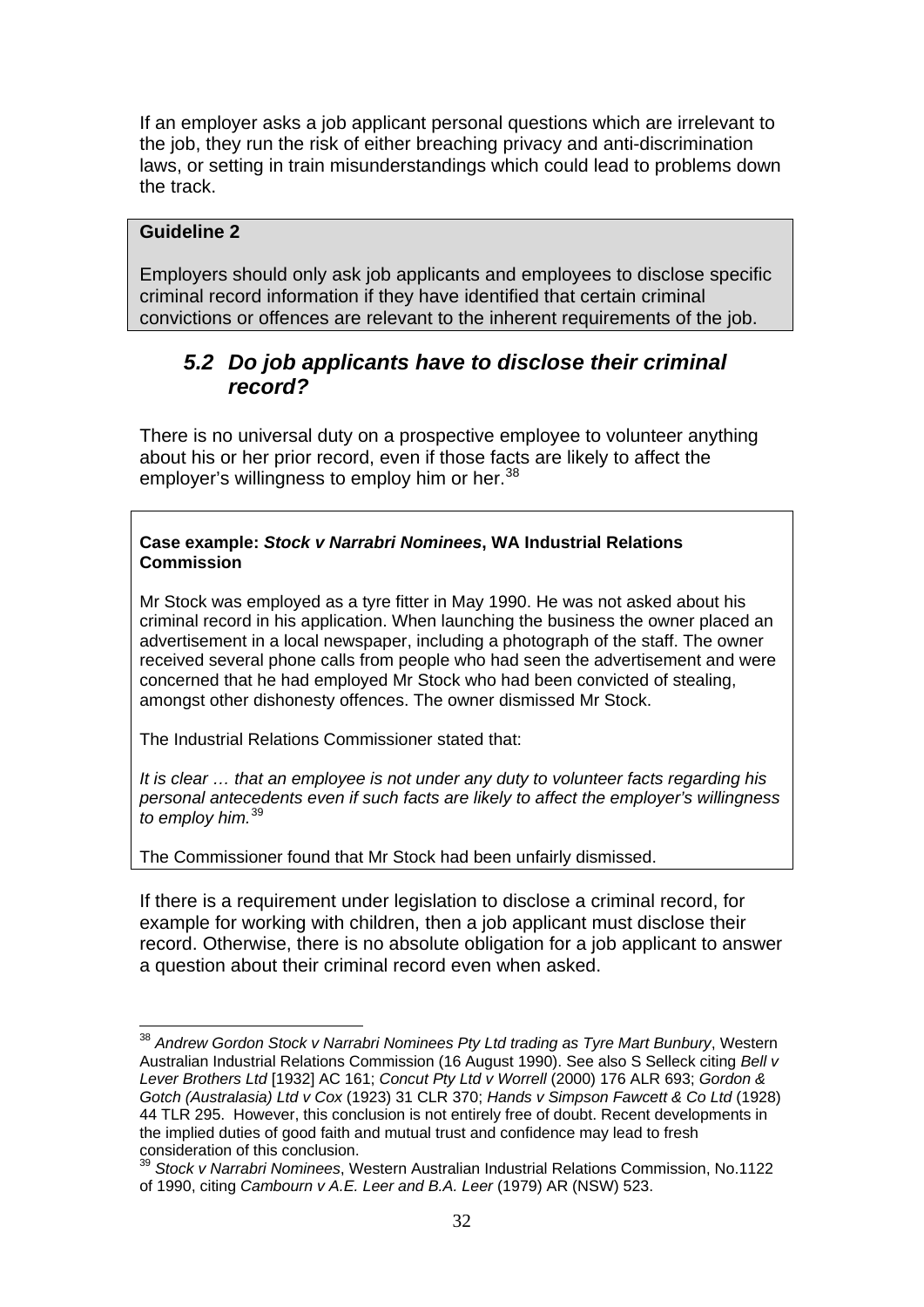However, if an employer asks a reasonable question – for example, a specific question about a criminal history relevant to the job - an employer may be entitled to refuse to hire a person on the basis of failure to answer that reasonable question. Even so, this may still give rise to a complaint of imputed discrimination against the employer if a criminal record was irrelevant to the position.

Sometimes a job applicant thinks that there is no link between the position for which they are applying and their criminal record. In principle a person may be entitled to refuse to answer in this situation.<sup>[40](#page-32-0)</sup> However, in practice, it is often difficult to determine whether a particular criminal record is relevant to a particular position.

#### **Example of Commission complaint: Failure to disclose a conviction on the basis that it seemed irrelevant**

**Summary of complaint:** The complainant who obtained a position and commenced training as a security officer in a detention centre in South Australia alleged that he was dismissed from his position due to his criminal record. The application form asked whether the applicant had ever been charged, had pleaded guilty, been convicted of an offence or had an offence proved. The complainant had a conviction for possession of marijuana 15 years earlier, which he did not declare as he did not think that it was relevant.<sup>[41](#page-32-1)</sup> His employment was conditional on a criminal record check, which revealed the conviction.

**Response:** The employer argued that the complainant failed to gain employment because he provided false information and because he failed to satisfy the inherent requirements of the position due to his criminal record.

**Outcome:** The Commission declined the complaint on the basis that it was lacking in substance. The Commission found that the decision not to employ the complainant was made because of his failure to truthfully answer the question, and in any event, it was an inherent requirement of the particular position to have no criminal record.

As the last example illustrates, some employers decide not to employ an applicant who has failed to disclose a criminal record, not because of the nature of the record, but because an inherent requirement of the job is honesty and trustworthiness, and the failure to make a disclosure is treated as dishonesty. The Commission receives a number of complaints by persons who allege they have been not employed or later dismissed on the basis of criminal record, while the respondent has argued that the reason for the dismissal was dishonesty in failing to disclose the criminal record.

The Commission may decline a complaint if it finds that the employer's conduct was based on dishonesty only, not the actual criminal record.

1

<span id="page-32-1"></span><span id="page-32-0"></span> $40$  S Selleck, p4.<br> $41$  A company emploving security officers would usually be exempt from spent convictions schemes.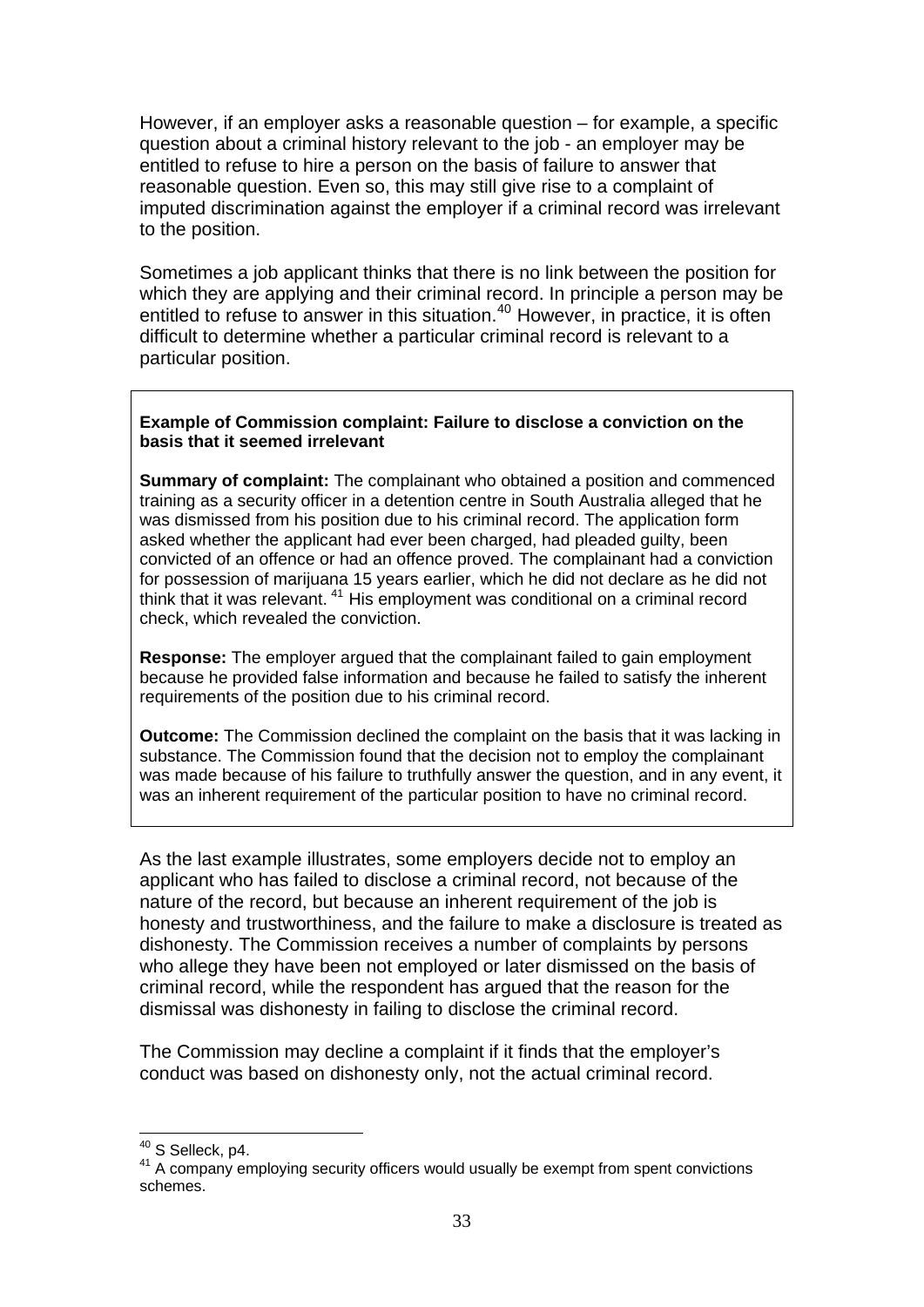<span id="page-33-0"></span>An employer could explain to job applicants, if briefly, why certain convictions are relevant to the job and that a failure to make a full and frank disclosure may be treated as evidence of untrustworthiness. This helps to minimise the possibility of disagreements which could lead to claims of discrimination.

# *5.3 How much is a job applicant required to disclose?*

If a criminal record is relevant to a position, and an employee decides to volunteer information or is asked, he or she still may not have to disclose the complete criminal record. Exactly what information they are required to disclose depends on a variety of circumstances.

Generally, where there has been a finding of guilt but no conviction is recorded (for example when the offender is placed on a good behaviour bond but no conviction is recorded), and depending on what information is requested from the employer, a job applicant may not need to disclose this guilty finding. The situation might change if an employer specifically asks about 'findings of guilt, with or without conviction'.

In addition, in most cases there is no requirement to disclose a spent conviction. However, some kinds of employment, for example employment where people will be working with children, are exempt from spent convictions legislation. Further, there are some offences that never become spent, for example sex offences in some jurisdictions. See Section 3.2 on spent convictions laws.

## **Guideline 3**

Oral and written questions made during the recruitment process should not require a job applicant to disclose their spent convictions unless exemptions to spent convictions laws apply.

# *5.4 Advertising job vacancies*

If an employer decides that a criminal record is relevant to a particular job, an employer should state this requirement clearly in job advertisements, information sent out to job applicants and recruitment briefs to agencies.

Even if a criminal record is relevant, the advertisement and job information should also state, wherever possible, that the employer does not automatically bar people with a criminal record from applying (unless there is a particular requirement to do so under law). This encourages an open exchange of information at the early stages of the recruitment process rather than down the track. It also means that an applicant can decide whether or not to apply for the position.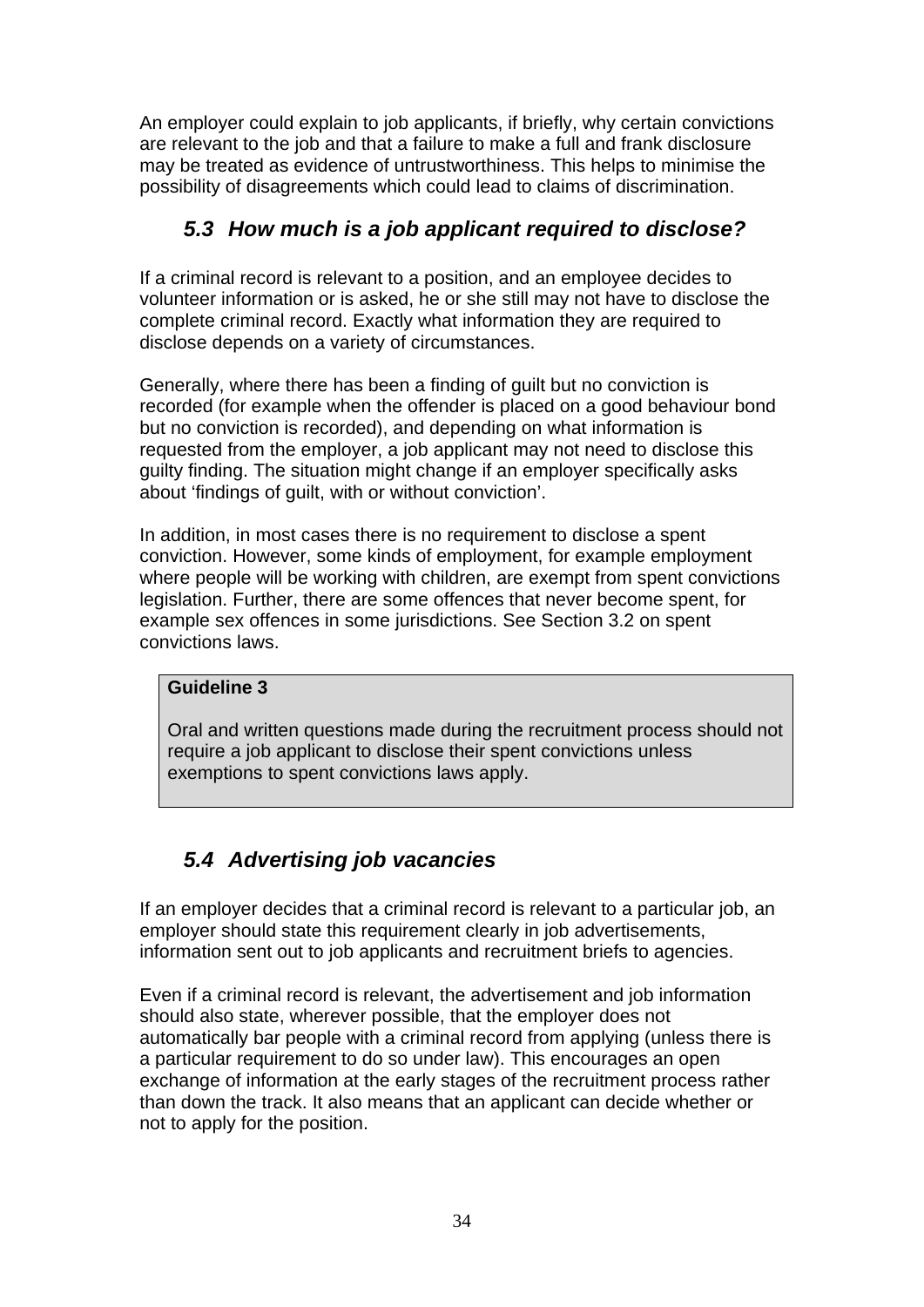<span id="page-34-0"></span>If an employer provides job information to job applicants, it may be useful for an employer to include a brief explanation of why certain offences may be relevant to the job.

Although the HREOC Act does not specifically prohibit discriminatory advertising with regard to criminal records, it is possible that a complaint of discrimination could be lodged because of a job advertisement. For example, a job advertisement that stated that job applicants, who are otherwise qualified, should not have a criminal record may constitute an impairment of equality of opportunity if it prevented a person from making a job application.

#### **Example of a statement in a job advertisement which notifies job applicants about a requirement for a police check**

All final applicants for this position will be asked to consent to a criminal record check. Please note that people with criminal records are not automatically barred from applying for this position. Each application will be considered on its merits.

An advertisement could also state that more information can be sought on a confidential basis. In this case, a separate contact name should be given to ensure confidentiality. This contact person should not be involved in the selection process.

If an employer has an exemption from spent convictions laws, this should also be clearly stated on the advertisement.

**Example of a statement in a job advertisement notifying job applicants of spent conviction exclusion** 

All final applicants for this position will be asked to consent to a criminal record check. Please note that this position is exempt from the operation of spent convictions laws and all offences must be declared. However, all applications will be considered on their merits.

## **Guideline 4**

Advertisements and job information for a vacant position should clearly state whether a criminal record check is a requirement of the position. If so, the material should also state that people with criminal records will not be automatically barred from applying (unless there is a particular requirement under law).

# *5.5 When to ask for a criminal record check*

For most jobs, a criminal record check should be requested only from shortlisted applicants or from those invited to interview. This minimises: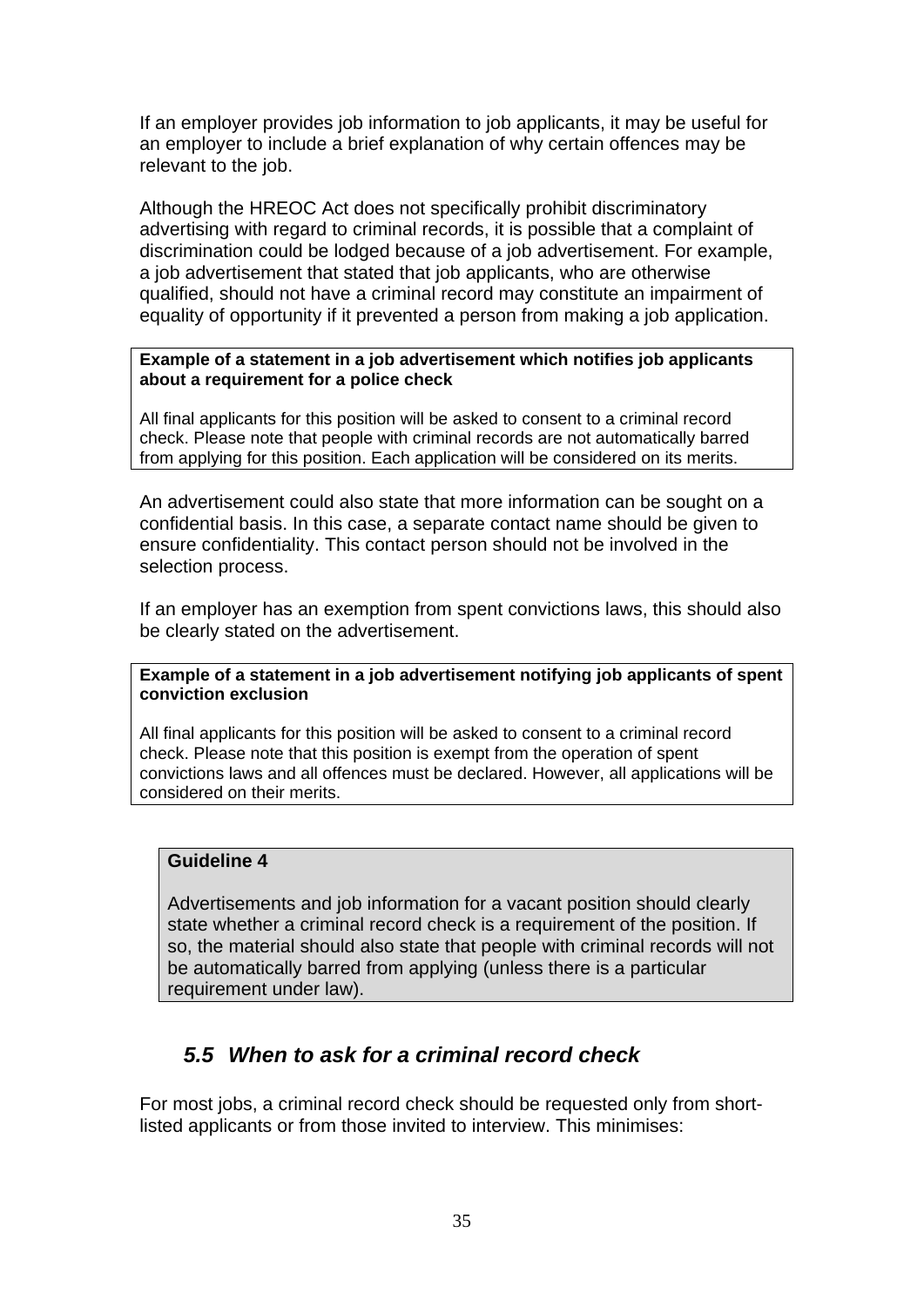- <span id="page-35-0"></span>• unnecessary and time-consuming administration involved with processing many consent to disclosure forms
- the expense, as police services charge for the police checking service
- the risk of confidential information being disclosed when it is not required.

All applicants should be warned that their employment is dependent on an assessment of the results of their criminal record check. This should be stated clearly on the job application form and explained carefully in interview.

Ideally, an employer should not make a final job offer before receiving the results of a police check. If an employee commences employment and training, and a criminal record comes back with a relevant conviction, it can cause undue distress for employees and wasted employer resources.

However, police checks may take a few days, or even weeks, to return to the employer. This is a problem when a position needs to be filled quickly. As a result, in certain cases an employer may need to start the process of obtaining criminal record information earlier in the process. This would only be the case where there was an urgent need to employ someone.

If an employer decides to hire a person prior to the criminal record check, the employer should take steps to clearly inform the new employee that their employment is conditional. This is the case *even if* the new employee has not disclosed any convictions prior to a police check.

# *5.6 Police record checks*

Australian police services maintain the most comprehensive collection of criminal history information. Each state, territory and federal police service has its own processes for recording details of court convictions and storing this information in its systems. Individuals and organisations who seek national criminal history checks through police services will be provided with a National Police Certificate.

Organisations requiring more than 500 police checks a year can register directly with the Commonwealth agency, CrimTrac, who will search nationally for potential matches against police data and coordinate the processing of criminal history information for these organisations.

National Police Certificates and CrimTrac criminal history information can only be obtained with the *written consent* of the individual concerned. Police will not release the results of a police check without this written permission.

The police service and CrimTrac require certain basic information on a 'consent to release form' to be filled out by the job applicant or employee. They may also require forms of identification from the applicants. Some police services have a standard form for consent listed on their website. Contact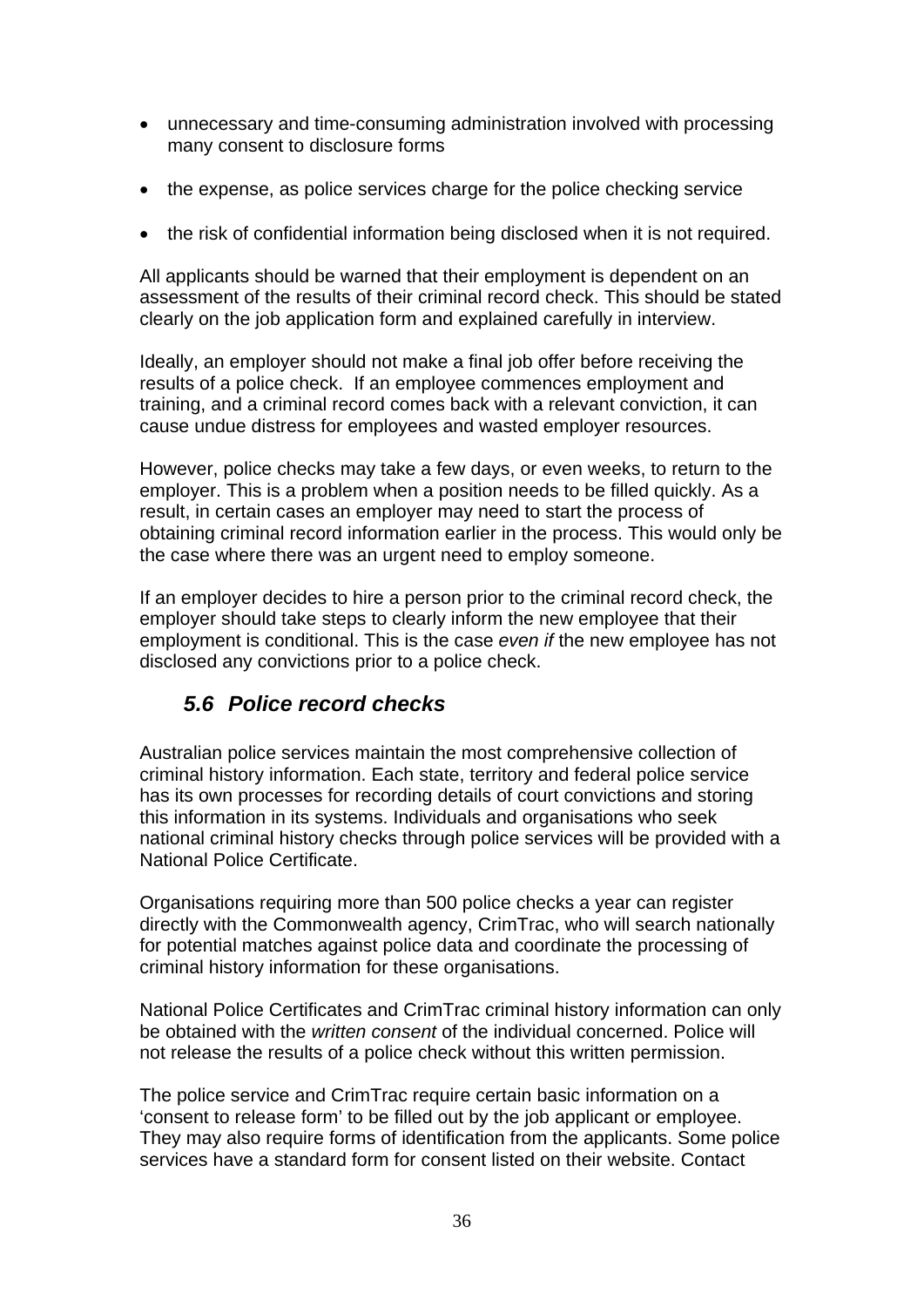details for state, territory and federal police services for criminal checking are provided at the back of these Guidelines.

It is not possible to limit the information requested to specific offences only in a police check. A police check will reveal all disclosable offences, including those which may not be relevant to the job. Only in circumstances prescribed by legislation, for example in the NSW working with children checks, is the result of the criminal record limited to those offences relevant to the job in question.

## **What is disclosed on a National Police Certificate?**

The National Police Certificate will either indicate that no record is held or contain disclosable criminal history details.

A complete criminal record will usually include:

- court appearances
- court convictions, including any penalty or sentence
- findings of guilt with no conviction
- good behaviour bonds or other court orders
- charges
- matters awaiting court hearing.

Traffic infringements (except those of a serious nature), matters under investigation and police intelligence (records of investigation) will not usually be listed. Details of traffic infringements are mostly kept by road and transport authorities.

However, the information that is included on the National Police Certificate varies from jurisdiction to jurisdiction.

Spent convictions will not usually be listed on a police check, unless an exemption applies to a particular occupation. For example, for jobs working with children, or jobs in corrections, most spent convictions will usually be revealed on a check. However, an employer should be aware that the rules regulating what convictions may become spent differ in every jurisdiction.

This means that some old convictions may appear on criminal records. Generally the police service that is managing the check will apply the spent convictions legislation of each state to convictions which occurred within that state in deciding which convictions are disclosable.

An employer should also be aware that mistakes can occur in criminal record checks. For example, there may be a mistake in the identity of the person, or a conviction may be recorded when it should not have been.

## **Example of error on criminal record**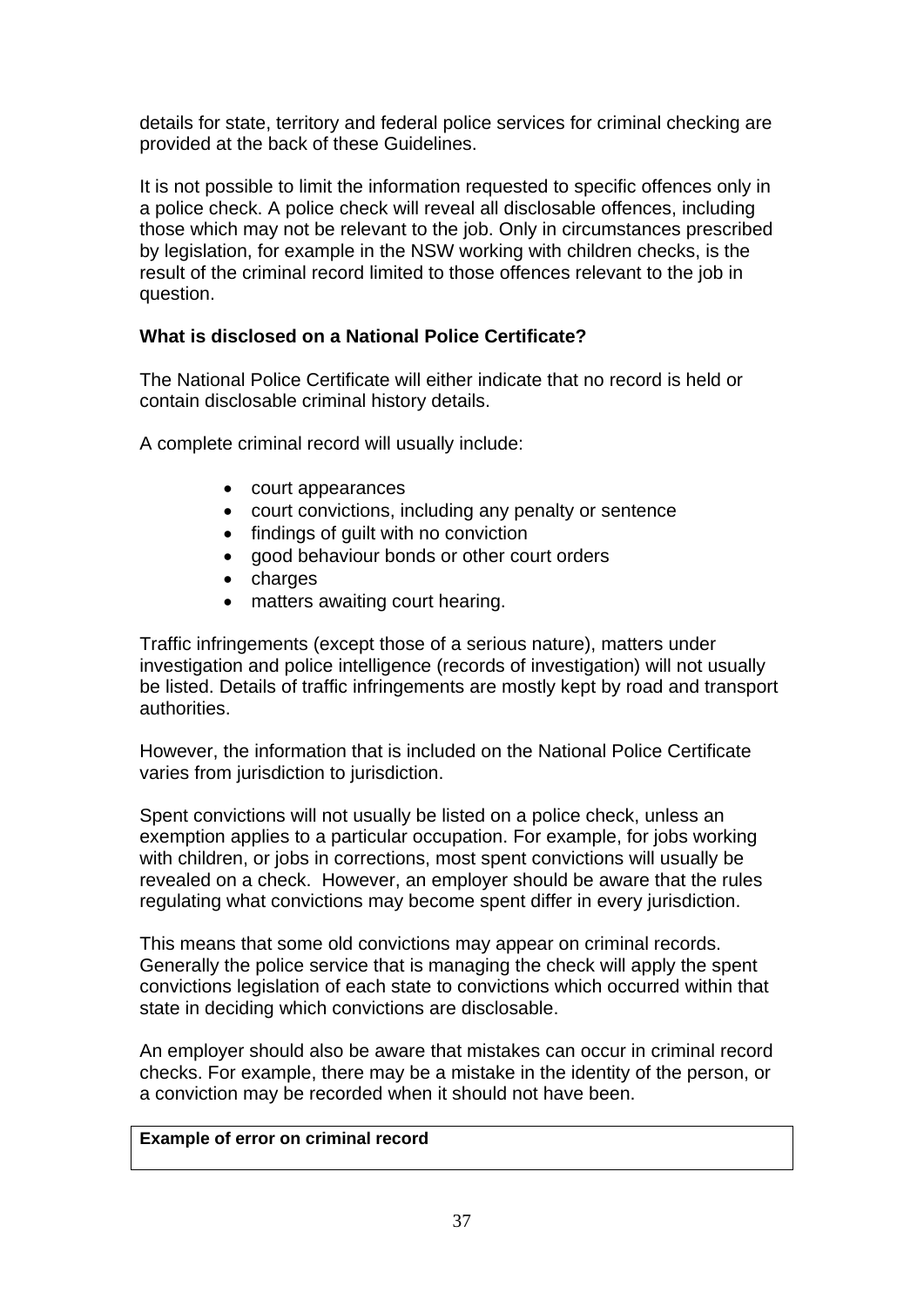M failed to pay a restaurant bill and was charged with obtaining goods by deception. At the court hearing M specifically addressed the Magistrate on the issue of a nonconviction disposition because he had concerns about the impact of a conviction on his employment prospects. M was found guilty and received a fine without conviction. Unfortunately for M the offence mistakenly appeared as a conviction on a police check undertaken by his employer within three months of the commencement of his employment. M pointed out this error to his employer, but he was not given time to correct the entry. M was dismissed. The Police Service admitted their mistake. The employer refused to withdraw the termination arguing that it was lawful because it fell within the three-month probationary period. M felt that the offence was irrelevant to his employment because it was trivial, irrelevant to his role in the work place and no conviction had been recorded.<sup>[42](#page-37-0)</sup>

It is always best to *double-check* any information on police checks with the job applicant or employee. This includes checking the identity of the person concerned and the offences recorded. Incorrect or irrelevant aspects of a criminal record should be destroyed or omitted.

Employers should ensure that the criminal record information is stored securely and is not disclosed to any other party without the consent of the individual.

## **Private background checking organisations**

There are a number of private background checking organisations which provide employers with criminal record details of individuals for a fee. The information is usually gained from court records or newspaper reports. These organisations are unable to obtain criminal history information through CrimTrac or police services.

Some private background checking organisations operate internet sites, where checks can be requested without the consent of the individual concerned. These organisations are covered by the Privacy Act. As they trade in personal information, they are not likely to be included under the small business exemption (see Section 6D(4)(c) of the Privacy Act. The employee record exemption is also unlikely to apply. Under the National Privacy Principles, organisations generally should not be collecting and disclosing sensitive personal information without the consent of the individual concerned. See Appendix 2.

In contrast, police record checks are conducted by federal, state and territory police services only with the written consent of the individual concerned. They are the most reliable sources of criminal record information, although not without error.

## **Guideline 5**

<span id="page-37-0"></span><sup>&</sup>lt;u>.</u> <sup>42</sup> Fitzroy Legal Service and Job Watch, Submission to Discussion Paper on Discrimination in Employment on the basis of Criminal Record, Submission No. 89, p17.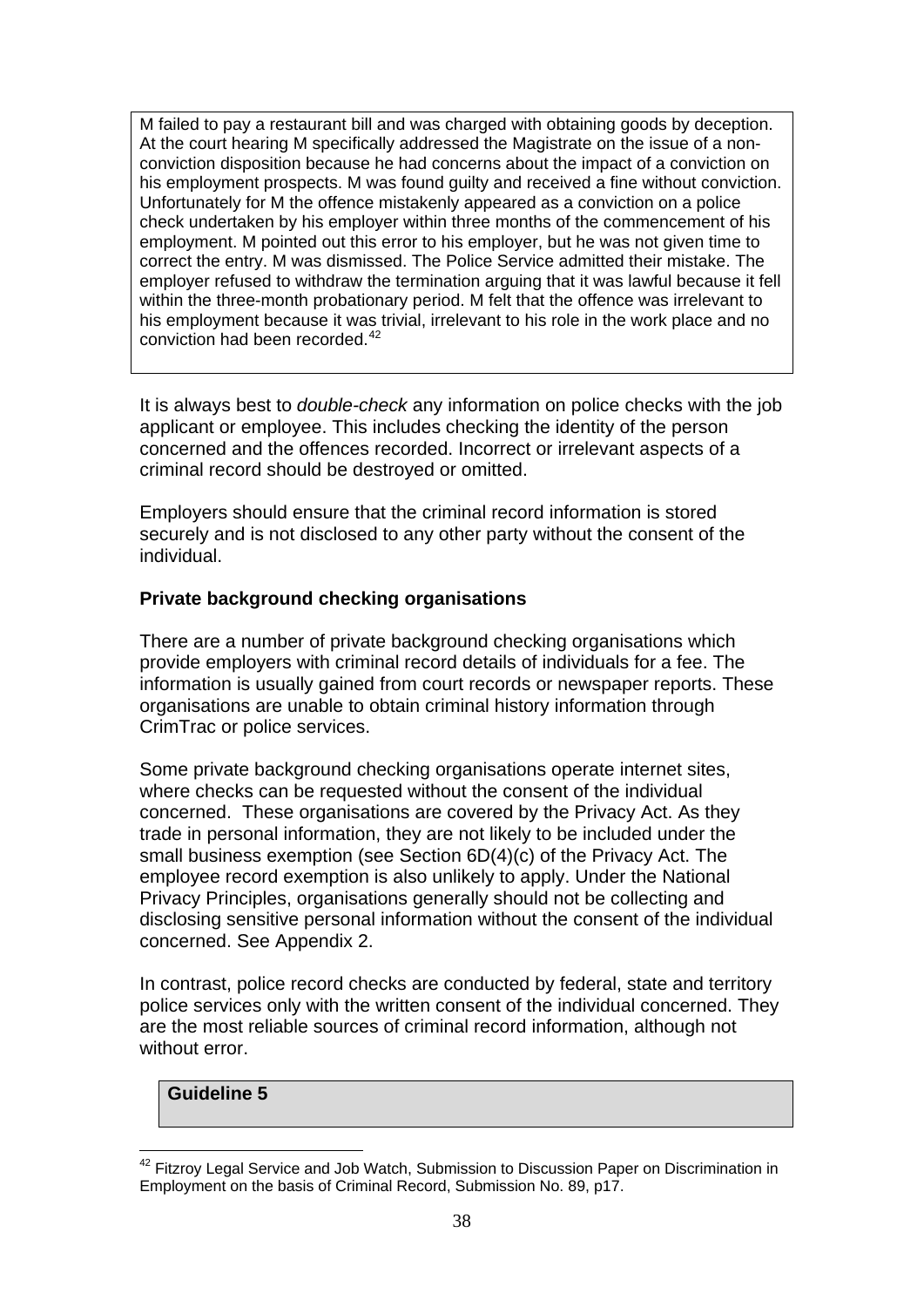<span id="page-38-0"></span>Criminal record checks should only be conducted with the written consent of the job applicant or current employee.

## **Guideline 6**

Information about a person's criminal record should always be stored in a private and confidential manner and used only for the purpose for which it is intended.

## *5.7 Requesting information about a person's criminal record prior to a police check*

In general, it is not recommended that employers directly request criminal record information from job applicants prior to a police check.

If an employer asks a job applicant to disclose a criminal record in an application form, it means that an employer is collecting sensitive information from people who may or may not be shortlisted for the job, increasing the risk of breaches of privacy, and making them susceptible to complaints of criminal record discrimination. A police check will reveal the person's criminal record more accurately, explaining the criminal record in statutory terms rather than the common language of the applicant.

Of course, some applicants will decide to volunteer their criminal record at an earlier stage of the process.

If an employer does request information about a job applicant's criminal record prior to a police check, an employer should only ask relevant questions, and put in place processes to respect the privacy of the applicant. This encourages a free exchange of information.

For example, when framing questions, an employer should consider the relevance of:

- certain types of offences
- adult and juvenile offences
- spent convictions
- the differences between charges, findings of guilt with no-conviction and convictions.

The job applicant should be asked to submit their criminal record information on a separate sheet of paper to the main part of the job application, to ensure confidentiality. A statement reassuring the applicant about confidentiality should be included.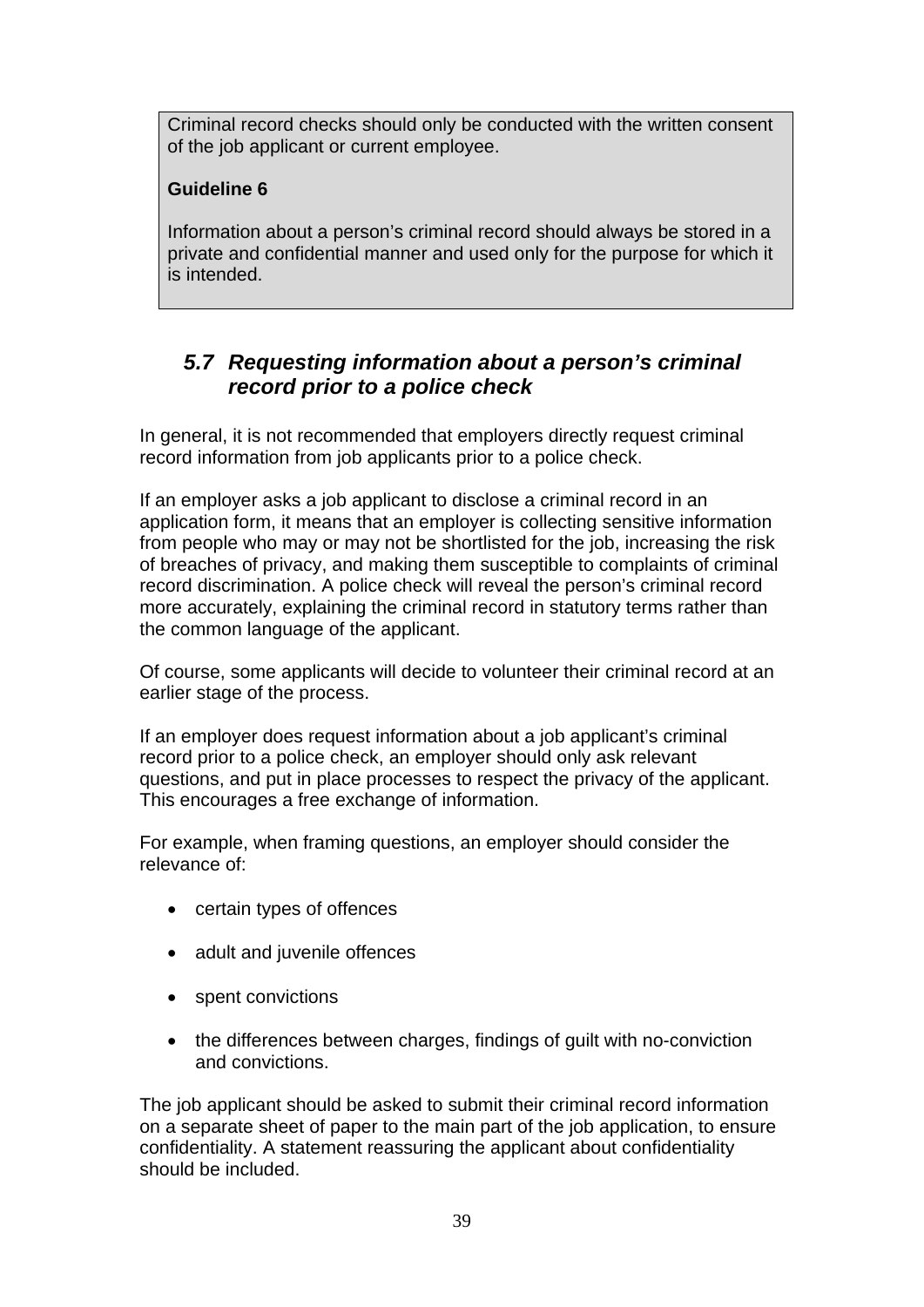### <span id="page-39-0"></span>**Examples of questions asking for disclosure from job applicants**

Note that these examples have applied Commonwealth spent convictions law, where a conviction can only become spent if the sentence imposed was 30 months of imprisonment or less. These are examples only. Employers should always tailor their questions to meet the specific needs of the particular employment area and position.

#### *General questions asking for disclosure of non-spent convictions only*

1.Do you have any convictions which were imposed as an adult and which are less than 10 years old? If yes, please list the offence, date of conviction, and sentence received for each offence.

2.Do you have any convictions which were imposed as a juvenile and which are less than 5 years old? If yes, please list the offence, date of conviction, and sentence received for each offence.

3. Do you have any convictions which are over 10 years old (or 5 years for juvenile convictions), where the sentence imposed was greater than 30 months imprisonment? If yes, provide details.

#### *Question where the employer has a complete exclusion from Commonwealth spent convictions laws*

Under Statutory Rule No 227 of 1990, Schedule 4 of the Crimes Regulations, this authority has been granted a complete exclusion from the application of Division 3 of Part VIIC of the *Crimes Act 1914* for the purpose of assessing an applicant's suitability for [*name the relevant position*]. You are therefore required to provide details of all criminal convictions or findings of guilt recorded against you.

#### *Series of structured questions where there is a need to screen for certain convictions only*

It is an inherent requirement of the position of financial officer to be responsible for large amounts of money and to administer financial records. All previous convictions involving fraud or dishonesty are considered relevant to the position, although all applications will be assessed on a case-by-case basis.

1.Do you have any convictions for fraud or theft which were imposed as an adult and are less than 10 years old? If yes, provide details.

2.Do you have any juvenile convictions for fraud or theft which are less than 5 years old? If yes, provide details.

3.Do you have any convictions for fraud or theft which are over 10 years old (or 5 years for juvenile convictions), where the sentence imposed was greater than 30 months imprisonment? If yes, provide details.

## *5.8 Interviews*

If a short-listed job applicant has already disclosed a relevant conviction to the employer, the selection interview provides an important opportunity to discuss the details of the person's conviction. However, it is advisable that employers not use the interview process to initiate questions about an applicant's criminal record without prior warning. Applicants should be given the chance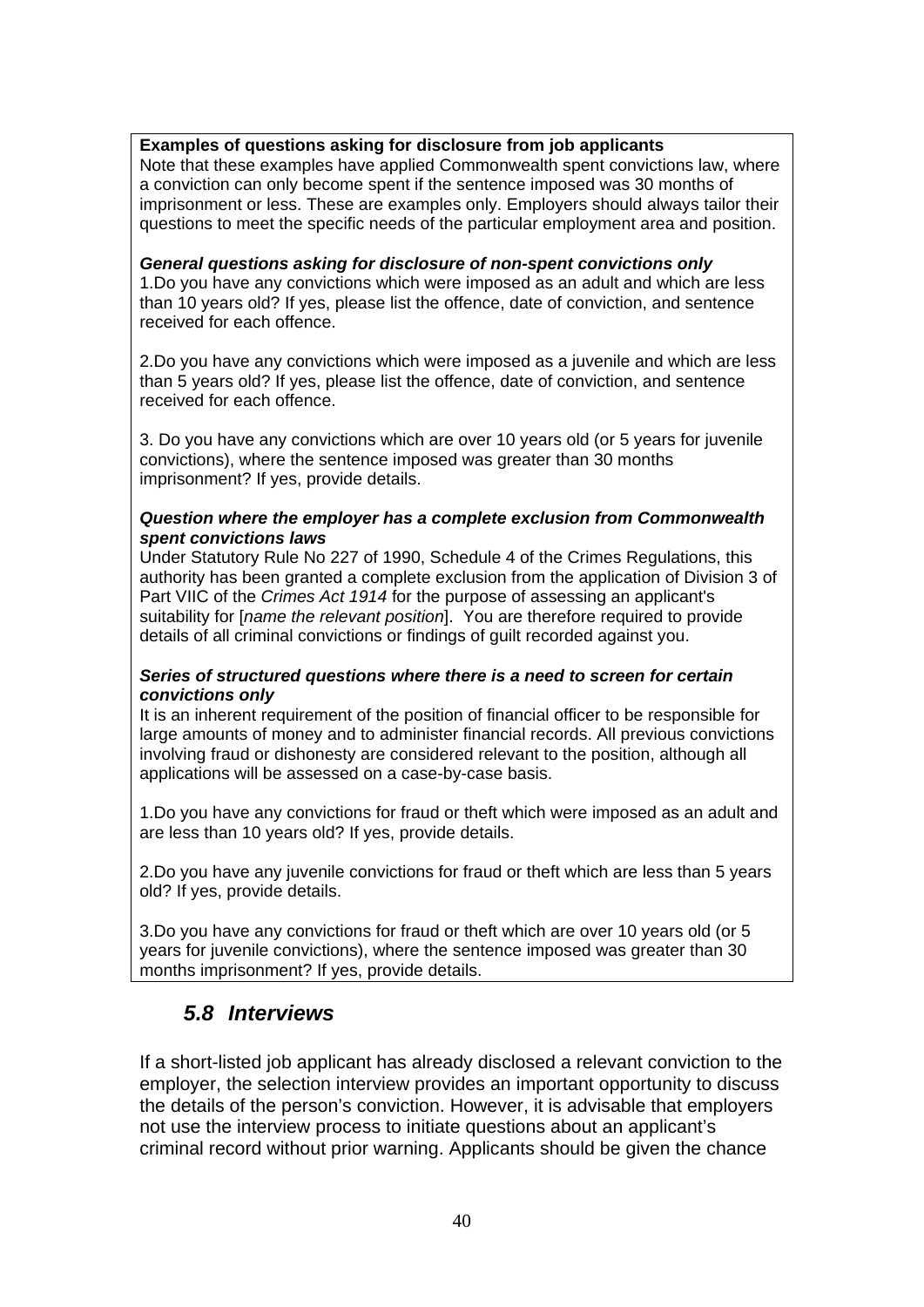<span id="page-40-0"></span>to prepare themselves for questions regarding their criminal history, if the record is considered relevant.

An employer should **not** ask a job applicant a question about a criminal record based on the appearance or other characteristics of the applicant. This could legally expose employers to claims of discrimination on the basis of imputed criminal record, or claims of discrimination on other grounds such as race.

It is possible that a job applicant voluntarily discloses their criminal record for the first time at the interview. In this case, an employer should allow the applicant to explain their offence and the reasons why they are raising it in the interview. An employer may suggest that the applicant return for a second interview when the employer has had a chance to consider the relevance of the criminal record and ask further questions.

Questions about a job applicant's criminal record should not require an applicant to disclose a spent conviction or any conviction or offence which is irrelevant to the job in question. Examples of broad ranging questions which may lead an applicant to reveal an irrelevant piece of information, such as a spent conviction, include

- Have you ever been in trouble with the police?
- Have you ever been to court?
- Have you ever been charged with a criminal offence?

## *5.9 Assessing a job applicant's criminal record against the inherent requirements of the job*

In some cases, the connection between the criminal record and the job will be clear enough for the employer to decide easily on the suitability of the applicant for the job. For example, the employment of a person with a particular criminal record may be prohibited by legislation.

However, *in most cases* it will be unclear to the employer simply on the basis of the results of a police check alone whether or not the conviction or offence is relevant to the inherent requirements of the job. The result of a police check may include information which an employer may not fully understand, and may also include errors. Police checks also only include very basic information and do not include any details about the circumstances of the offence.

An employer will generally need to discuss the relevance of the criminal record with the job applicant, or invite them to provide further information, in order to assess whether the person can meet the inherent requirements of the job.

A discussion with the job applicant may take place in the standard interview process, as discussed above. The employer may also wish to provide the job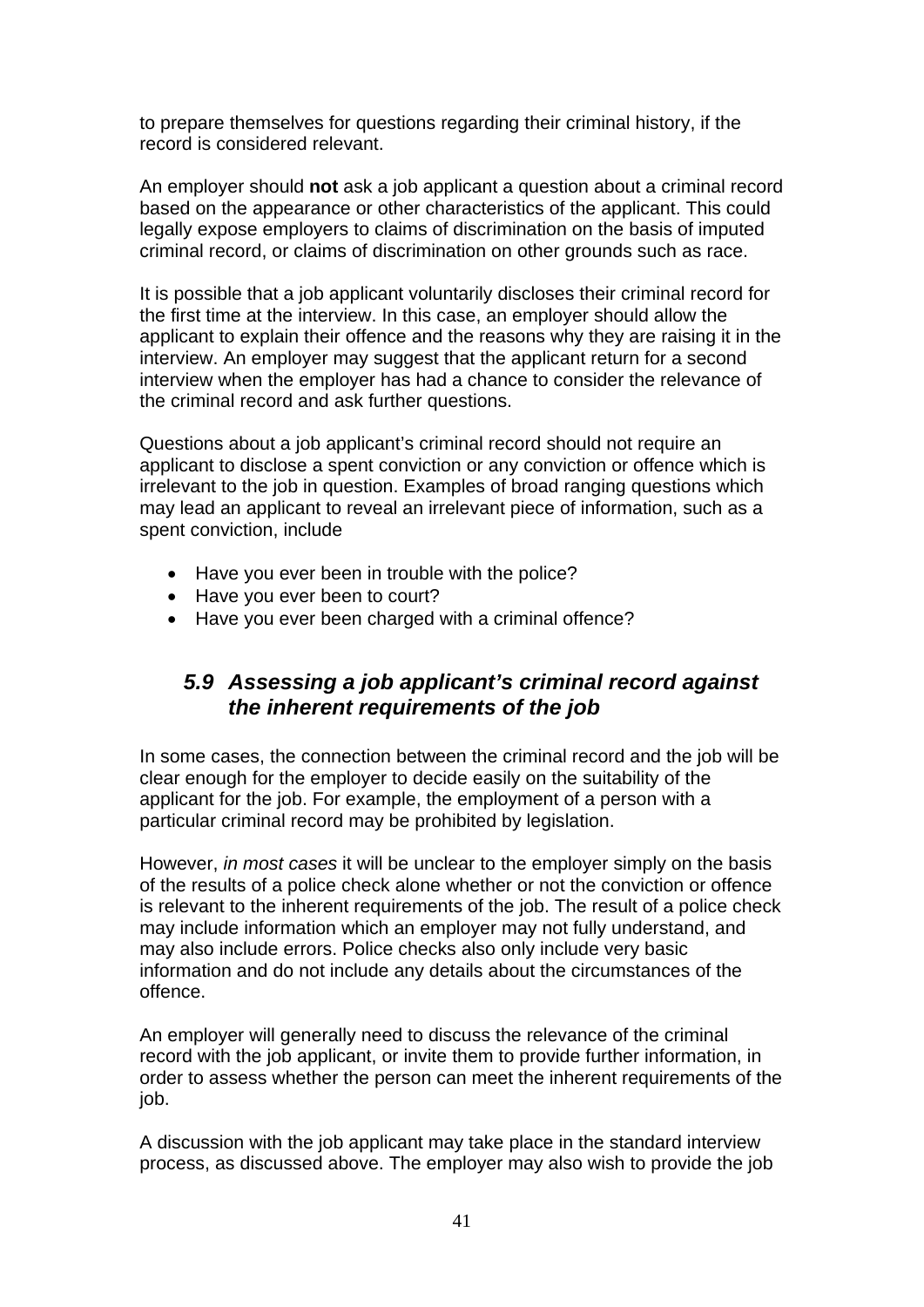applicant with the opportunity to discuss the criminal record with one person only, rather than with an entire interview panel. An employer may also provide the questions he or she wishes to discuss in writing prior to the meeting.

The type of information which an employer may need to consider when assessing the relevance of a person's criminal record includes:

- the seriousness of the conviction or offence and its relevance to the job in question
- whether in relation to the offence there was a finding of guilt but without conviction, which indicates a less serious view of the offence by the courts
- the age of the applicant when the offences occurred
- the length of time since the offence occurred
- whether the applicant has a pattern of offences
- the circumstances in which the offence took place, for example if it was an offence that took place in a work, domestic or personal context
- whether the applicant's circumstances have changed since the offence was committed (for example, past drug use)
- whether the offence has been decriminalised by Parliament or it was an offence overseas but not in Australia
- the attitude of the job applicant to their previous offending behaviour
- references from people who know about the offending history.

This process is also relevant when considering the criminal record of a current employee against the requirements of their current position, promotion or transfer.

The more information available to the employer, the greater the likelihood that an employer can exercise reasonable judgment in assessing the connection between the criminal record and the inherent requirements of the job.

Given the assessment process described above, it is likely that an employer will scrutinise such an applicant more heavily than other applicants. Employers should be aware that this extra scrutiny may place added pressures on such applicants and employers should do their best to make the process as open as possible.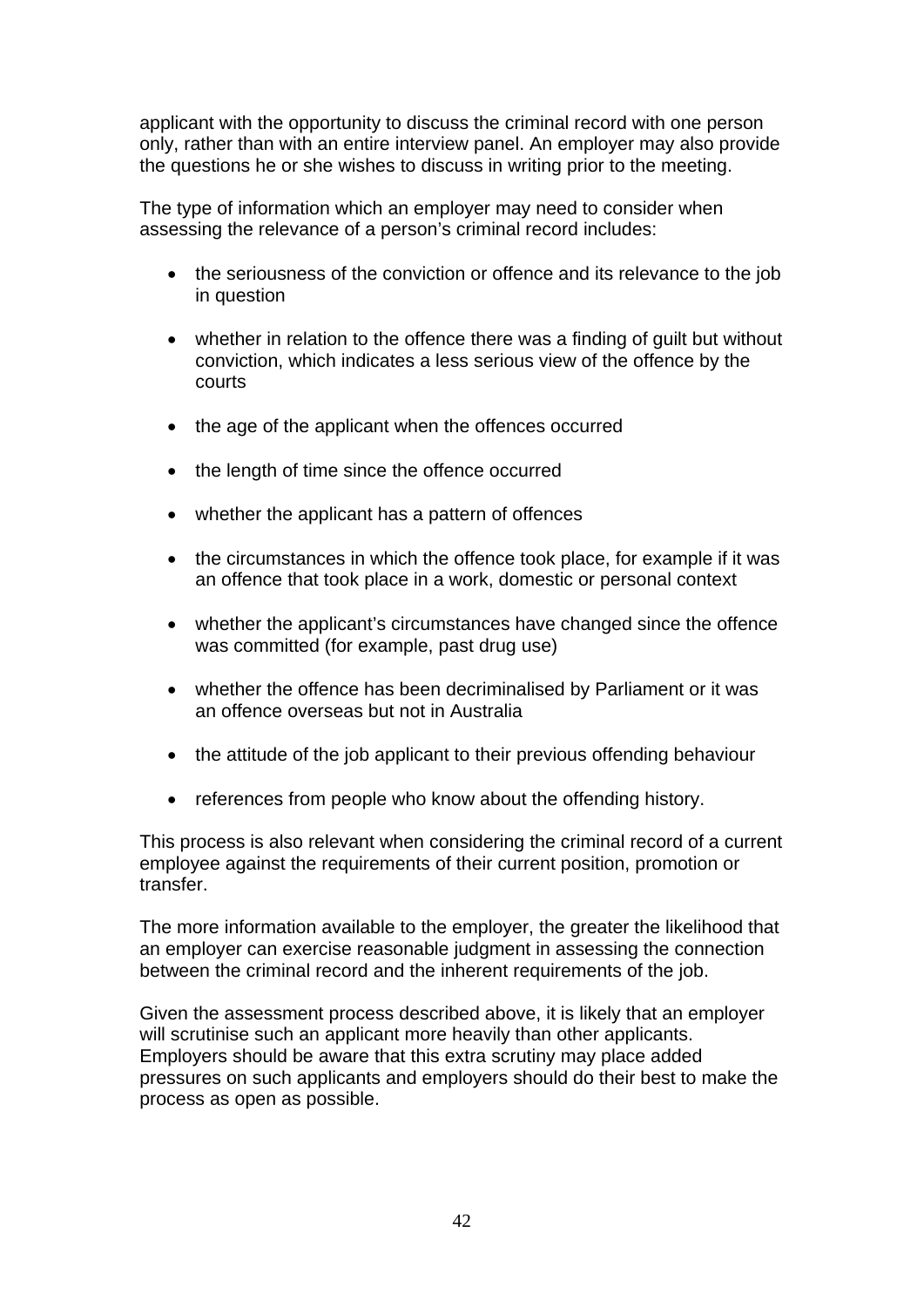



## **Guideline 7**

The relevance of a job applicant or employee's convictions should be assessed on a case-by-case basis against the inherent requirements of the work he or she would be required to do and the circumstances in which it has to be carried out. A criminal record should not generally be an absolute bar to employment of a person.

#### **Guideline 8**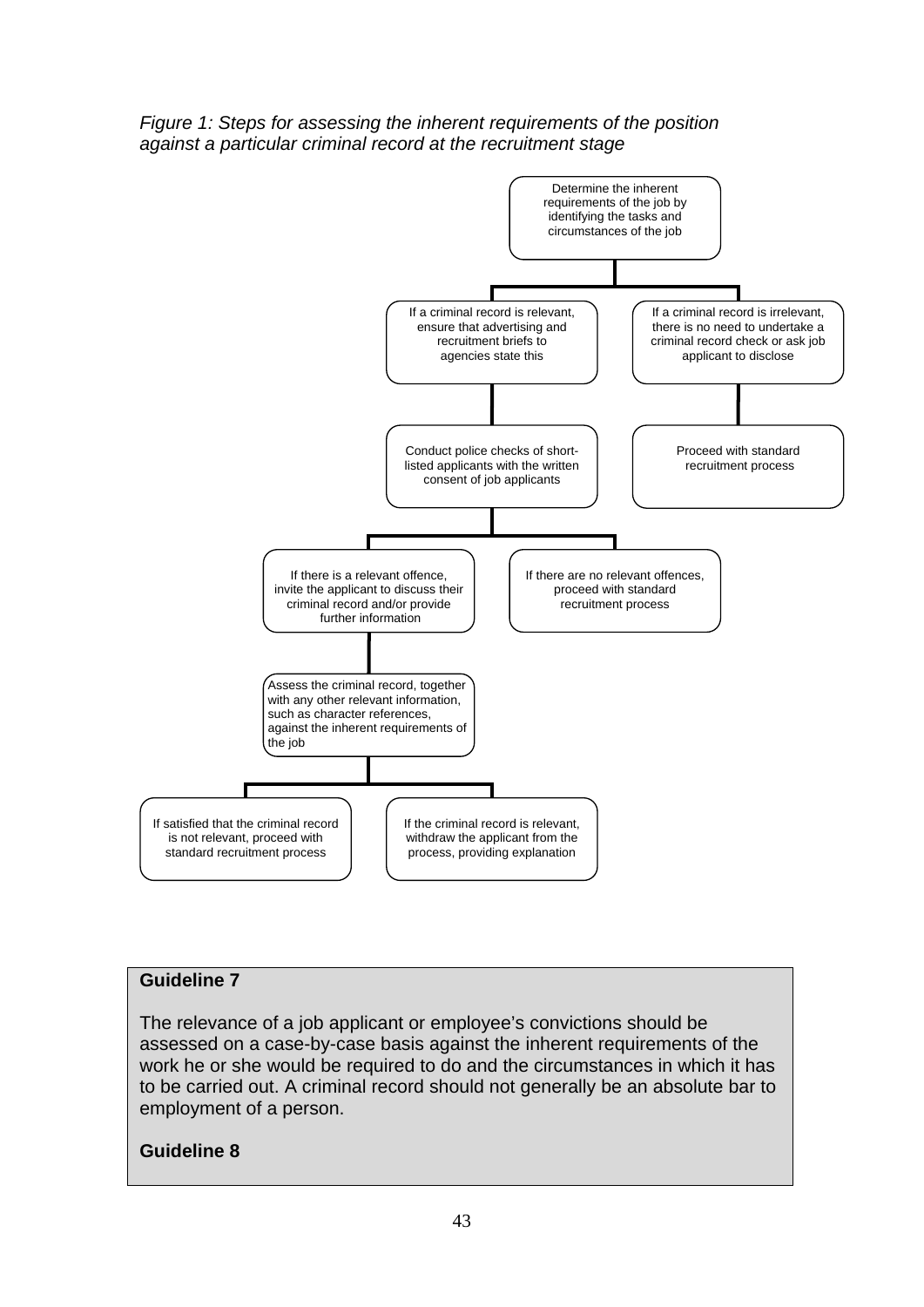<span id="page-43-0"></span>If an employer takes a criminal record into account in making an employment decision, in most cases the employer should give the job applicant or employee a chance to provide further information about their criminal record including, if they wish, details of the conviction or offence, the circumstances surrounding the offence, character references or other information, before determining the appropriate outcome in each case.

# *5.10 Feedback to job applicants on recruitment decisions*

Once an employer has made a decision about a job applicant, an employer should give the person with a criminal record some feedback about the process.

If the job applicant is successful, he or she may be worried about whether the criminal record will be kept confidential. An employer should provide an assurance to the new employee that information about their convictions will not be disclosed to colleagues.

If the job applicant is unsuccessful, the employer should, where possible, explain the reasons for the rejection. Standard letters of rejection, however polite, reinforce the assumption of many people with a criminal record that disclosure leads to adverse consequences.

An employer could explain the following possible factors:

- that he or she was rejected because a conviction was considered relevant, and why
- constructive feedback on the job applicant's handling of the issue in interview
- any other reasons why the applicant was unsuccessful.

Details about the applicant's convictions should be kept only as long as necessary for the selection process.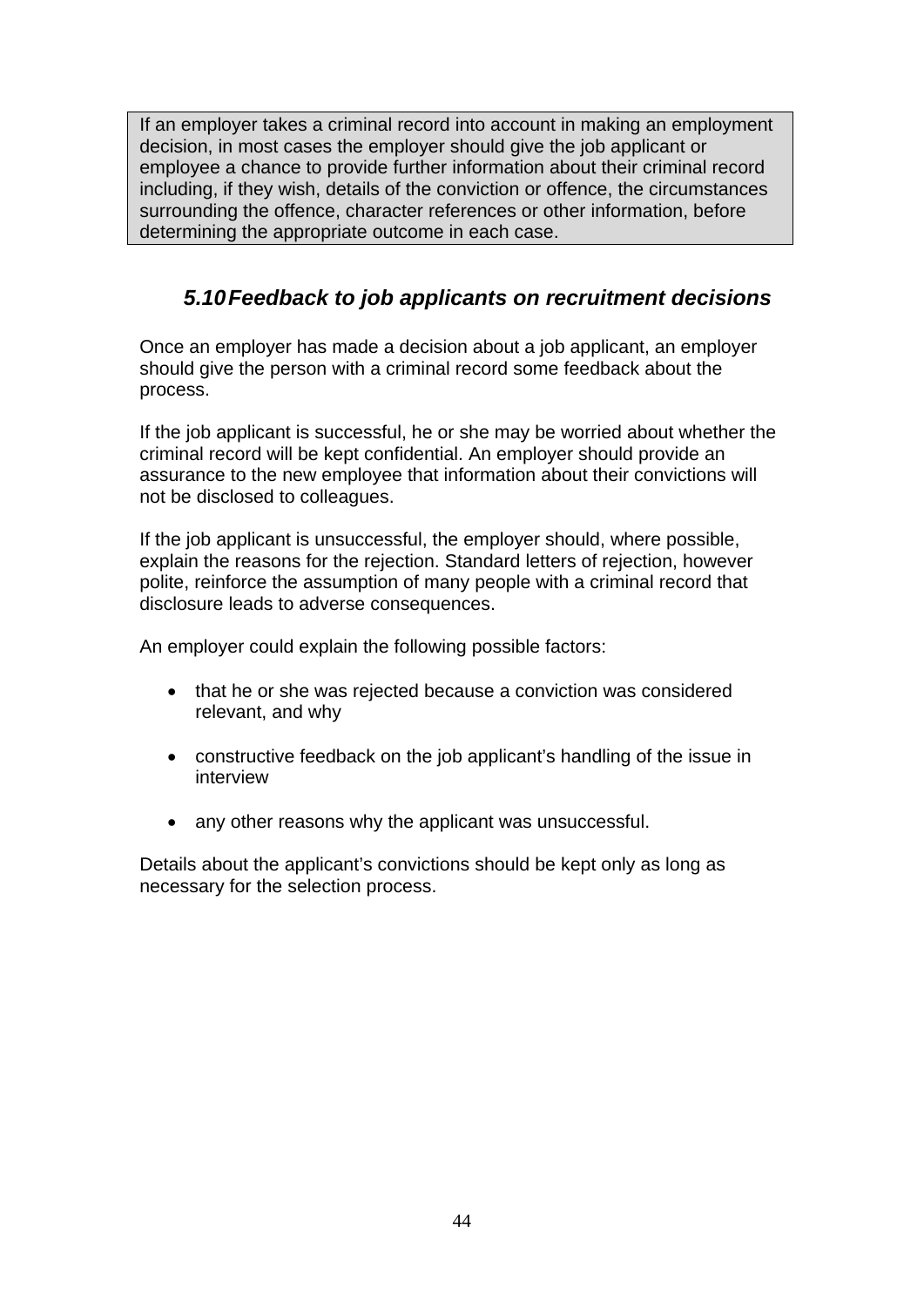# <span id="page-44-0"></span>**6 Employment**

## *6.1 Conditions of employment and discrimination on the basis of criminal record*

The Commission accepts complaints of discrimination on the basis of criminal record from people who allege that they have been discriminated against in their conditions of employment. For example some people may feel discriminated against because they have been denied promotion or training on the basis of their criminal record. As with recruitment and termination decisions, an employer should only deny a person these benefits and conditions of employment if the criminal record is relevant to the inherent requirements of the job.

An employer should also ensure that the workplace is free from harassment for people with a criminal record. Ongoing harassment of an employee, by either an employer or other work colleagues, on the basis of criminal record, could constitute discrimination under the HREOC Act. It could also expose an employer to allegations of privacy breaches or of failure to ensure occupational health and safety in the workplace. An employer has a responsibility to treat all workers with respect and provide a safe workplace free from harassment.

A common complaint by people with a criminal record is that they are the first to be suspected when something has been stolen at the workplace. An employer should ensure that every person is questioned equally unless there is evidence to the contrary, without resorting to presumptions or stereotypes.

#### **Example of Commission complaint: Harassment on the basis of criminal record**

The complainant claimed that his employer insinuated that he was responsible for freight that had gone missing on a number of occasions. The complainant had a criminal record related to entering and stealing, and had gone to prison in 1996.

*It has caused me a tremendous amount of stress and worry. I am left anxious, angry and confused about my future work prospects. I feel that I'll never be accepted within the workplace and that my efforts were not recognised or rewarded. It has made me feel alienated, targeted and different. It's made me just want to give up working ever again to avoid the stress, worry, humiliation that I've endured. It's also placed a strain on my home life* (complainant's statement on the Commission's complaints form).

**Outcome**: The matter was conciliated. The employer offered the complainant a redundancy package and the complainant withdrew the complaint.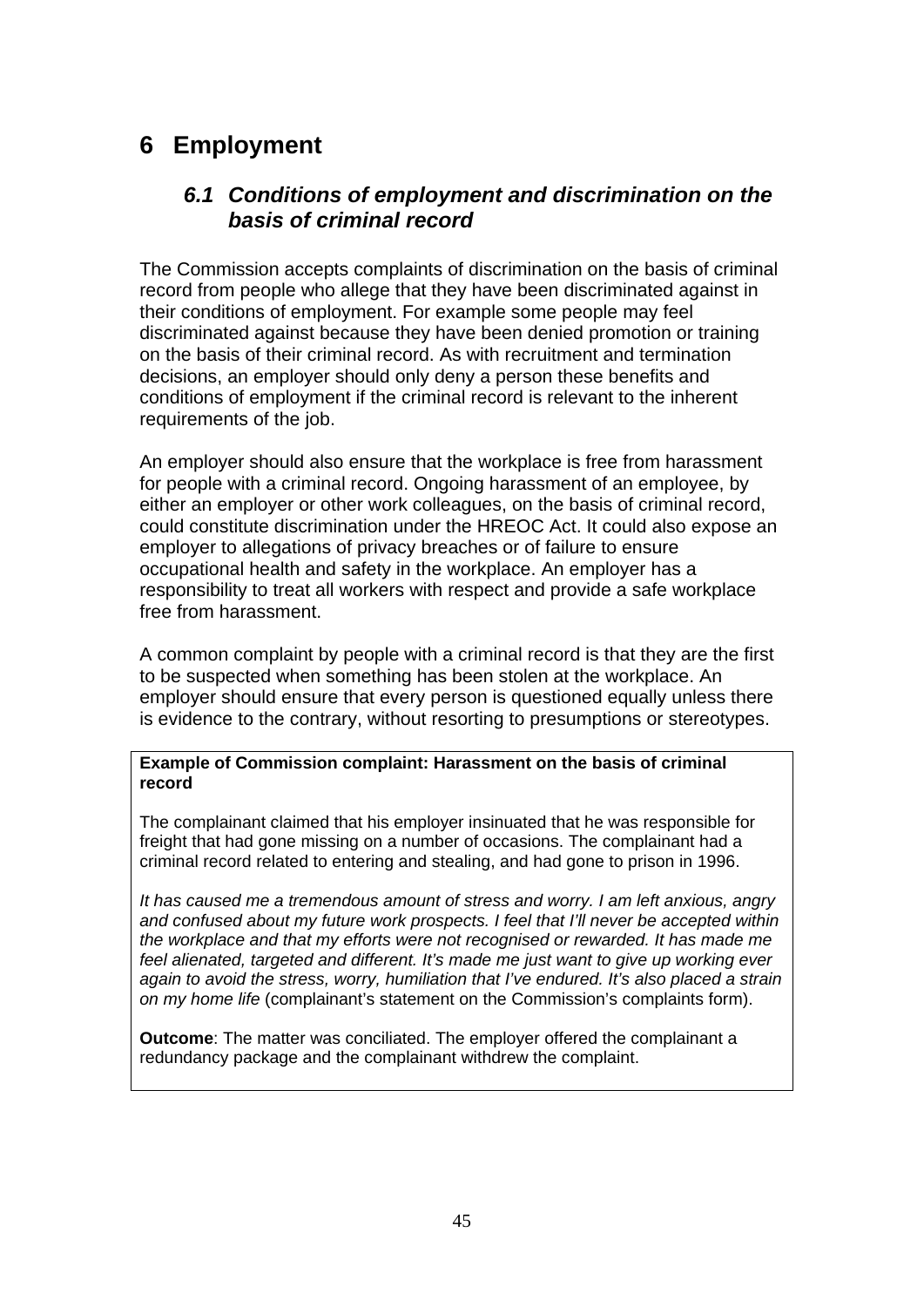# <span id="page-45-0"></span>*6.2 Requesting criminal record information from current employees*

In general, there is rarely a need for employers to ask current employees for their criminal record details. However, changes in the law or the workplace may have created a new organisational or industry-wide requirement to check the criminal records of some or all employees for relevant convictions. For example, there are new laws requiring background checks for employees working with children.

In these cases, an employer should only ask a current employee for information concerning their criminal record if it is a *specific question* and that question and the criminal record are relevant to the job.

Refer to Section 4.2 which outlines the main principles and processes involved in determining the inherent requirements of a job.

## *6.3 What happens if an employee failed to disclose their criminal record at the recruitment stage?*

Sometimes a previously undisclosed conviction comes to light during the course of employment.

*If the criminal record is relevant to the job*, and an employee failed to disclose the criminal record at the recruitment stage when asked, an employer may have grounds for dismissing an employee**.** 

However, an employer should think very carefully before taking this action.

The employer should consider:

- the relevance of the disclosed conviction to the particular job
- the reasons why the employee did not reveal the criminal record. Remember that there is no universal obligation for an applicant to voluntarily disclose a previous conviction
- the employee's work history with the employer
- any obligations under unfair dismissal laws.

If the offence for which the conviction was received is relevant, the employer may still take some alternative action other than dismissal. The employer could choose to keep the employee but transfer them to another position, or reorganise their duties so that their criminal record is not relevant to the new position. Failure to consider these matters and possible options other than dismissal may lead to a claim of unfair dismissal.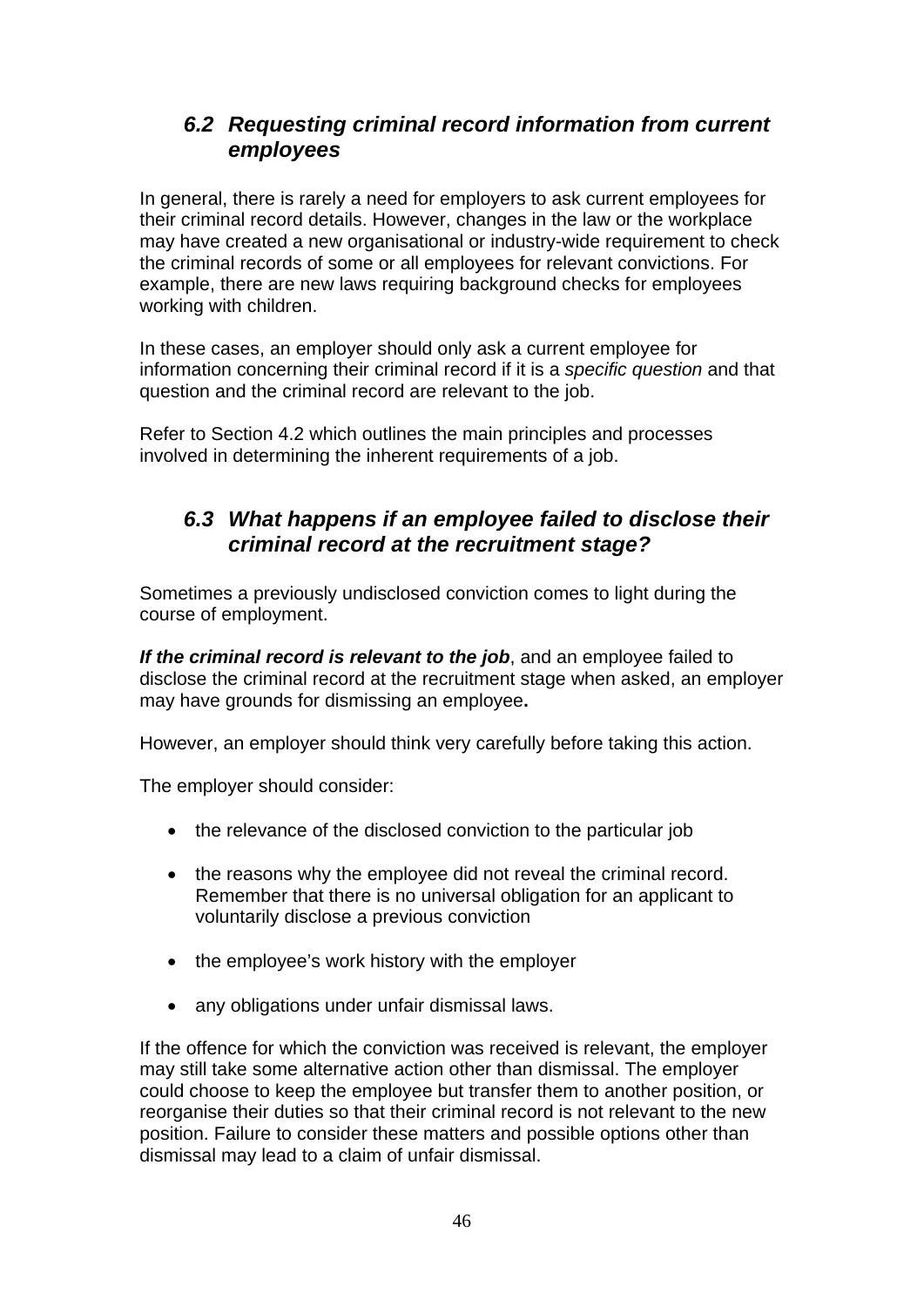*If the criminal record is irrelevant to the job*, an employer should not dismiss an employee on the basis of their criminal record. A dismissal in these circumstances could amount to discrimination under the HREOC Act and may lead to a complaint to the Commission.

Dishonesty in the course of recruitment can provide a ground for termination under unfair dismissal laws but has been held to be supportable only where either the criminal record or the fact of dishonesty is relevant to the position.<sup>[43](#page-46-0)</sup> The longer the employee's service with the employer, and the more exemplary the conduct of the employee, the more likely it is that the dismissal will be found to be harsh, unjust or unreasonable by industrial courts.

### **Employer example**

A large insurance company recently introduced a policy for the background checking, including criminal record checking, of job applicants for many positions within the organisation. It found that the criminal records of some current employees were revealed for the first time when they applied for new jobs within the organisation. In one case this led to the dismissal of an employee because the offences and the manner of not disclosing were relevant to the position. However, in many cases of external applicants applying for roles and disclosing criminal conviction, the candidate is still offered the role. For example, one candidate was discovered to have a shoplifting offence, but this was considered in conjunction with other factors, and determined to be irrelevant to the administrative position that had been applied for. It is also company practice to give a job applicant and current employee a chance to have an interview concerning their criminal record before a detrimental decision is made. An employee relations officer from the company told the Human Rights Commissioner in project consultations that:

*One of the issues in relation to the introduction of this policy was a concern by managers that we would make knee-jerk decisions and that anyone that had even a minor conviction would be excluded from employment. Many of those fears have been allayed over the period of time that the policy has been in place because they have seen us make mature, appropriate decisions*.

<span id="page-46-0"></span><sup>1</sup> 43 See, for example, *The Federated Miscellaneous Workers Union of Australia and Michell Leather [1992] AIRC Print K 1855 (Unreported, Commissioner Simmonds, 17 February 1992) 5; Richard Michael Parody and Australian Correctional Management Pty Ltd [2003] AIRC PR928052, (Unreported, Deputy President McCarthy, 21 February 2003),* S. Selleck, p19, FEDFEA v Shell Refining Co (1989) 31 AILR 430.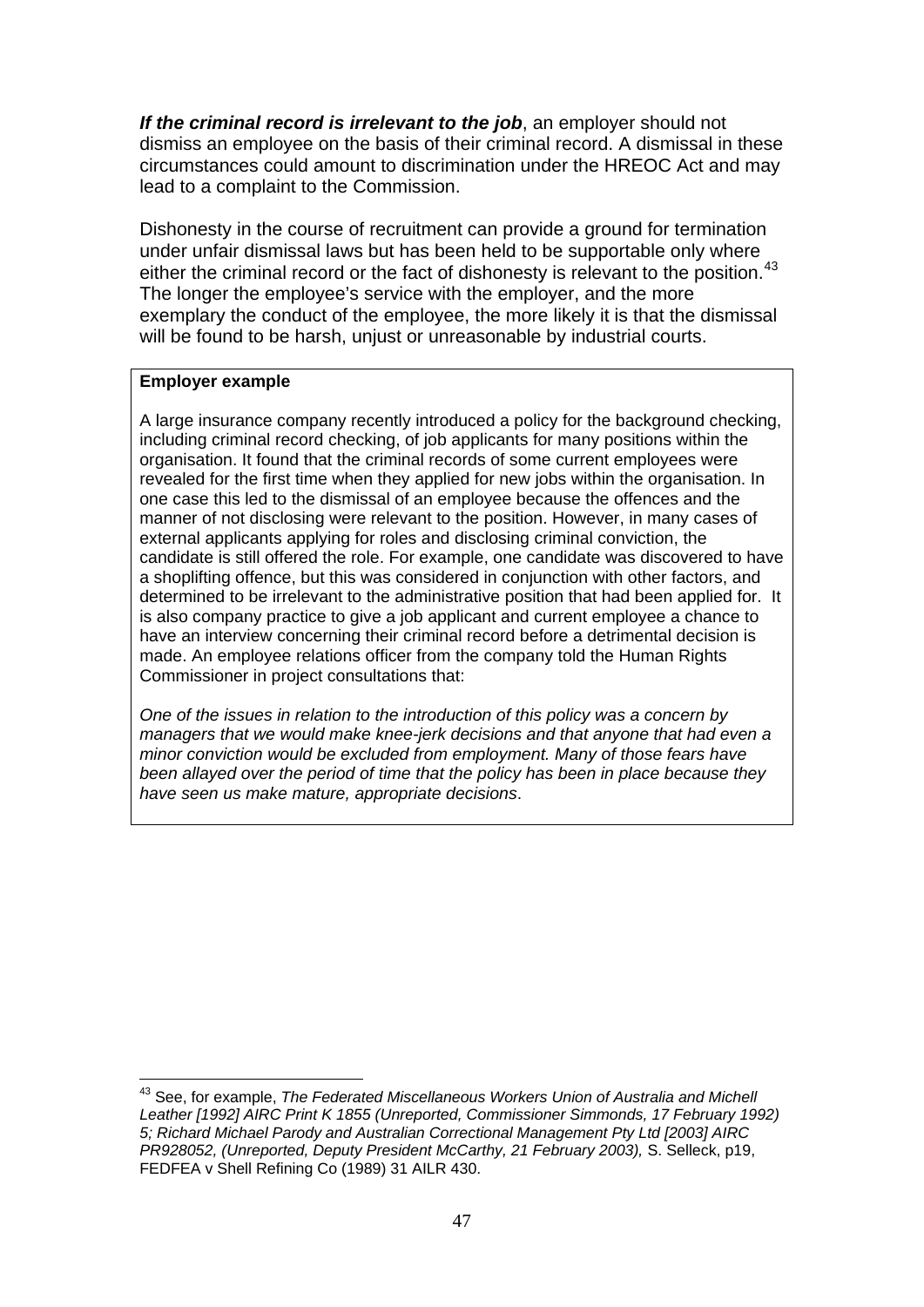# <span id="page-47-0"></span>**7 Dismissal**

As discussed in Section 6.3, there may be circumstances where an employer decides to dismiss an employee on the basis of criminal record.

However, this step should never be taken lightly and should constitute a last resort for the employer after a consideration of all the issues. This will involve a consideration of an employer's legal responsibilities under antidiscrimination law and unfair dismissal laws (see Section 3).

An employer should only dismiss an employee on the basis of criminal record if the criminal record or failure to disclose is relevant to the inherent requirements of the job.

Section 4 sets out the factors which should be considered and the steps which should be followed when assessing the inherent requirements of a job and the relevance of an individual's criminal record against those requirements.

In most cases, an employer should not assess a person's criminal record as relevant without considering a range of factors including the nature and background of the offence. In order to assess this accurately, an employer will generally need to provide the employee with an opportunity, prior to a final decision, to discuss the criminal record and provide any material relevant to an assessment of the employee's suitability for the position. A final decision should not take place without providing this opportunity to the employee.

If there are no alternatives to dismissal of an employee, an employer should treat the dismissed employee with dignity and respect their privacy. This may include:

- explaining the reasons for the decision in full
- providing all entitlements on termination to pay and leave as required
- providing references where appropriate
- ensuring that information about the person's criminal record, including information relating to the dismissal, are kept confidential
- ensuring that relevant privacy, anti-discrimination and unfair dismissal laws are complied with.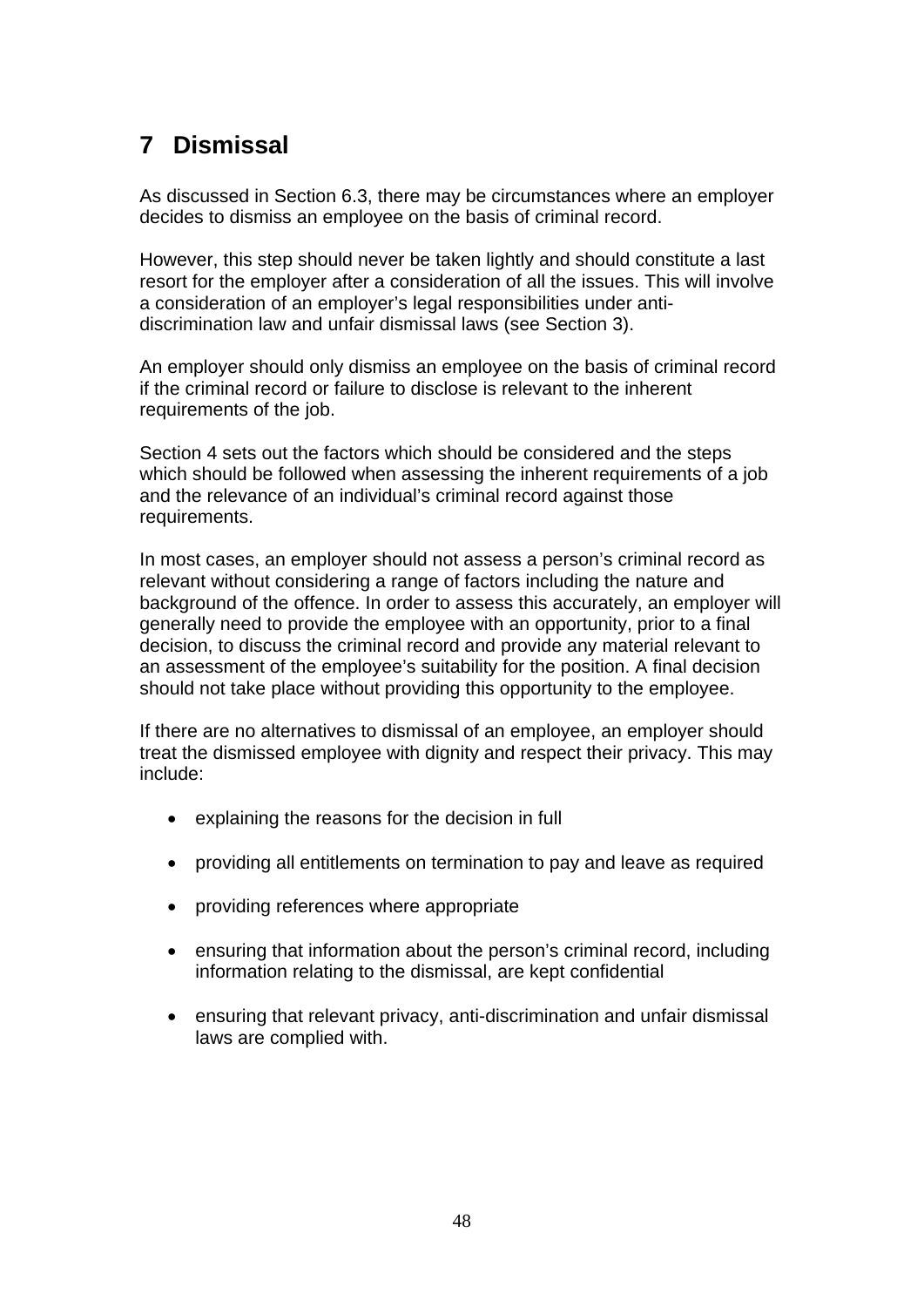# <span id="page-48-0"></span>**8 Issues for special organisations**

# *8.1 Licensing and registration organisations*

There are an increasing number of professions and occupations which require licensing and registration before employment is possible. Key examples include teaching, nursing, casino workers, taxi drivers and bus drivers. Usually licensing and registration organisations apply specific legislation that requires a criminal check for each individual applicant.

The refusal of a licence or registration by an organisation on the basis of a person's criminal record may constitute discrimination under the HREOC Act. Even though a licensing board may not directly be responsible for employment decisions, it may be involved in making a distinction which has the effect of impairing employment opportunities on the basis of criminal record.

In order to avoid discrimination under the HREOC Act, licensing and registration organisations should ensure there is an opportunity for an individual assessment of a person's particular criminal record and the correlation between the criminal record and the inherent requirements of the job as set out in the licensing or registration regimes. This does not necessarily prevent a licensing body from developing criteria concerning the admission of people with certain criminal records. However, licensing rules and regulations ought to ensure that there is an opportunity for individuals to state their case.

## **Licensing body example**

The Queensland Nursing Council issues licences for nurses and midwives in Queensland. Under the *Nursing Act 1992*, the Council can take into account a person's criminal history to decide a person's competence and fitness to practise nursing and whether a person is a suitable person to practise nursing or midwifery. Under the Act, a criminal history means every conviction and charge for an offence in Queensland or elsewhere.

However, there is no automatic disqualification from a licence because of a criminal record. If an applicant discloses a criminal record, the Nursing Council seeks a report from the Police to obtain more information. Applicants are encouraged to supply as much information as possible including certificates of conviction, transcripts of evidence and other court documents. The criminal history is then assessed by the Executive Officer to determine if it falls within a category of matters where the criminal history does not raise any concerns about suitability, fitness or competence of the applicant. The criteria for this decision is set out in a criminal history policy and includes such things as whether the conviction was an indictable offence, whether it was a single incident, length of time since the conviction or charge, and satisfactory references and supporting documents. The matter then may be dismissed at this stage. If not, it is referred to the Professional Standards Committee of the Nursing Council which also considers a full range of information and mitigating circumstances. The applicant is invited to make further submissions to the Council. There are a range of possible outcomes including imposition of conditions on the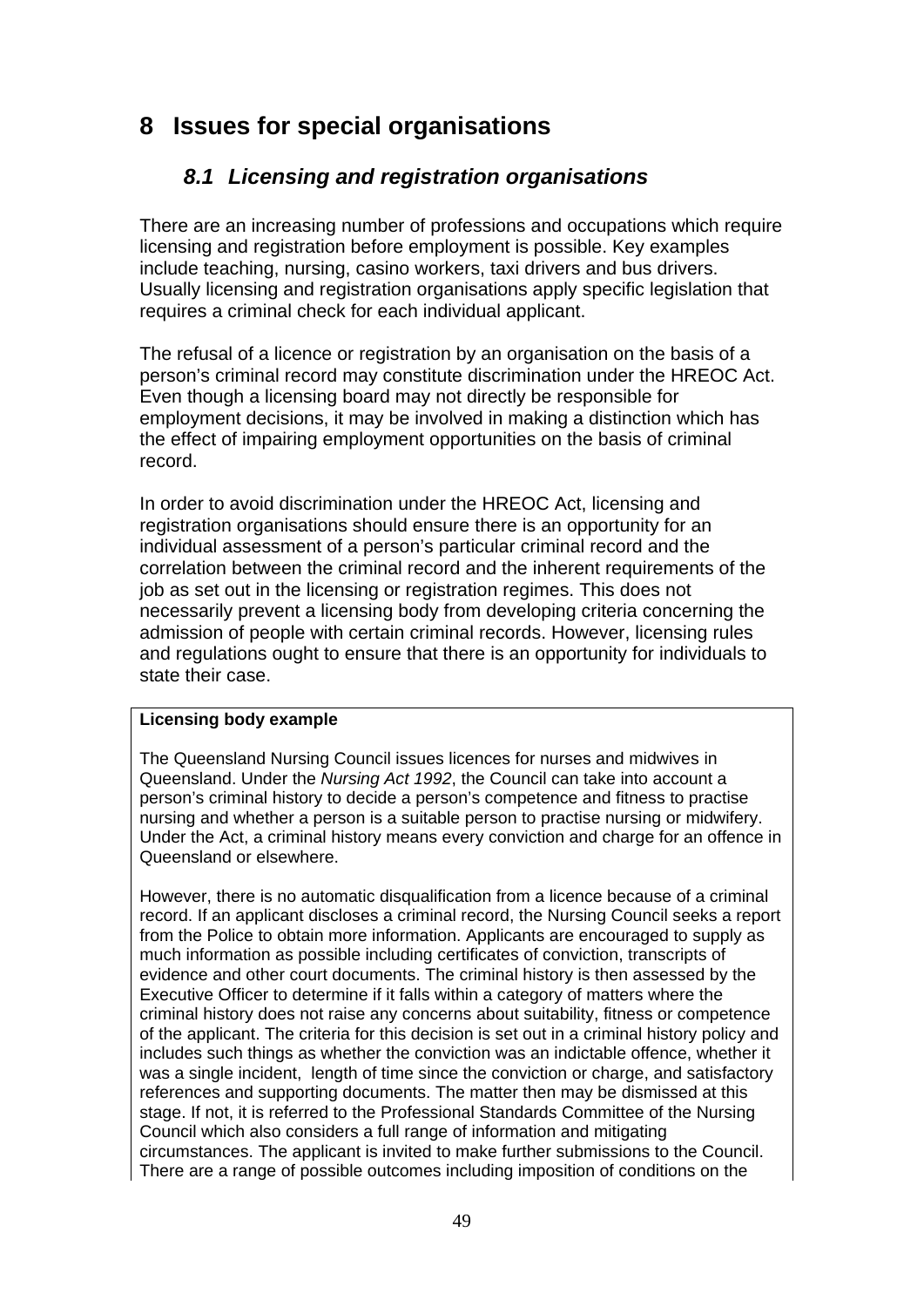<span id="page-49-0"></span>licence, a further investigation, acceptance of an undertaking, or no further action taken (licence is issued).The applicant then has further appeal rights against a decision.

Further, it may be necessary to take into account the fact that a wide variety of 'particular jobs' may exist within a profession. For example, a person with a security industry licence could be a personal bodyguard, a pub bouncer or a person monitoring security videos in a control room. Each of these positions may require a security licence but the inherent requirements of the particular job may be quite different. Therefore it may be necessary for licensing rules to permit some distinction between different jobs within an industry.

As discussed in Section 4.5, although a law may provide for a licensing body to exclude an applicant who is not of 'good character', this may not necessarily enable a licensing body to exclude a particular person with a criminal record.

# *8.2 Employment agencies*

Discriminatory practices by employment agencies may give rise to discrimination under the HREOC Act. Employment agencies should not discriminate on the basis of criminal record in their practices even if they are acting on behalf of employers. These Guidelines apply to employment agencies as well as employers.

## **Should an employment agency request criminal record details from a job applicant?**

Whether an employment agency should request criminal record details from a job applicant or not depends on the type of service offered by the agency and its relationship with the employer.

For example, if an employment agency assists job seekers with resumes and interview techniques generally, and there is no relationship with a particular employer, there is no reason why an agency should ask a job applicant to disclose a criminal record. This question can be asked by employers themselves if they consider it necessary.

However, if the job seeker voluntarily discloses details of their criminal record to an agency and asks for assistance with preparing answers to questions about their criminal record, an agency may wish to assist the job seeker with information and guidance. An agency must still be aware of their obligations to maintain the privacy of the job seeker and not disclose any information regarding the criminal record without the consent of the job seeker.

If an employment agency has a closer relationship with employers, that is, it conducts the recruitment process on behalf of employers, the agency may request criminal record details from job applicants in appropriate circumstances. However, this should only occur where: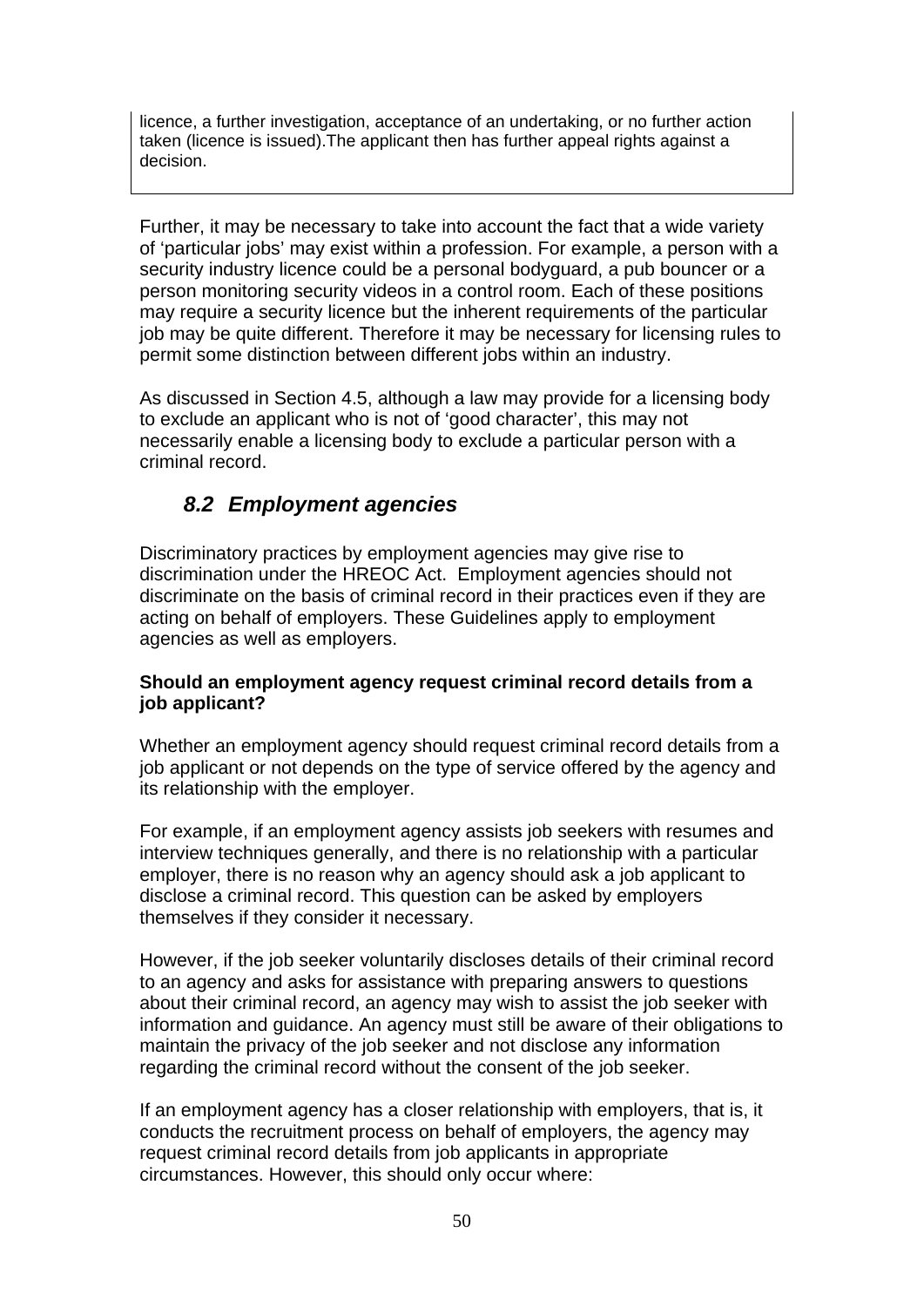- there is a specific job in question, and it has been identified that a criminal record is relevant to the inherent requirements of that job. If there is a legislative requirement that certain convictions be disclosed, for example for the purposes of working with children, then it will be relevant to the job and an agency should inform the job applicant that they must disclose their offences
- the job applicant is fully informed of the reasons why a criminal record check might be relevant.

If a job applicant does not provide consent for a criminal record check, then an employment agency should not disqualify a job applicant from being put forward to an employer.<sup>[44](#page-50-0)</sup> Instead, the agency could inform the employer that consent for disclosure has not been obtained. Employers can conduct their own criminal record check if they consider it relevant, having already had an opportunity to asses the merits of the job application.

## **Does an employment agency have a legal obligation towards an employer when a job applicant discloses a relevant criminal record?**

The more extensive the employment agency's involvement in the placement of an employee, the greater the likelihood that the agency will owe some form of duty to the employer to ensure that the selected job applicant is suitable for employment in that particular job. However, this will depend on the particular facts of each case and the precise nature of the relationship between the parties.[45](#page-50-1)

If an employment agency has involvement in the placement of an employee, an agency should always advise employers that they should make their own inquiries with respect to recommended applicants.

## **Can an employment agency apply for police checks with the consent of job applicants?**

An employment agency can register with CrimTrac if it processes more than 500 requests for criminal record checks annually. It is still required to provide a consent form from each individual concerned.

Employment agencies can lodge requests for National Police Certificates issued by state, territory and federal police criminal record checking services, as long as they are obtained with the written consent of the individual concerned and are relevant to the inherent requirements of the job.

1

<span id="page-50-1"></span><span id="page-50-0"></span><sup>44</sup> See *Hosking v Fraser*, NT Anti-Discrimination Commission. See Section 5.1 of Guidelines. 45 For example, see *Monie v Commonwealth of Australia* (2003) NSWSC 1141. That decision has now been appealed in the NSW Court of Appeal: 2005 [NSWCA] 25(7 April 2005).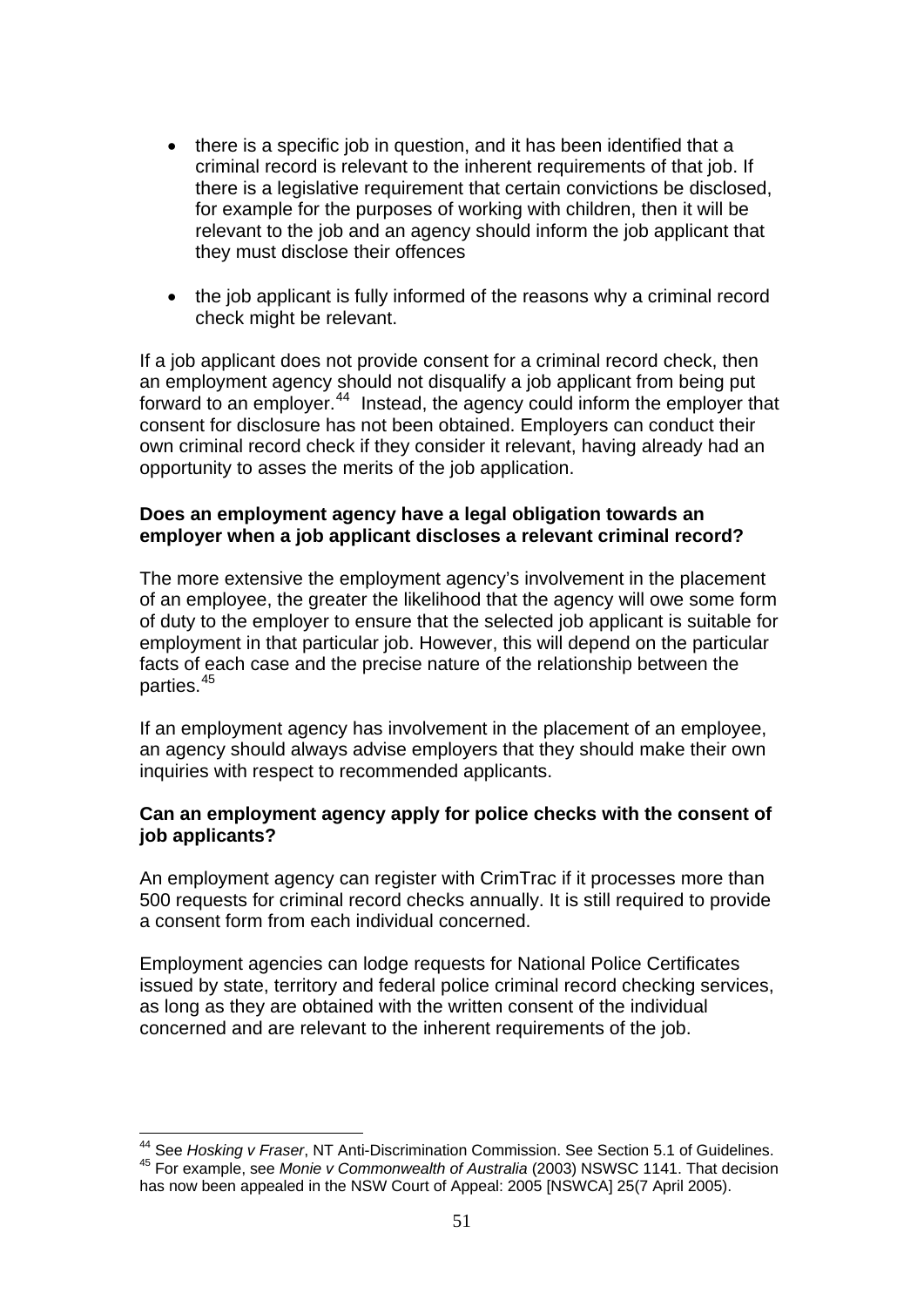# <span id="page-51-0"></span>**9 Policies and procedures for preventing criminal record discrimination**

Workplace policies and procedures on employing people with a criminal record can go some way to preventing discrimination. Having a policy and procedure is about creating a workplace environment that promotes fair and lawful treatment of job applicants and employees, rather than reacting, even if appropriately, to a problem when it occurs.

Due to the nature of the work, some employers already have in place comprehensive policies and procedures on employing people with a criminal record. Other employers may feel that criminal record issues are rarely raised in the workplace, and that there is no need to undertake preventative measures.

If an employer has identified that criminal record information is not relevant to the range of jobs in the workplace*, then it may not be necessary to develop a specific policy.* 

Nonetheless, to reach that conclusion, each employer, no matter how small, should at least carefully consider the inherent requirements of employment at the workplace and reflect on how they would treat a job applicant or employee with a criminal record if that situation arose.

# *9.1 A written policy and procedure*

If an employer decides that a criminal record is relevant to the positions of a workplace, a written policy can help ensure that all staff have an understanding of the organisation's requirements and the legal obligations of the organisation towards people with a criminal record. A policy and an outline of procedure can be incorporated into other workplace policy on equal opportunity and anti-discrimination if such policy exists.

. Ideally, a policy and procedure would include:

- a statement about the employer's commitment to treating people with a criminal record fairly and in accordance with anti-discrimination, spent conviction and privacy laws
- a brief summary of employee and employer rights and responsibilities under these laws, or inclusion of up-to-date literature which provides this information
- an outline of other relevant legal requirements for the workplace, such as the employer's responsibilities under licensing and registration laws, or working with children laws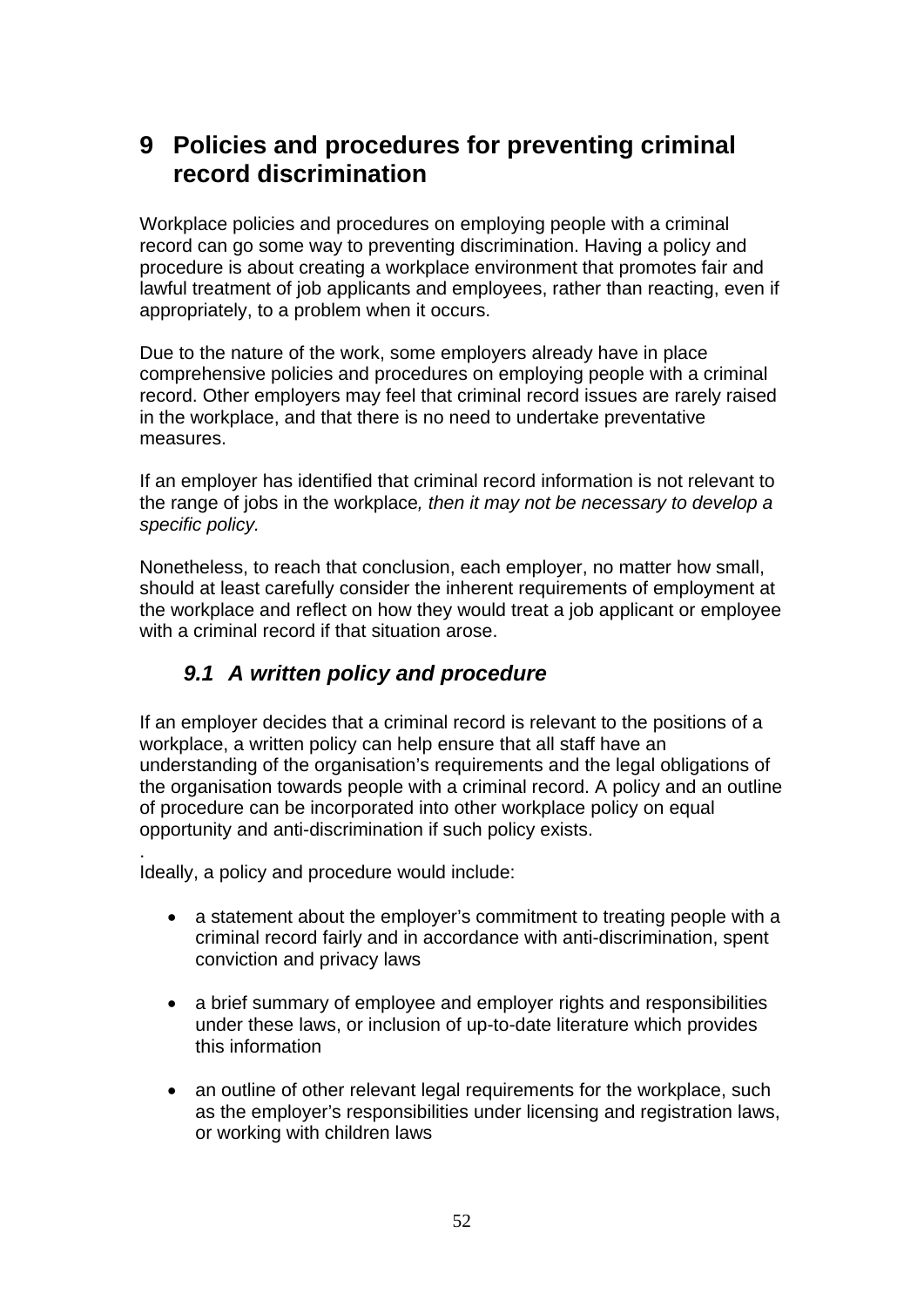- <span id="page-52-0"></span>• the procedure for assessing the inherent requirements of the position, requesting criminal record information if necessary and assessing individual job applications or employee histories
- information on internal or external complaint or grievance procedures if someone thinks they have been unfairly treated
- designated officers with responsibility for different elements of the procedure.

In order for a policy to gain widespread acceptance, it is vital that staff, workplace representatives and management are involved in the development of the policy.

Developing appropriate policies and procedures does not have to be overly complex or long. However, any policy should be clear, informative and available to all staff and job applicants.

## **Guideline 9**

If criminal record information is considered relevant, an employer should have a written policy and procedure for the employment of people with a criminal record which can be incorporated into any existing equal opportunity employment policy, covering recruitment, employment and termination.

# *9.2 Training of staff*

Staff involved in recruiting and personnel decisions should be especially trained in the policies and procedures of the organisation and any applicable legal requirements.

However, all staff should at least receive a copy of any written policy which outlines the right of employees and job applicants to be treated without discrimination and with respect for their privacy. It may also be useful to circulate the Key Points from these Guidelines to relevant staff.

## **Guideline 10**

If criminal record information is considered relevant, an employer should train all staff involved in recruitment and selection on the workplace policy and procedure when employing someone with a criminal record, including information on relevant anti-discrimination laws.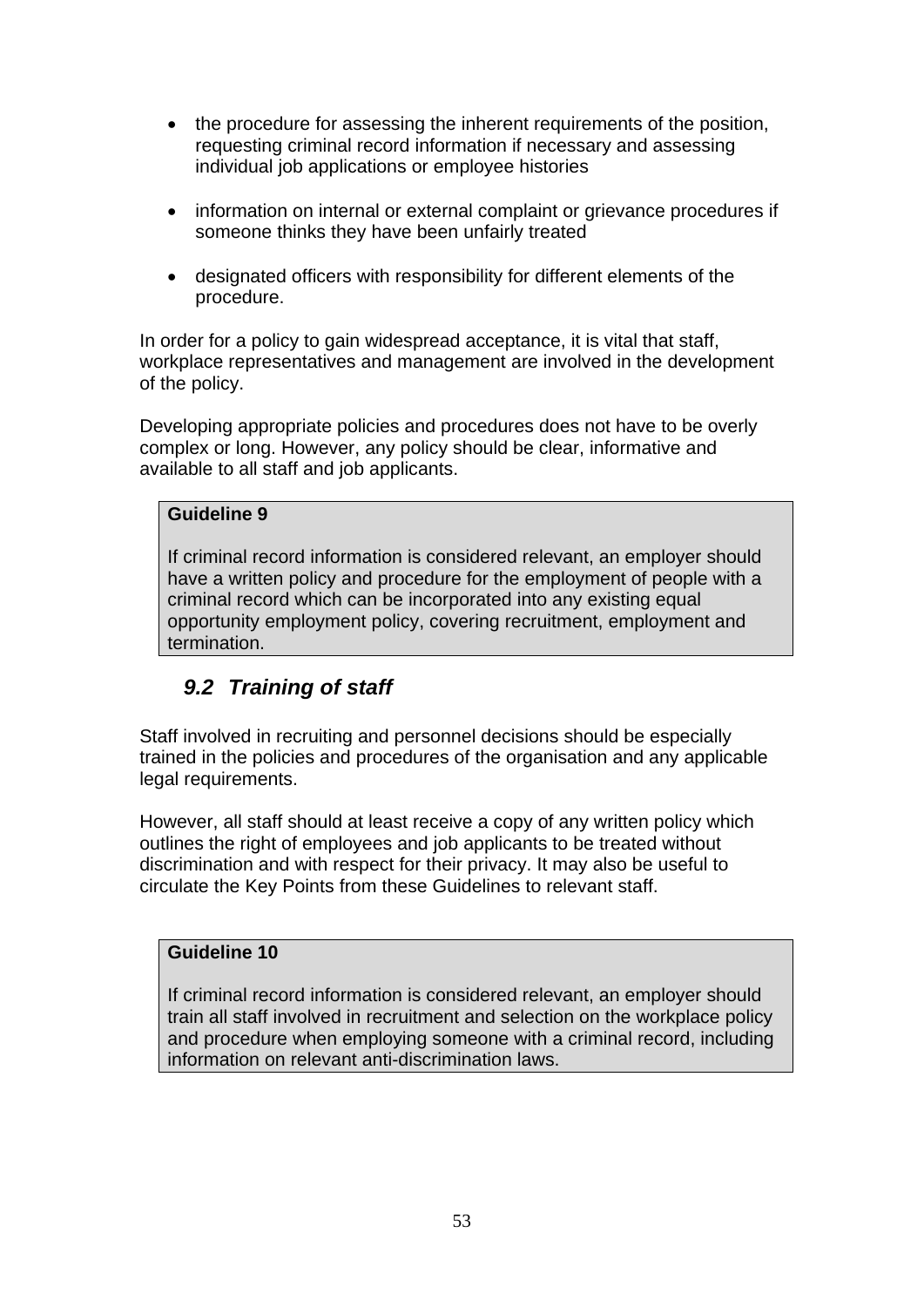# *9.3 Grievance and complaint process*

<span id="page-53-0"></span>Internal grievance procedures will maximise the possibilities for resolving a complaint within an organisation. This is especially relevant for decisions regarding current employees.

Many licensing and registration organisations also have review mechanisms for decisions to reject or revoke a licence or registration, which provides extra insurance that the organisation has acted fairly and lawfully.

However, in some cases, for example small business, external complaints procedures are more appropriate. Job applicants and employees who feel that they have been discriminated against on the basis of their criminal record should be informed of their right to complain to the Commission or the relevant state and territory equal opportunity body. A person can also complain to these bodies regardless of whether there is an internal grievance procedure in place.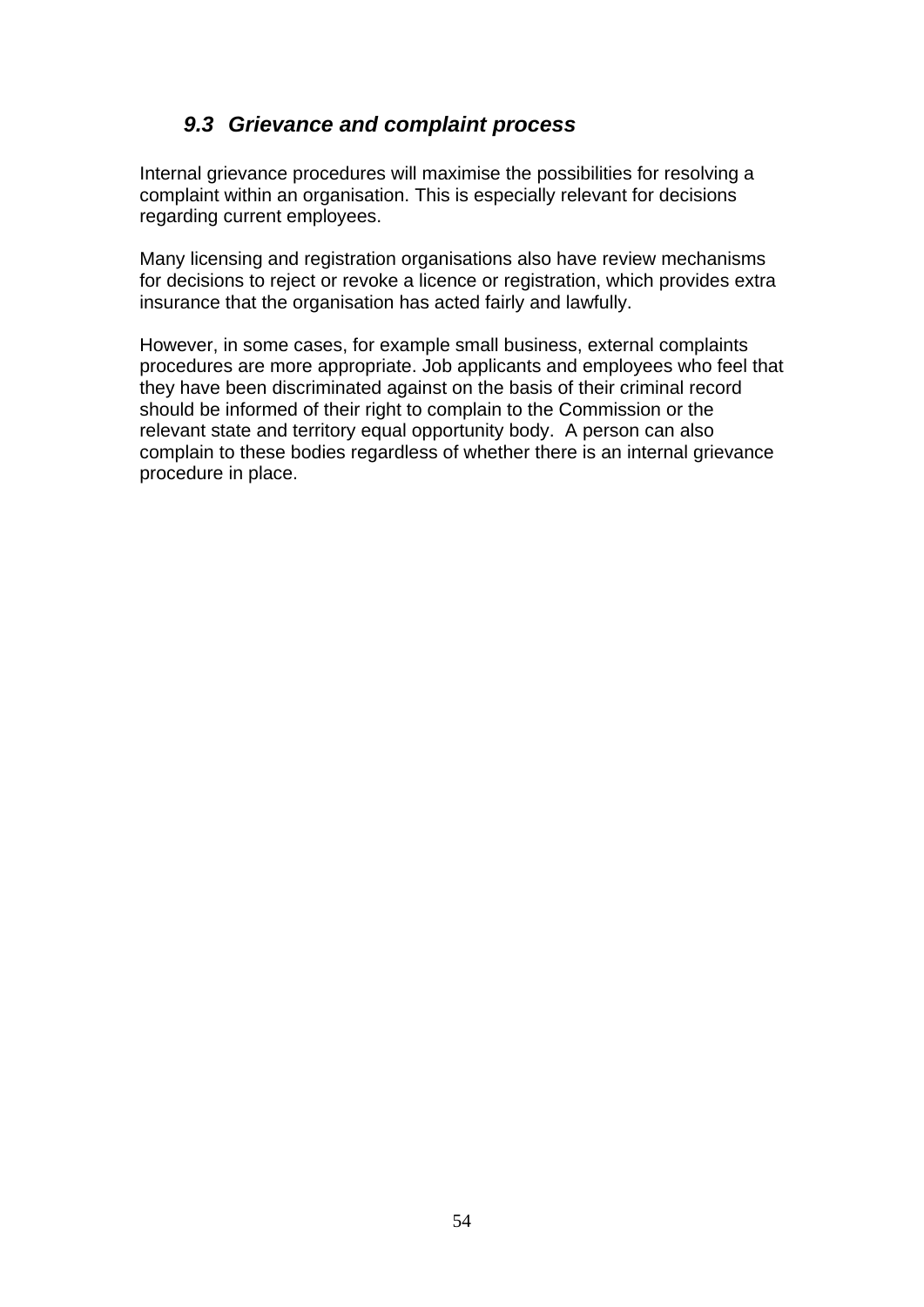## <span id="page-54-0"></span>**Appendix 1 - The Human Rights and Equal Opportunity Commission complaints process**

Under the HREOC Act, the Commission is able to investigate complaints of discrimination in employment on the basis of criminal record.

There are usually two parties to a complaint: the complainant and the respondent. The complainant is the person who lodges the complaint with the Commission and is generally the person who has been directly affected by the alleged discrimination. The respondent is usually the party who has been alleged to have discriminated. The complaints process involves the following steps:

- 1. A complaint must be made in writing.
- 2. The Commission makes an initial assessment of the complaint and decides whether it is covered by the HREOC Act. If it is covered a recommendation is made to the President of the Commission to commence an inquiry into the complaint.
- 3. An Investigation/Conciliation officer then commences an investigation and may contact the complainant for further information. The President writes to the respondent to seek comments on the complaint, ask questions regarding the circumstances of the complaint and seek relevant employment documents. The respondent is also invited to make submissions in relation to any exemption, exception or defence that may apply.
- 4. Once all of the relevant information and documentation has been gathered, the President will decide to either:
	- a. Decline the complaint for any of the reasons outlined in the HREOC Act including: if an exception applies and therefore the alleged acts are not discriminatory; if the complainant does not wish the inquiry to continue; if the complaint is out of time; if the complaint is lacking in substance; if an alternative remedy has been sought and the Commission feels the matter has been adequately dealt with; or if another remedy can more effectively deal with the matter.
	- b. Attempt to settle the complaint through conciliation where both parties have an opportunity to discuss and resolve the matter on their terms.
- 5. If the complaint is declined, the President advises the complainant of this in writing and explains the reasons for the decision. The respondent will also be notified.
- 6. If the complaint is to be conciliated, the Investigation/Conciliation Officer assists the parties to try to reach an agreement. The Officer may call a conciliation conference. The conference gives the parties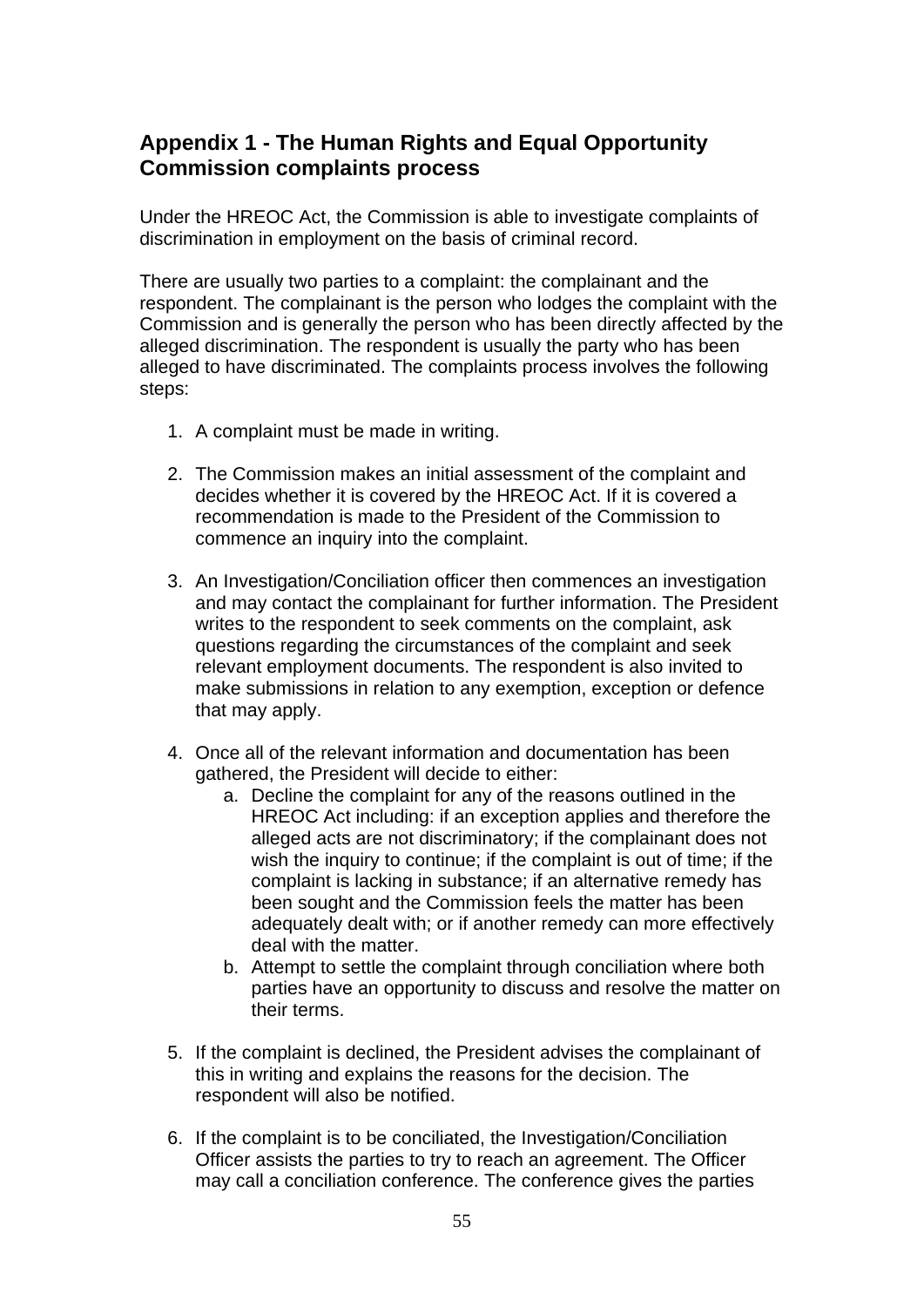the opportunity to discuss the situation with the help of someone independent and settle the matter on their own terms. If the matter is conciliated, then the matter is considered to be finalised.

- 7. If a complaint which has not been declined for one of the statutory reasons and cannot be conciliated, the President may undertake further Inquiry. The President will make a tentative finding which is given to the parties. They are asked to make submissions in relation to the tentative finding, either orally or in writing.
- 8. If, after receipt of these submissions and further consideration of the matter, the President finds that the practice does not constitute discrimination, he issues a report containing his findings and reasons. This report is given to the parties.
- 9. However, if the President finds that the practice does constitute discrimination, he will issue a notice to the respondent of his findings, the reasons for his findings and any recommendations made as a result of the findings. The respondent will be given 28 days to reply and state what action they have taken or propose to take in response to the findings and recommendations.
- 10. The President will then forward a report to the parties and the Attorney-General, which will include his findings and recommendations as well as any action taken or proposed to be taken by the respondent.
- 11. The Attorney-General tables the report in federal Parliament.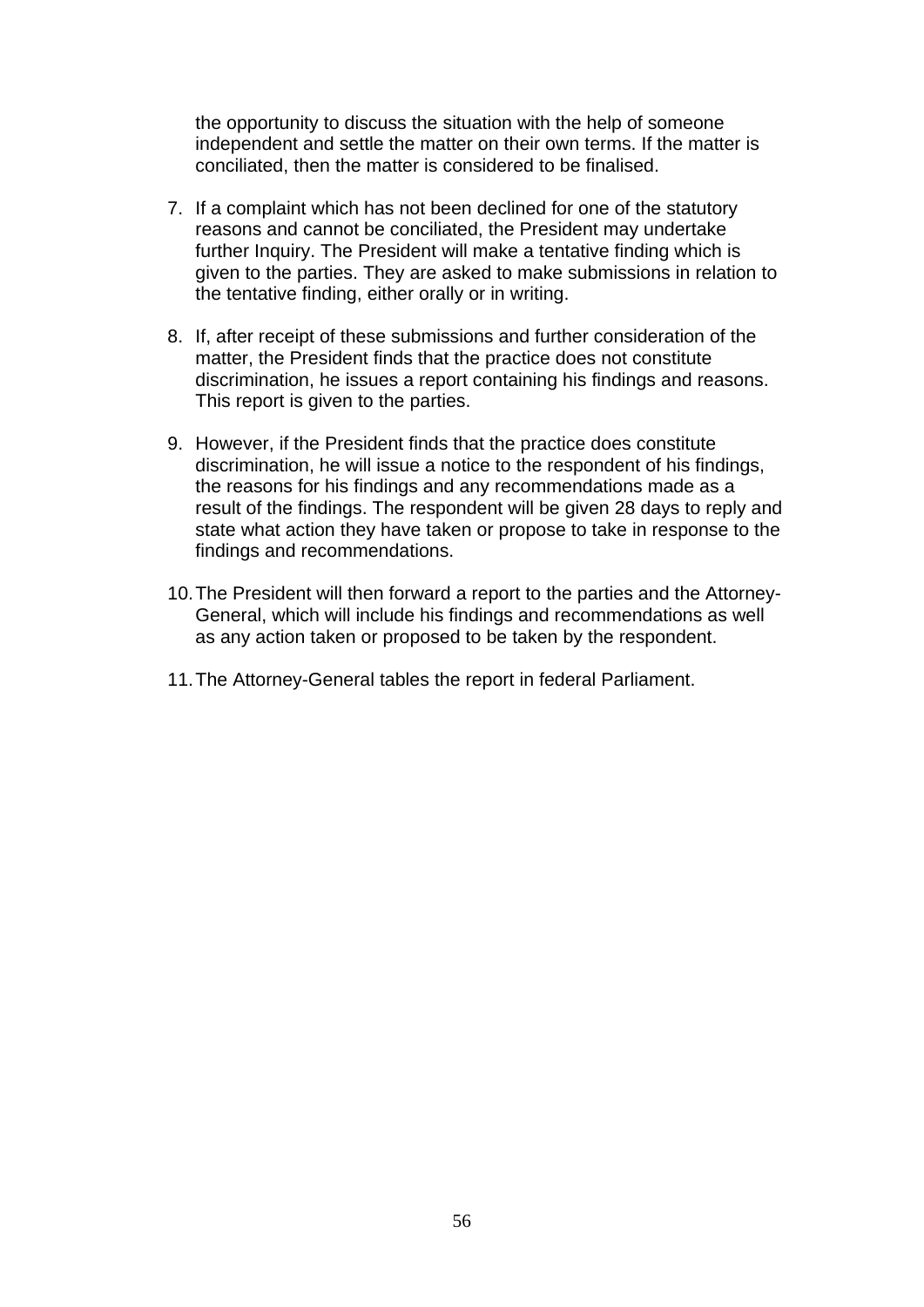# <span id="page-56-0"></span>**Appendix 2 – Summary of National Privacy Principles relevant to criminal record information**

**Summary of National Privacy Principles obligations under the Privacy Act relevant to criminal record information.** 

### **1. Collection**

An organisation covered by the Privacy Act must only collect necessary criminal record information (for example, this should be information relevant to the job in question) and must collect it fairly and lawfully. Where criminal record information is sought, consent from a job applicant should be obtained before collecting the information.

### **2. Use and disclosure**

An organisation covered by the Privacy Act must only use or disclose criminal record information in ways that are related to the primary reason for collecting the information and which individuals would reasonably expect to happen, or with the consent of the individual to the use or disclosure. An employer may use or disclose personal information to protect the health and safety of any person, or if they think that an unlawful activity has occurred, and the use of the disclosure is a necessary part of investigation or reporting the unlawful activity.

### **3. Data quality**

An organisation covered by the Privacy Act must take reasonable steps to check that the criminal record information is of sufficient quality — accurate, complete and upto-date — for the purpose. For example, this may mean asking the job applicant to verify the details on a police record check.

#### **4. Data security**

An organisation covered by the Privacy Act must keep criminal record information safe when it is in use and dispose of it securely when they are finished with it. For example, relevant criminal record information collected from job applicants may need to be disposed of as soon as the job applicant is unsuccessful in gaining the job, unless it is needed for future applications and the job applicant consents to this.

#### **5. Openness**

An organisation covered by the Privacy Act must have ready, in a document, some information about the way they handle personal information such as criminal record information in the business and to give more details if asked.

#### **6. Access and correction**

An organisation covered by the Privacy Act must give individuals access to all the criminal record information they hold about them unless one of the exceptions under NPP6.1 applies. It should also take steps to correct the information if it is wrong or give the individual reasons why it cannot be corrected. If an individual asks for correction of the information, a statement should be attached saying the individual disagrees with the information.

#### **9. Transborder data flows**

Where there may be a need for an organisation covered by the Privacy Act to transfer criminal record information overseas, NPP 9 prevents an organisation from disclosing personal information to someone in a foreign country that is not subject to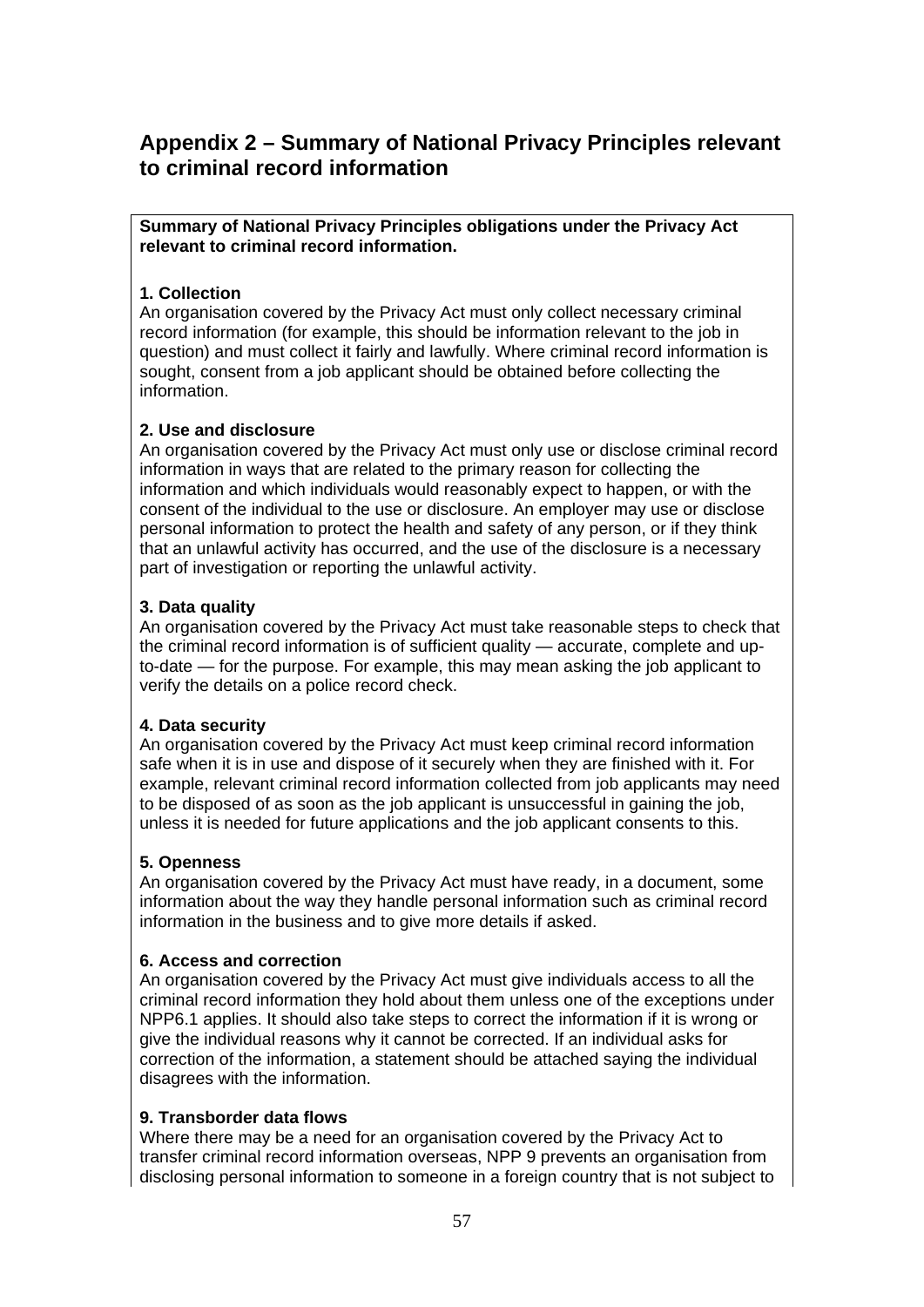a comparable information privacy scheme, except where it has the individual's consent or in some other limited circumstance.

## **10. Sensitive information**

Criminal record information is sensitive information for the purposes of the NPPs. With some specified exemptions under NPP 10.1, such as if required by law, NPP 10 prohibits the collection of sensitive information about an individual unless the individual has consented first.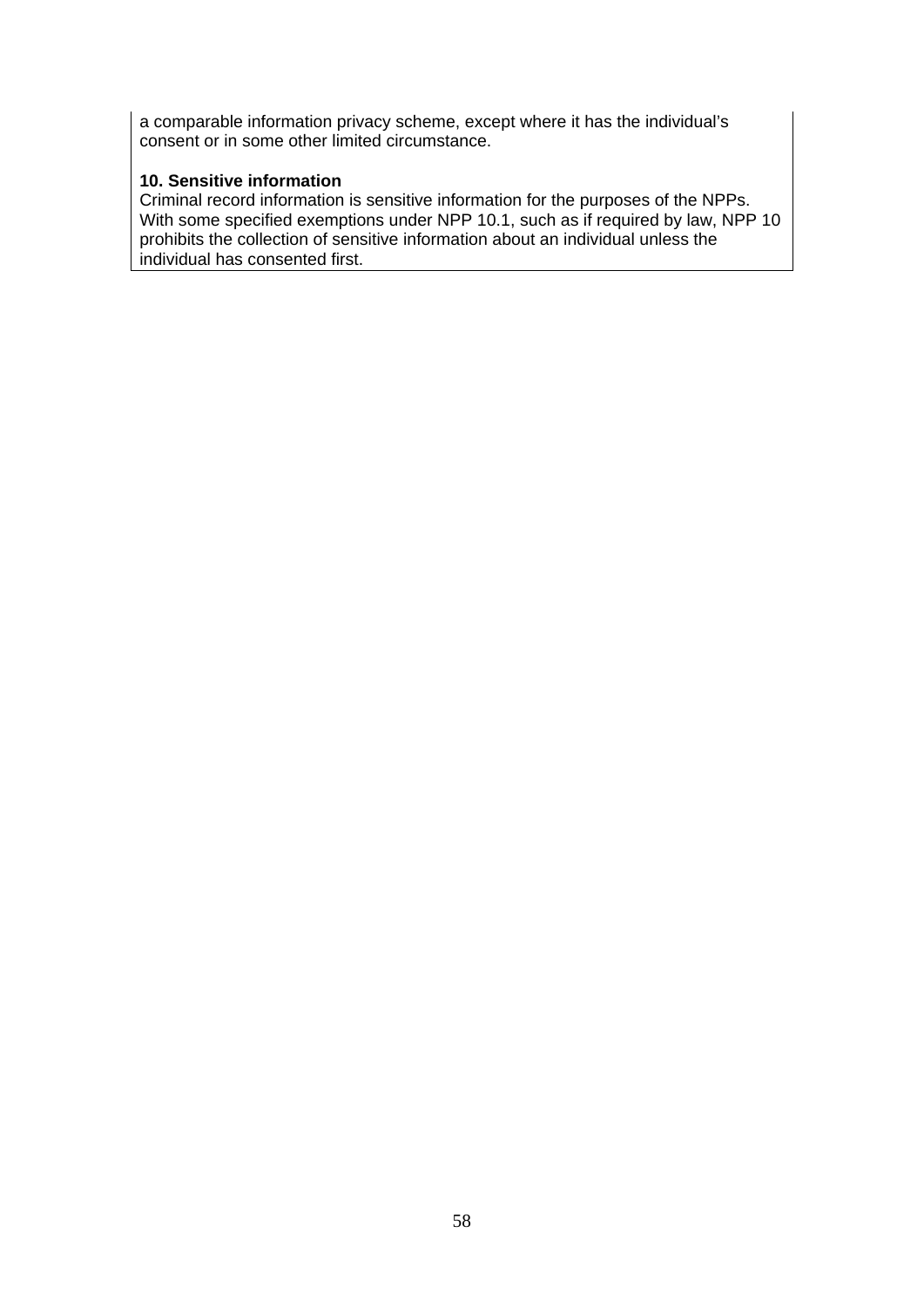# <span id="page-58-0"></span>**Useful contacts**

#### *Human Rights & Equal Opportunity Commission*

Level 8 Piccadilly Tower 133 Castlereagh Street, Sydney NSW 2000 Telephone: (02) 9284 9600 TTY: 1800 620 241 (free call) Website: http:/[/www.humanrights.gov.au](www.humanrights.gov.au%20)  Complaints Information Web Pages at: http://[www.humanrights.gov.au/complaints\\_information/index.html](www.humanrights.gov.au/complaints_information/index.html) Information on criminal record discrimination can be found at http://[www.humanrights.gov.au/human\\_rights/criminalrecord.](http://www.humanrights.gov.au/human_rights/criminalrecord)

Complaints Info line: 1300 656 419 (local call)

## **[State and Territory Anti-discrimination and Equal Opportunity Agencies](http://www.humanrights.gov.au/links/index.html#ad)**

### **Privacy**

#### *Office of the Privacy Commissioner*

GPO Box 5218 Sydney NSW 2001 Telephone: 1300 363 992 (local call cost from anywhere in Australia) TTY: 1800 620 241 Website: http:/[/www.privacy.gov.au](http://www.privacy.gov.au/)

#### **Police criminal record checking services**

#### *Canberra Police Department and Australian Federal Police*

Criminal History Branch Locked Bag No.1 Weston ACT 2611 Telephone: (02) 6256 7777 Website: http:/[/www.afp.gov.au/afp/page/Employment/CrimHistory/crimhterms.htm](http://www.afp.gov.au/afp/page/Employment/CrimHistory/crimhterms.htm)

#### *New South Wales Police Department*

NSW Police Criminal Records Section Level B3 NSW Police Headquarters 1 Charles St Parramatta NSW 2150 Postal address: Locked Bag 5102 Parramatta NSW 2124 Telephone: (02) 8835 7888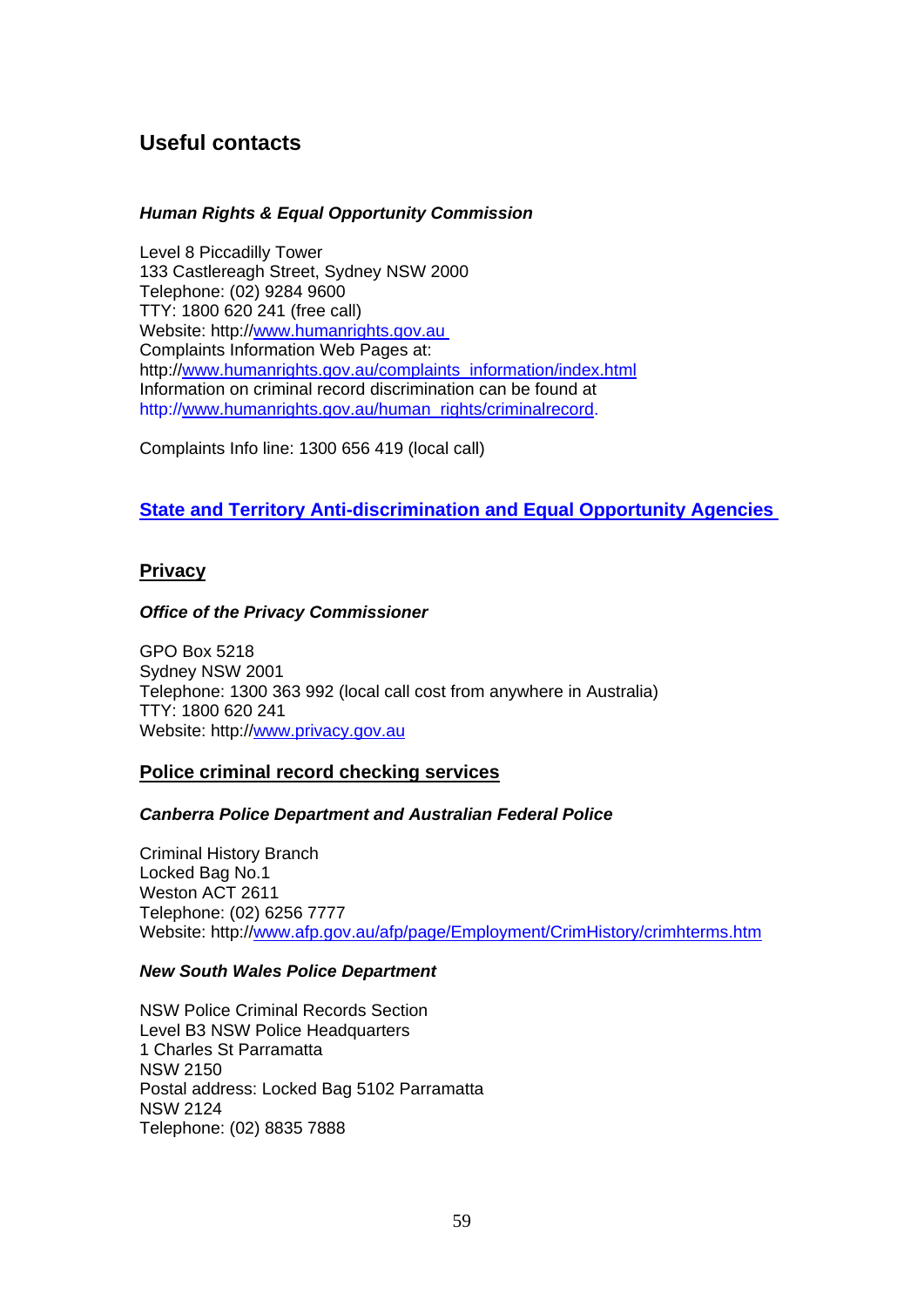Website:

http://[www.police.nsw.gov.au/about\\_us/structure/support\\_command/forensic\\_service](www.police.nsw.gov.au/about_us/structure/support_command/forensic_services/related_information/criminal_records_section) [s/related\\_information/criminal\\_records\\_section](www.police.nsw.gov.au/about_us/structure/support_command/forensic_services/related_information/criminal_records_section)

#### *Northern Territory Police Criminal History and Warrants Unit*

Officer in Charge, Criminal History and Warrant Unit Peter McAuley Centre PO Box 39764 Winnellie NT 0821 Telephone: (08) 8922 3723 Website: http:/[/www.nt.gov.au/pfes/police/services/chwu/index.html](http://www.nt.gov.au/pfes/police/services/chwu/index.html)

#### *Queensland Police Department*

Manager, Police Information Centre GPO Box 1440 Brisbane Qld 4001 Telephone: (07) 3364 6854 Website: http:/[/www.police.qld.gov.au/pr/about/pri\\_plan.shtml#procedure](http://www.police.qld.gov.au/pr/about/pri_plan.shtml#procedure)

#### *South Australia Police Department*

Records Release Unit SA Police GPO Box 1539 Adelaide SA 5001 Telephone: (08) 8204 2455 Website: http:/[/www.police.sa.gov.au](http://www.police.sa.gov.au/) (Click on Site Map, National Police Certificate, Application Form)

#### *Tasmanian Police Department*

Criminal History Services Operations Support GPO Box 308 Hobart TAS 7001 Telephone: (03) 6230 2928 (03) 6230 2929 Website:http:// [www.police.tas.gov.au/permits/criminal-history](http://www.police.tas.gov.au/permits/criminal-history)

#### *Victorian Police Department*

Public Enquiry Service PO Box 418 Melbourne VIC 8005 Telephone: (03) 9247 5907 Website: http:/[/www.police.vic.gov.au/files/documents/515\\_820Ajun05.pdf](http://www.police.vic.gov.au/files/documents/515_820Ajun05.pdf)

#### *Western Australia Police Department*

Manager, Information Release Unit WA Police 4<sup>th</sup> Floor Public Trustee Building 565 Hay Street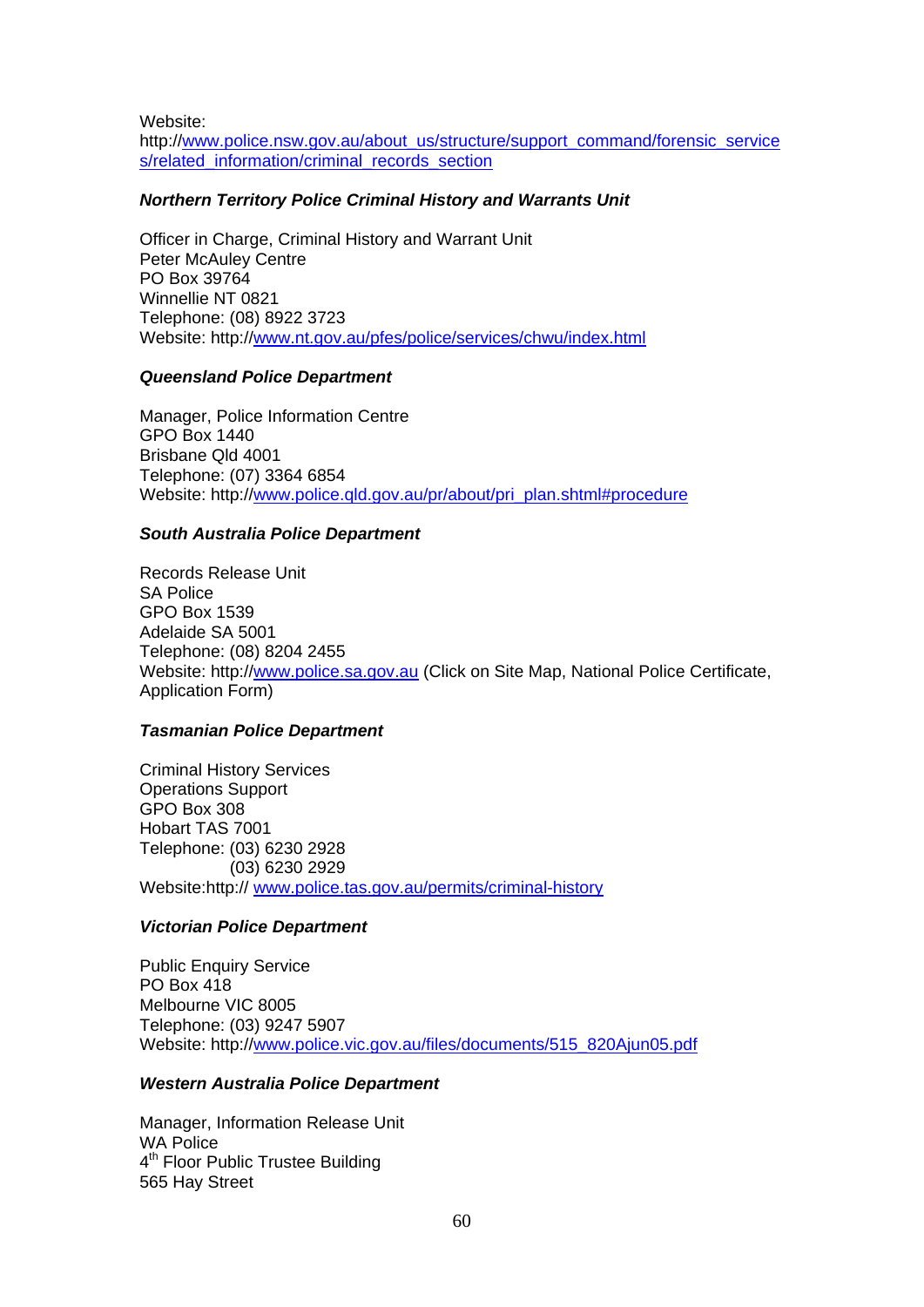Perth WA 6000 Telephone: (08) 9268 7661 Website: http:/[/www.police.wa.gov.au/Services/Services.asp](http://www.police.wa.gov.au/Services/Services.asp) or http://[www.police.wa.gov.au/Services/pdf/Natpolcertappform.pdf](http://www.police.wa.gov.au/Services/pdf/Natpolcertappform.pdf) (form)

### *CrimTrac*

GPO Box 1573 Canberra City ACT 2601 Telephone: (02) 6245 7700 Website: http:/[/www.crimtrac.gov.au](http://www.crimtrac.gov.au/)